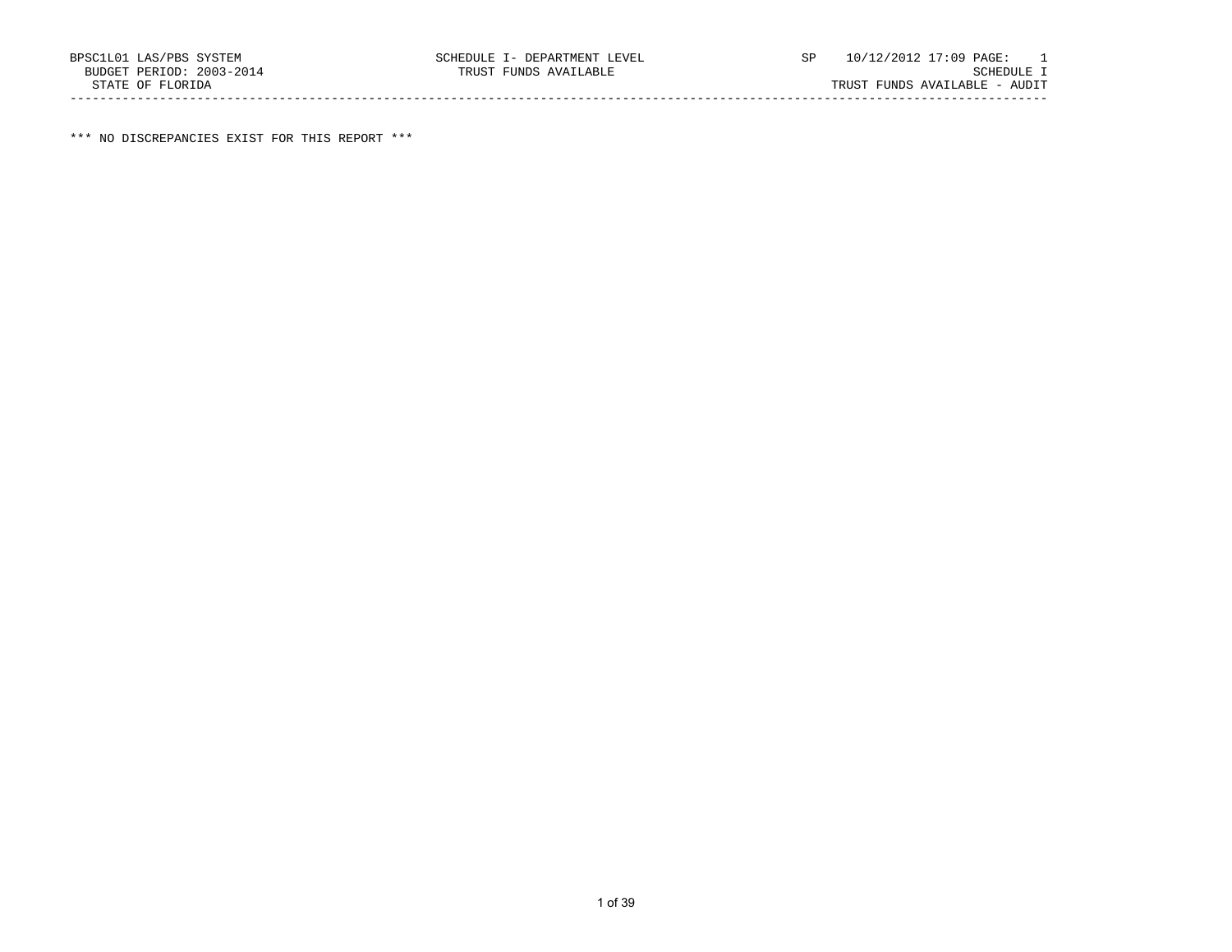| COL A01<br>ACT PR YR | COL A02<br>CURR YR EST            | COL A03<br>AGY REOUEST | COL A04<br>AGY REO N/R |
|----------------------|-----------------------------------|------------------------|------------------------|
| EXP 2011-12          | EXP 2012-13 FY 2013-14 FY 2013-14 |                        |                        |

## MANAGEMENT SRVCS, DEPT OF 72000000

## FUND: ADMINISTRATIVE TRUST FUND 2021

SECTION I: DETAIL OF REVENUES

|                                                 | REVENUE CAP SVC |       | AUTH         |        | MATCHING %                    | CFDA |                                                                                                                                                                                                      |                       |  |
|-------------------------------------------------|-----------------|-------|--------------|--------|-------------------------------|------|------------------------------------------------------------------------------------------------------------------------------------------------------------------------------------------------------|-----------------------|--|
|                                                 | CODE            | CHG % |              |        | ST I/C LOC I/C                | NO.  |                                                                                                                                                                                                      |                       |  |
|                                                 |                 |       |              |        |                               |      |                                                                                                                                                                                                      |                       |  |
| 01 REIMBURSE FROM EFI                           | 004000 NO 0.0   |       | 288.901 0.00 |        | 0.00                          |      | 259,820 229,885 231,125                                                                                                                                                                              |                       |  |
| 02 ADM ASSESS-4001-2696                         | 001500 NO       | 0.0   | 215 FS       | 0.00   | 0.00                          |      | 2, 148, 971 1, 961, 966                                                                                                                                                                              | 2,295,500             |  |
| 03 ADM ASSESS-4002-2033                         | 001500 NO       | 0.0   | 215 FS       | 0.00   | 0.00                          |      | $71,230$ $53,466$ $62,555$<br>$28,031$ $28,517$ $33,365$<br>$73,892$ $71,151$ $83,247$                                                                                                               |                       |  |
| 05 ADM ASSESS-6002-2699                         | 001500 NO       | 0.0   | 215 FS       | 0.00   | 0.00                          |      |                                                                                                                                                                                                      |                       |  |
| 06 ADM ASSESST-6003-2510                        | 001500 NO       | 0.0   | 215 FS       | 0.00   | 0.00                          |      | 73,892                                                                                                                                                                                               |                       |  |
| 07 ADM ASSESS-6004-1000                         | 001500 NO       | 0.0   | 215 FS       | 0.00   | 0.00                          |      | $76,326$<br>$308,139$<br>$29,049$<br>$29,727$<br>$29,810$<br>$218,070$<br>$31,892$<br>$131,892$<br>$154,314$<br>$23,831$<br>$25,000$<br>$218,070$<br>$131,892$<br>$154,314$<br>$23,831$              |                       |  |
| 08 ADM ASSESS-6004-2510                         | 001500 NO       | 0.0   | 215 FS       | 0.00   | 0.00                          |      |                                                                                                                                                                                                      |                       |  |
| 09 ADM ASSESS-6005-2510                         | 001500 NO       | 0.0   | 215 FS       | 0.00   | 0.00                          |      |                                                                                                                                                                                                      |                       |  |
| 13 INTEREST EARNINGS                            | 000500 NO       | 8.0   | 215 FS       | 0.00   | 0.00                          |      |                                                                                                                                                                                                      |                       |  |
| 15 ADM ASSESS-7502-2570                         | 001500 NO       | 0.0   | 215 FS       | 0.00   | 0.00                          |      |                                                                                                                                                                                                      |                       |  |
| 19 MISC REVENUES                                | 004000 NO       | 0.0   | 215FS        | 0.00   | 0.00                          |      |                                                                                                                                                                                                      |                       |  |
| 22 ADM ASSESS-9001-2105                         | 001500 NO       | 0.0   | 215FS        | 0.00   | 0.00                          |      | $\begin{array}{cccc} 23,831 \\ 2,831 \end{array}$<br>1,118,205 1,050,124 1,228,645                                                                                                                   |                       |  |
| 23 ADM ASSESS-9001-2344                         | 001500 NO       | 0.0   | 215FS        | 0.00   |                               |      | $\begin{array}{cccc} 0.00 & 71,073 & 72,934 & 85,333 \\ 0.00 & 148,650 & 209,952 & 245,644 \end{array}$                                                                                              |                       |  |
| 24 ADM ASSESS-9002-2432                         | 001500 NO       | 0.0   | 215FS        | 0.00   |                               |      |                                                                                                                                                                                                      |                       |  |
| 33 ADM ASSESS-9201-1000                         | 001500 NO       | 0.0   | 215 FS       | 0.00   | 0.00                          |      |                                                                                                                                                                                                      |                       |  |
| 34 ADM ASSESS-9201-2558                         | 001500 NO       | 0.0   | 215 FS       | 0.00   | 0.00                          |      |                                                                                                                                                                                                      |                       |  |
| 38 ADM ASSESS-9501-2510                         | 002600 YES 0.0  |       | 215 FS       | 0.00   | 0.00                          |      |                                                                                                                                                                                                      |                       |  |
| 39 ADM ASSESST-9101-2792                        | 001500 NO       | 0.0   | 215FS        | 0.00   | 0.00                          |      |                                                                                                                                                                                                      |                       |  |
| 40 TSFR FROM 2696 INTEREST                      | 001500 NO       | 0.0   | 215 FS       | 0.00   | 0.00                          |      | $209,952$<br>$34,314$<br>$18,700$<br>$55,916$<br>$134,016$<br>$500,000$<br>$3,012$<br>$27,088$<br>$57,622$<br>$67,418$<br>$99,560$<br>$2,008$<br>$2,008$<br>$2,008$<br>$2,008$<br>$2,008$<br>$2,008$ |                       |  |
| 41 ADM ASSESS-0103-2021                         | 001500 NO       | 0.0   | 215 FS       | 0.00   |                               |      |                                                                                                                                                                                                      |                       |  |
| 42 ADM ASSESS-6008-1000                         | 001500 NO       | 0.0   | 215 FS       | 0.00   |                               |      |                                                                                                                                                                                                      |                       |  |
| 43 ADM ASSESS-7504-2678                         | 001500 NO       | 0.0   | 215 FS       | 0.00   |                               |      |                                                                                                                                                                                                      |                       |  |
| 44 ADM ASSESS-7504-2678                         | 001500 NO       | 0.0   | 215 FS       | 0.00   |                               |      |                                                                                                                                                                                                      |                       |  |
| 45 ADM ASSESS-7505-2678                         | 001500 NO       | 0.0   | 215 FS       | 0.00   |                               |      |                                                                                                                                                                                                      |                       |  |
| 46 ADM ASSESS-7502-2667                         | 001500 NO       | 0.0   | 215 FS       | 0.00   |                               |      |                                                                                                                                                                                                      |                       |  |
| 47 ADM ASSESS-7502-2668                         | 001500 NO       | 0.0   | 215 FS       | 0.00   |                               |      |                                                                                                                                                                                                      |                       |  |
| 48 ADM ASSESS-7502-2671                         | 001500 NO       | 0.0   | 215 FS       | 0.00   |                               |      |                                                                                                                                                                                                      |                       |  |
| 49 ADM ASSESS-7503-2309                         | 001500 NO 0.0   |       | 215 FS       | 0.00   |                               |      |                                                                                                                                                                                                      |                       |  |
|                                                 |                 |       |              |        |                               |      |                                                                                                                                                                                                      |                       |  |
| TOTAL TO LINE B IN SECTION IV                   |                 |       |              |        |                               |      |                                                                                                                                                                                                      |                       |  |
|                                                 |                 |       |              |        |                               |      |                                                                                                                                                                                                      |                       |  |
| SECTION II: DETAIL OF NONOPERATING EXPENDITURES |                 |       |              |        |                               |      |                                                                                                                                                                                                      |                       |  |
|                                                 |                 |       |              | CODE   | OBJECT TRANSFER CFDA<br>TO BE | NO.  |                                                                                                                                                                                                      |                       |  |
|                                                 |                 |       |              |        |                               |      |                                                                                                                                                                                                      |                       |  |
| 01 TRANSFER TO 2021-ADMIN ASSESS FEE            |                 |       | 810000       |        | 72010100                      |      | $\begin{array}{cccc} 3,012 & 2,008 & 2,008 \\ 2,385 & 2,000 & 2,000 \\ 25,000 & 25,000 & 850,000- \end{array}$                                                                                       |                       |  |
| 02 TRANSFER TO GR - 8% SVC CHRGE                |                 |       | 880000       |        |                               |      |                                                                                                                                                                                                      |                       |  |
| 08 FLEET MGMT ENTERPRISE INT EARN               |                 |       |              | 899000 |                               |      |                                                                                                                                                                                                      |                       |  |
| 11 REMOVE CONTRACTED LEGAL APPROPRIATION        |                 |       |              | 899000 |                               |      |                                                                                                                                                                                                      | $850,000 - 850,000 -$ |  |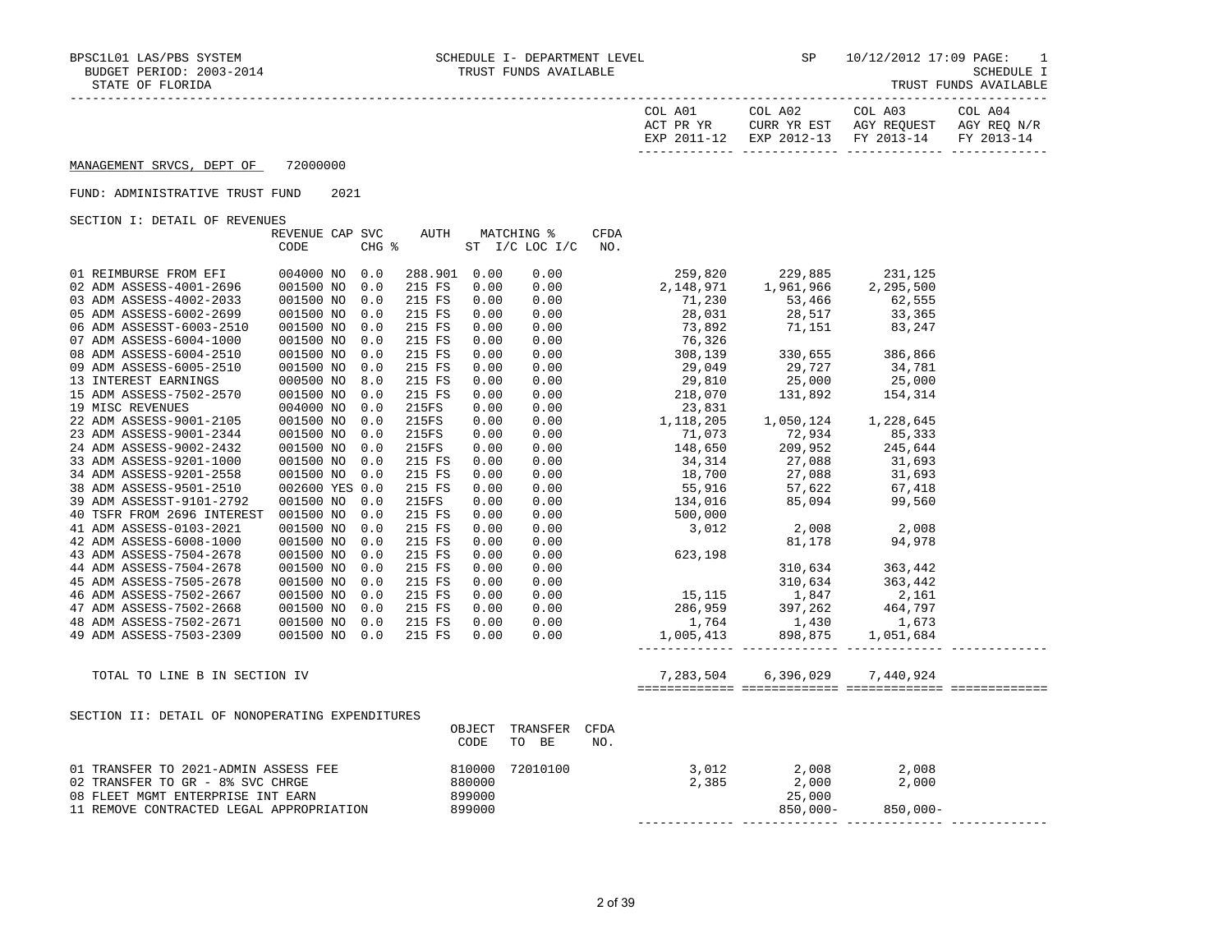| BPSC1L01 LAS/PBS SYSTEM<br>BUDGET PERIOD: 2003-2014<br>STATE OF FLORIDA                                                                                                                                                                      |                                      | SCHEDULE I- DEPARTMENT LEVEL<br>TRUST FUNDS AVAILABLE |     |                                             |                                                                                                                                                                      | SP 10/12/2012 17:09 PAGE:                                                                      | -2<br>SCHEDULE I<br>TRUST FUNDS AVAILABLE |
|----------------------------------------------------------------------------------------------------------------------------------------------------------------------------------------------------------------------------------------------|--------------------------------------|-------------------------------------------------------|-----|---------------------------------------------|----------------------------------------------------------------------------------------------------------------------------------------------------------------------|------------------------------------------------------------------------------------------------|-------------------------------------------|
|                                                                                                                                                                                                                                              |                                      |                                                       |     |                                             |                                                                                                                                                                      | ACT PR YR CURR YR EST AGY REQUEST AGY REQ N/R<br>EXP 2011-12 EXP 2012-13 FY 2013-14 FY 2013-14 |                                           |
| MANAGEMENT SRVCS, DEPT OF 72000000                                                                                                                                                                                                           |                                      |                                                       |     |                                             |                                                                                                                                                                      |                                                                                                |                                           |
| FUND: ADMINISTRATIVE TRUST FUND 2021                                                                                                                                                                                                         |                                      |                                                       |     |                                             |                                                                                                                                                                      |                                                                                                |                                           |
| SECTION II: DETAIL OF NONOPERATING EXPENDITURES                                                                                                                                                                                              | CODE                                 | OBJECT TRANSFER CFDA<br>TO BE                         | NO. |                                             |                                                                                                                                                                      |                                                                                                |                                           |
| TOTAL TO LINE E IN SECTION IV                                                                                                                                                                                                                |                                      |                                                       |     |                                             |                                                                                                                                                                      | 5,397 820,992- 845,992-                                                                        |                                           |
| SECTION III: ADJUSTMENTS                                                                                                                                                                                                                     | OBJECT<br>CODE                       |                                                       |     |                                             |                                                                                                                                                                      |                                                                                                |                                           |
| 02 CERT FORWARD REVERSIONS<br>03 COMPENSATED LEAVE LIABILITY<br>06 ROUNDING<br>08 CERTIFIED FROWARD B PAID                                                                                                                                   | 991000<br>991000<br>991000<br>991000 |                                                       |     | 4,158<br>74,559<br>$5^{\circ}$<br>$34,790-$ |                                                                                                                                                                      |                                                                                                |                                           |
| 09 SEPT REVERSIONS                                                                                                                                                                                                                           | 991000                               |                                                       |     |                                             | 242,054                                                                                                                                                              |                                                                                                |                                           |
| TOTAL TO LINE H IN SECTION IV                                                                                                                                                                                                                |                                      |                                                       |     |                                             | 43,932 242,054                                                                                                                                                       |                                                                                                |                                           |
| SECTION IV: SUMMARY                                                                                                                                                                                                                          |                                      |                                                       |     |                                             |                                                                                                                                                                      |                                                                                                |                                           |
| UNRESERVED FUND BALANCE - JULY 1<br>ADD: REVENUES (FROM SECTION I)<br>TOTAL FUNDS AVAILABLE (LINE A + LINE B)<br>LESS: OPERATING EXPENDITURES<br>LESS: NONOPERATING EXPENDITURES (SECTION II) (E)<br>LESS: FIXED CAPITAL OUTLAY (TOTAL ONLY) | (A)<br>(B)<br>(C)<br>(D)<br>(F)      |                                                       |     |                                             | 1,511,439 1,229,547 425,051<br>7, 283, 504 6, 396, 029 7, 440, 924<br>8, 794, 943 7, 625, 576 7, 865, 975<br>7,603,931 8,263,571 8,310,826<br>5,397 820,992- 845,992 | 845,992-                                                                                       |                                           |
| UNRESERVED FUND BALANCE - JUNE 30 - BEFORE ADJ $(G)$<br>NET ADJUSTMENTS (FROM SECTION III)<br>ADJUSTED UNRESERVED FUND BALANCE - JUNE $30$ (I)                                                                                               | (H)                                  |                                                       |     | 43,932<br>1,229,547                         | 1, 185, 615 182, 997 401, 141<br>242,054<br>425,051                                                                                                                  | 401,141                                                                                        |                                           |
| TOTAL UNRESERVED FUND BALANCE FROM STATEWIDE CFO FILE:                                                                                                                                                                                       |                                      |                                                       |     | 1,511,439                                   |                                                                                                                                                                      |                                                                                                |                                           |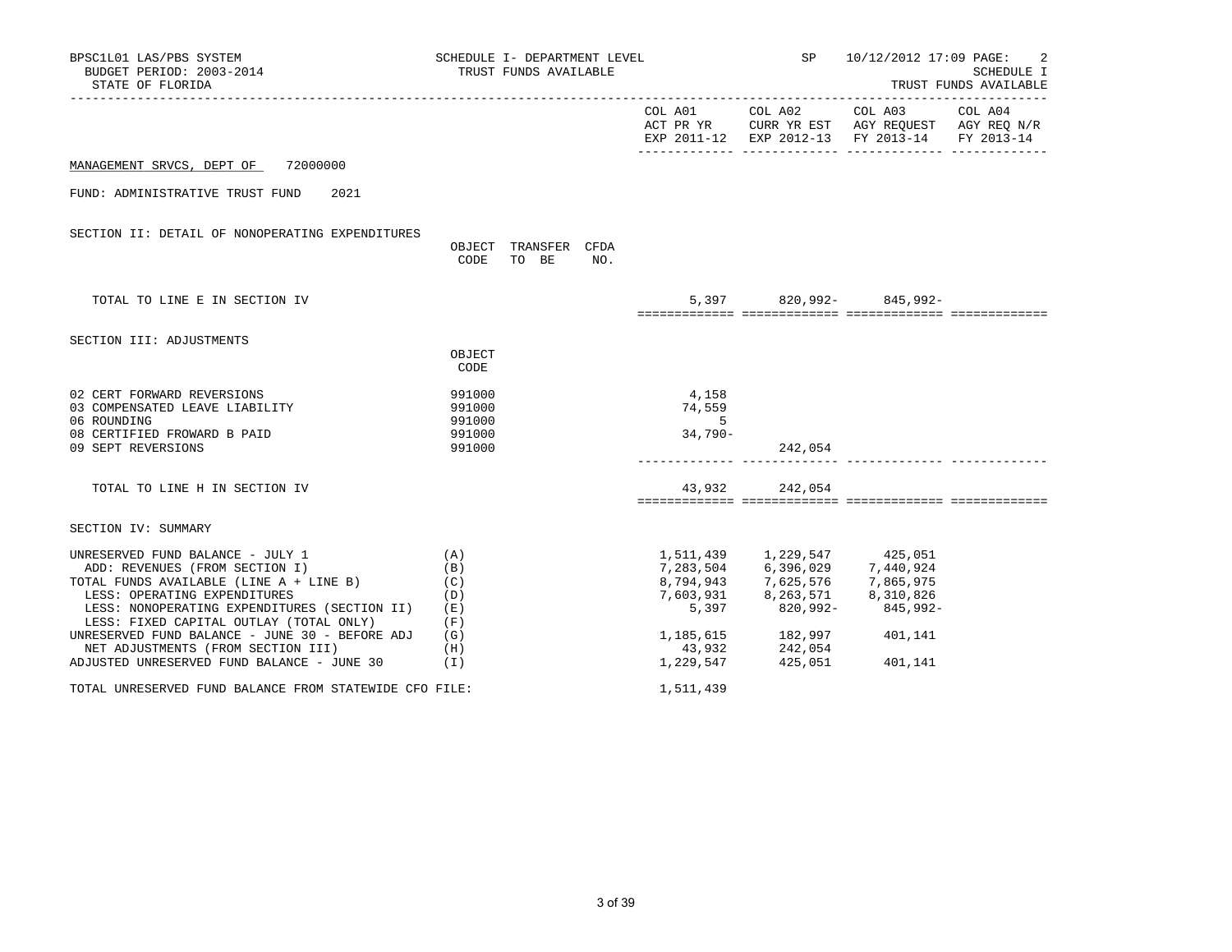| BPSC1L01 LAS/PBS SYSTEM<br>BUDGET PERIOD: 2003-2014<br>STATE OF FLORIDA                                                                                           | SCHEDULE I- DEPARTMENT LEVEL<br>TRUST FUNDS AVAILABLE                                       |                                            |            | SP 10/12/2012 17:09 PAGE:                                                                                                                                          | 3<br>SCHEDULE I<br>TRUST FUNDS AVAILABLE |
|-------------------------------------------------------------------------------------------------------------------------------------------------------------------|---------------------------------------------------------------------------------------------|--------------------------------------------|------------|--------------------------------------------------------------------------------------------------------------------------------------------------------------------|------------------------------------------|
|                                                                                                                                                                   |                                                                                             |                                            |            | EXP 2011-12 EXP 2012-13 FY 2013-14 FY 2013-14                                                                                                                      |                                          |
| MANAGEMENT SRVCS, DEPT OF 72000000                                                                                                                                |                                                                                             |                                            |            |                                                                                                                                                                    |                                          |
| FUND: ARCHITECTS INCIDENTAL TF 2033                                                                                                                               |                                                                                             |                                            |            |                                                                                                                                                                    |                                          |
| SECTION I: DETAIL OF REVENUES<br>CODE                                                                                                                             | REVENUE CAP SVC AUTH MATCHING %<br>CFDA<br>CHG % ST I/C LOC I/C NO.                         |                                            |            |                                                                                                                                                                    |                                          |
| 01 CONSTRUCTION SERVICES 001903 NO 0.0<br>02 PERMIT & INSPECTION SVC 004000 NO 0.0<br>04 COMPUTER CHGS (FLEET) 004000 NO 0.0<br>06 MISC REVENUES 004000 NO 0.0    | 215.196 0.00<br>0.00<br>553.79 0.00<br>0.00<br>0.00<br>215.196 0.00<br>215.196 0.00<br>0.00 | 8 <sup>8</sup>                             |            | $\begin{array}{cccc} 419\,,652 & \quad &811\,,000 & \quad &811\,,000 \\ 500 & \quad &500 & \quad &500 \\ 34\,,146 & \quad &17\,,500 & \quad &15\,,000 \end{array}$ |                                          |
| TOTAL TO LINE B IN SECTION IV                                                                                                                                     |                                                                                             |                                            |            | 454,306 829,000 826,500                                                                                                                                            |                                          |
| SECTION II: DETAIL OF NONOPERATING EXPENDITURES                                                                                                                   | OBJECT TRANSFER CFDA<br>CODE<br>TO BE NO.                                                   |                                            |            |                                                                                                                                                                    |                                          |
| 01 TRANSFER TO GR - 8% SVC CHRGE<br>02 TRANSFER TO 2021-ADMIN ASSESS FEE<br>03 REFUNDS<br>06 FLEET MGMT ENTERPRISE- INT EARNING                                   | 880000<br>72010100<br>810000<br>860000<br>899000                                            | $71,230$<br>$301$<br>$1,000,000$           | 6,714      | 2,732 1,400 1,200<br>53,466 62,555                                                                                                                                 |                                          |
| 21 LEGISLATIVE CASH SWEEP                                                                                                                                         | 991000                                                                                      |                                            |            |                                                                                                                                                                    |                                          |
| TOTAL TO LINE E IN SECTION IV                                                                                                                                     |                                                                                             |                                            |            | 1,074,263 61,580 63,755                                                                                                                                            |                                          |
| SECTION III: ADJUSTMENTS                                                                                                                                          | OBJECT<br>CODE                                                                              |                                            |            |                                                                                                                                                                    |                                          |
| 02 ADJ TO LINE A FOR COMP LEAVE LIABILITY<br>06 ROUNDING<br>07 A/P NOT CERTIFIED FORWARD<br>09 CERT FORWARD REVERSIONS<br>12 PY FCO EXPENDITURES IN TRIAL BALANCE | 991000<br>991000<br>991000<br>991000<br>991000                                              | 20,184<br>$1 -$<br>3,997<br>553<br>99,900- | 16         |                                                                                                                                                                    |                                          |
| TOTAL TO LINE H IN SECTION IV                                                                                                                                     |                                                                                             |                                            | 75,167- 16 |                                                                                                                                                                    |                                          |
|                                                                                                                                                                   |                                                                                             |                                            |            |                                                                                                                                                                    |                                          |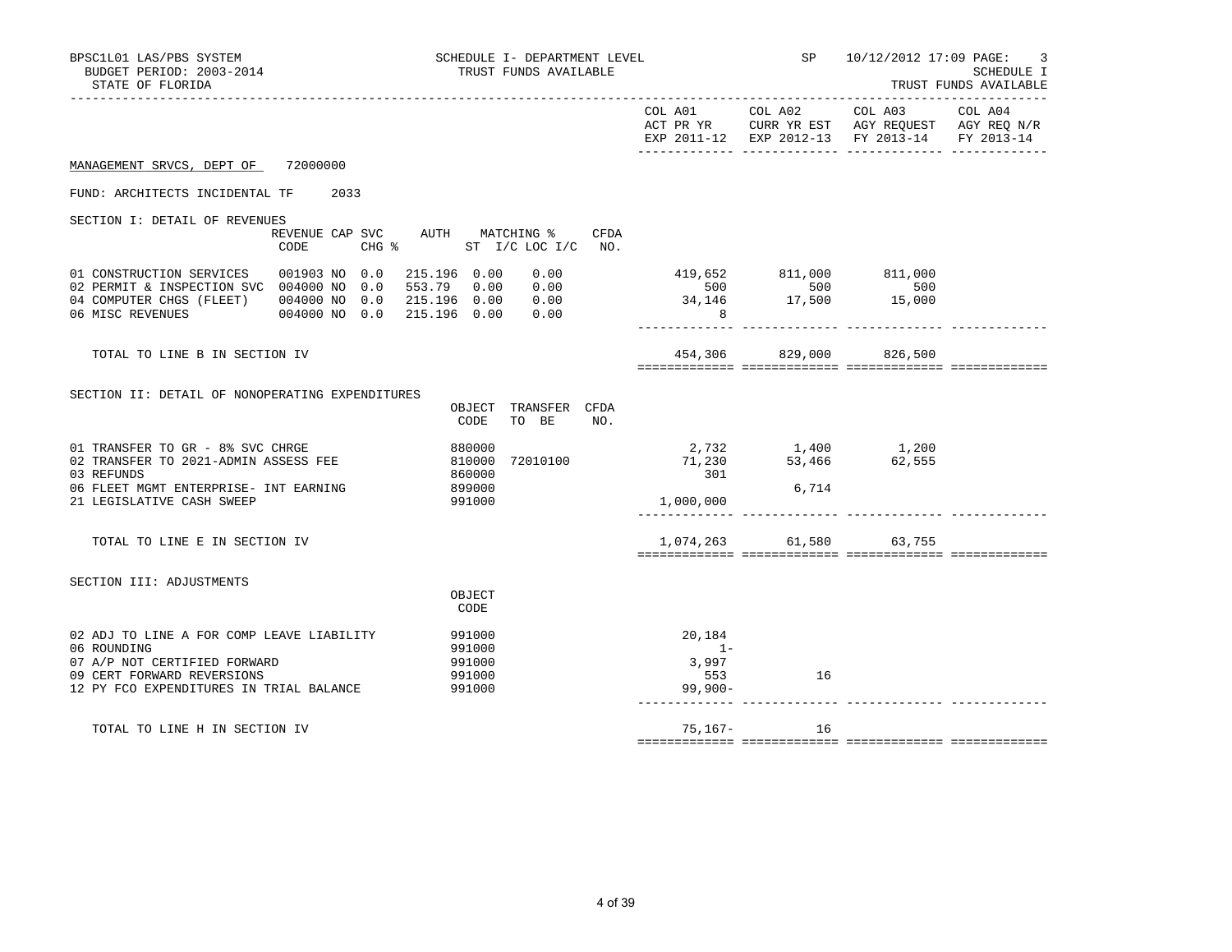| BPSC1L01 LAS/PBS SYSTEM<br>BUDGET PERIOD: 2003-2014<br>STATE OF FLORIDA | SCHEDULE I- DEPARTMENT LEVEL $SP$ 10/12/2012 17:09 PAGE: 4<br>TRUST FUNDS AVAILABLE |                                     |                               |                                                                                         | SCHEDULE I<br>TRUST FUNDS AVAILABLE |
|-------------------------------------------------------------------------|-------------------------------------------------------------------------------------|-------------------------------------|-------------------------------|-----------------------------------------------------------------------------------------|-------------------------------------|
|                                                                         |                                                                                     | COL A01<br>ACT PR YR<br>EXP 2011-12 | CURR YR EST                   | COL A02 COL A03 COL A04<br>AGY REOUEST AGY REO N/R<br>EXP 2012-13 FY 2013-14 FY 2013-14 |                                     |
| MANAGEMENT SRVCS, DEPT OF 72000000                                      |                                                                                     |                                     |                               |                                                                                         |                                     |
| 2033<br>FUND: ARCHITECTS INCIDENTAL TF                                  |                                                                                     |                                     |                               |                                                                                         |                                     |
| SECTION IV: SUMMARY                                                     |                                                                                     |                                     |                               |                                                                                         |                                     |
| UNRESERVED FUND BALANCE - JULY 1<br>(A)                                 |                                                                                     |                                     |                               | 2,083,689 699,195 561,725                                                               |                                     |
| ADD: REVENUES (FROM SECTION I)                                          | (B)                                                                                 |                                     |                               | 454,306 829,000 826,500                                                                 |                                     |
| TOTAL FUNDS AVAILABLE (LINE A + LINE B)                                 | (C)                                                                                 |                                     | 2,537,995 1,528,195 1,388,225 |                                                                                         |                                     |
| LESS: OPERATING EXPENDITURES                                            | (D)                                                                                 |                                     | 689,370 904,906 910,881       |                                                                                         |                                     |
| LESS: NONOPERATING EXPENDITURES (SECTION II)                            | (E)                                                                                 |                                     |                               | 1,074,263 61,580 63,755                                                                 |                                     |
| LESS: FIXED CAPITAL OUTLAY (TOTAL ONLY)                                 | (F)                                                                                 |                                     |                               |                                                                                         |                                     |
| UNRESERVED FUND BALANCE - JUNE 30 - BEFORE ADJ                          | (G)                                                                                 |                                     | 774,362 561,709               | 413,589                                                                                 |                                     |
| NET ADJUSTMENTS (FROM SECTION III)                                      | (H)                                                                                 | 75,167- 16                          |                               |                                                                                         |                                     |
| ADJUSTED UNRESERVED FUND BALANCE - JUNE 30                              | (I)                                                                                 | 699,195                             |                               | 561,725 413,589                                                                         |                                     |

TOTAL UNRESERVED FUND BALANCE FROM STATEWIDE CFO FILE: 2,083,689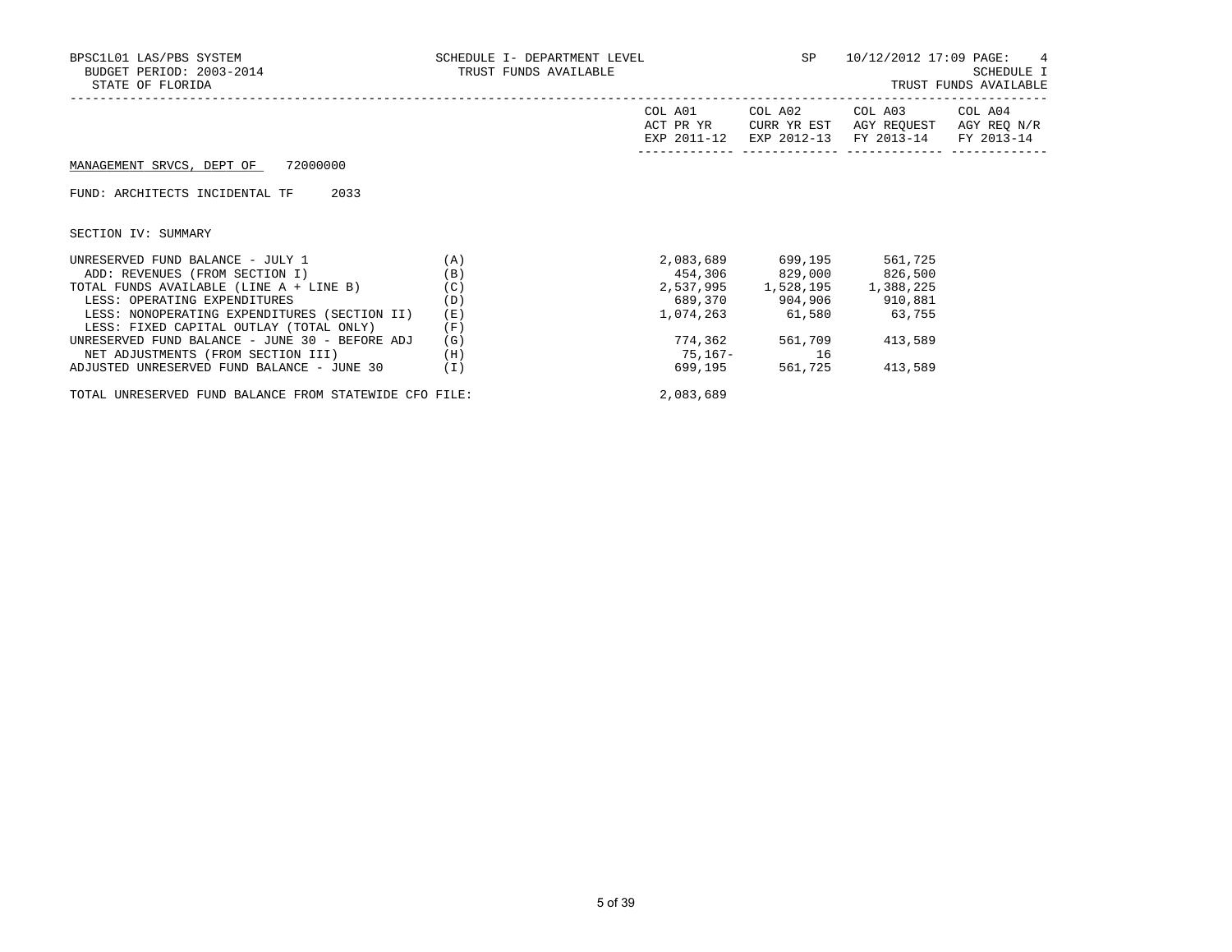| BPSC1L01 LAS/PBS SYSTEM<br>BUDGET PERIOD: 2003-2014<br>STATE OF FLORIDA                  | SCHEDULE I- DEPARTMENT LEVEL<br>TRUST FUNDS AVAILABLE                 |                       | SP and the set of the set of the set of the set of the set of the set of the set of the set of the set of the set of the set of the set of the set of the set of the set of the set of the set of the set of the set of the se | 10/12/2012 17:09 PAGE:<br>SCHEDULE I<br>TRUST FUNDS AVAILABLE                                                                                                                 |  |
|------------------------------------------------------------------------------------------|-----------------------------------------------------------------------|-----------------------|--------------------------------------------------------------------------------------------------------------------------------------------------------------------------------------------------------------------------------|-------------------------------------------------------------------------------------------------------------------------------------------------------------------------------|--|
|                                                                                          |                                                                       |                       |                                                                                                                                                                                                                                | $COL A01 \qquad \qquad COL A02 \qquad \qquad COL A03 \qquad \qquad COL A04$<br>ACT PR YR CURR YR EST AGY REQUEST AGY REQ N/R<br>EXP 2011-12 EXP 2012-13 FY 2013-14 FY 2013-14 |  |
| MANAGEMENT SRVCS, DEPT OF 72000000                                                       |                                                                       |                       |                                                                                                                                                                                                                                |                                                                                                                                                                               |  |
| FUND: BUREAU OF AIRCRAFT TF 2066                                                         |                                                                       |                       |                                                                                                                                                                                                                                |                                                                                                                                                                               |  |
| SECTION I: DETAIL OF REVENUES                                                            | REVENUE CAP SVC AUTH MATCHING % CFDA<br>CODE CHG % ST I/C LOC I/C NO. |                       |                                                                                                                                                                                                                                |                                                                                                                                                                               |  |
|                                                                                          |                                                                       | 1,524                 |                                                                                                                                                                                                                                |                                                                                                                                                                               |  |
| TOTAL TO LINE B IN SECTION IV                                                            |                                                                       | 1,524                 |                                                                                                                                                                                                                                |                                                                                                                                                                               |  |
| SECTION II: DETAIL OF NONOPERATING EXPENDITURES                                          | OBJECT TRANSFER CFDA<br>CODE<br>TO BE<br>NO.                          |                       |                                                                                                                                                                                                                                |                                                                                                                                                                               |  |
| 01 REFUNDS<br>02 TRANSFER TO GR - 8% SERVICE CHG<br>18 LEGISLATIVE CASH SWEEP            | 860000<br>880000<br>810000                                            | 371<br>122<br>215,000 | 35,651                                                                                                                                                                                                                         |                                                                                                                                                                               |  |
| TOTAL TO LINE E IN SECTION IV                                                            |                                                                       |                       | 215,493 35,651                                                                                                                                                                                                                 |                                                                                                                                                                               |  |
| SECTION III: ADJUSTMENTS                                                                 | OBJECT<br>CODE                                                        |                       |                                                                                                                                                                                                                                |                                                                                                                                                                               |  |
| TOTAL TO LINE H IN SECTION IV                                                            |                                                                       |                       |                                                                                                                                                                                                                                |                                                                                                                                                                               |  |
| SECTION IV: SUMMARY                                                                      |                                                                       |                       |                                                                                                                                                                                                                                |                                                                                                                                                                               |  |
| UNRESERVED FUND BALANCE - JULY 1<br>ADD: REVENUES (FROM SECTION I)                       | (A)<br>(B)                                                            | 250,375<br>1,524      | 36,406                                                                                                                                                                                                                         | 755                                                                                                                                                                           |  |
| TOTAL FUNDS AVAILABLE (LINE A + LINE B)<br>LESS: OPERATING EXPENDITURES                  | (C)<br>(D)                                                            | 251,899               | 36,406                                                                                                                                                                                                                         | 755                                                                                                                                                                           |  |
| LESS: NONOPERATING EXPENDITURES (SECTION II)<br>LESS: FIXED CAPITAL OUTLAY (TOTAL ONLY)  | (E)<br>(F)                                                            | 215,493               | 35,651                                                                                                                                                                                                                         |                                                                                                                                                                               |  |
| UNRESERVED FUND BALANCE - JUNE 30 - BEFORE ADJ (G)<br>NET ADJUSTMENTS (FROM SECTION III) | (H)                                                                   | 36,406                | 755                                                                                                                                                                                                                            | 755                                                                                                                                                                           |  |
| ADJUSTED UNRESERVED FUND BALANCE - JUNE 30                                               | (1)                                                                   | 36,406                | 755                                                                                                                                                                                                                            | 755                                                                                                                                                                           |  |
| TOTAL UNRESERVED FUND BALANCE FROM STATEWIDE CFO FILE:                                   |                                                                       | 250,375               |                                                                                                                                                                                                                                |                                                                                                                                                                               |  |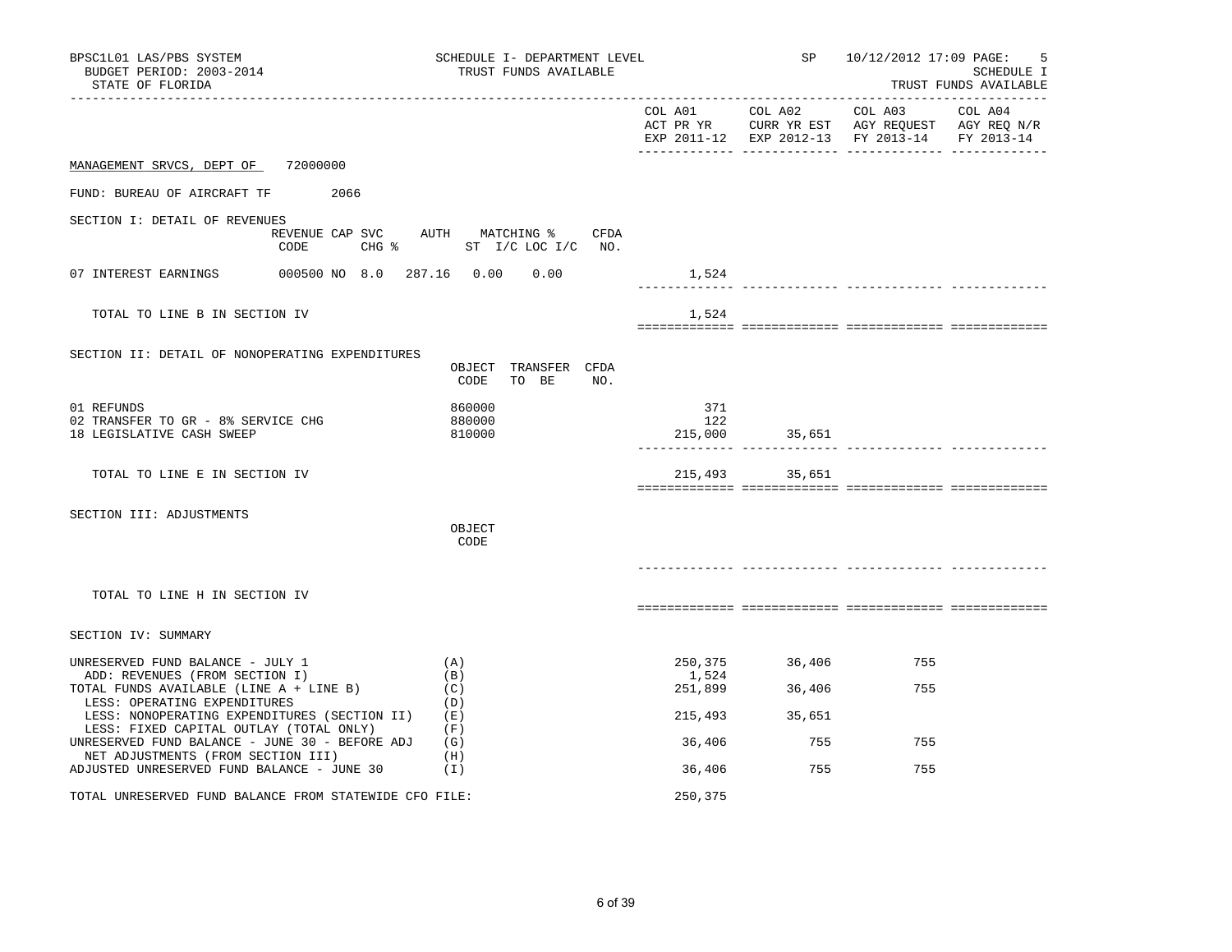|                                                                                                                                                                                                                                            |                         |                                                                            |                                      |                                                                                                                                                         | EXP 2011-12 EXP 2012-13 FY 2013-14 FY 2013-14                            |  |
|--------------------------------------------------------------------------------------------------------------------------------------------------------------------------------------------------------------------------------------------|-------------------------|----------------------------------------------------------------------------|--------------------------------------|---------------------------------------------------------------------------------------------------------------------------------------------------------|--------------------------------------------------------------------------|--|
| MANAGEMENT SRVCS, DEPT OF                                                                                                                                                                                                                  | 72000000                |                                                                            |                                      |                                                                                                                                                         |                                                                          |  |
| FUND: COMMUNICATIONS WKG CAP TF                                                                                                                                                                                                            | 2105                    |                                                                            |                                      |                                                                                                                                                         |                                                                          |  |
| SECTION I: DETAIL OF REVENUES                                                                                                                                                                                                              | REVENUE CAP SVC<br>CODE | AUTH MATCHING %                                                            | CFDA<br>CHG % ST I/C LOC I/C NO.     |                                                                                                                                                         |                                                                          |  |
| 01 SUNCOM/CENTREX REVENUES 001903 NO 0.0<br>02 TELECOM INFRA PRJ FEES- 001903 NO 0.0<br>03 INTERAGENCY AGRMT-DOH ( 001903 NO 0.0<br>04 INTEREST EARNINGS 000500 NO 0.0<br>07 REFUNDS AND REIMBURSEME 001800 NO 0.0<br>13 WIRELESS REVENUES |                         | 282.102 0.00<br>$282$ $0.00$ $0.00$<br>$401$ $0.00$ $0.00$                 | 0.00                                 | $1,259,001$ $1,500,000$ $2,000,000$<br>$125,000$ $125,000$ $125,000$ $125,000$<br>365,506 365,000 400,000<br>1,691,393 365,000 400,000                  | 110,001,640  108,000,000  106,000,000<br>4,767,709 15,000,000 40,000,000 |  |
| TOTAL TO LINE B IN SECTION IV                                                                                                                                                                                                              |                         |                                                                            |                                      |                                                                                                                                                         | 118, 210, 249 124, 990, 000 148, 525, 000                                |  |
| SECTION II: DETAIL OF NONOPERATING EXPENDITURES                                                                                                                                                                                            |                         | CODE                                                                       | OBJECT TRANSFER CFDA<br>TO BE<br>NO. |                                                                                                                                                         |                                                                          |  |
| 01 TRANSFER FROM 729001-2105<br>02 TRSF TO 2021 - ADMIN. ASSESSMENT FEE<br>14 TRANSFER TO 724001-2696 COO REDM<br>96 TRANSFER TO 72900200-2105<br>96 TRANSFER FROM 72900100-2105<br>98 TRANSFER TO 72900100-2105                           |                         | 810000<br>810000<br>810000<br>810000 72900200<br>810000 72900200<br>810000 | 72010100<br>72010100<br>72400100     | 1, 118, 205 1, 050, 124 1, 228, 645<br>$3, 721$<br>$3, 721$<br>$8, 942$<br>$3, 721$<br>$8, 942$<br>$237, 636$<br>$277, 133$<br>$278, 358$<br>$278, 358$ | 237,636-277,133-278,358-<br>100,000                                      |  |
| TOTAL TO LINE E IN SECTION IV                                                                                                                                                                                                              |                         |                                                                            |                                      |                                                                                                                                                         | 1, 118, 205 1, 150, 124 1, 228, 645                                      |  |
| SECTION III: ADJUSTMENTS                                                                                                                                                                                                                   |                         | OBJECT<br>CODE                                                             |                                      |                                                                                                                                                         |                                                                          |  |
| 02 COMPENSATED LEAVE LIABILITY<br>03 CERT FORWARD REVERSIONS 9/30/2012<br>06 ROUNDING<br>08 CERT FORWARD REVERSIONS 9/30/2011                                                                                                              |                         | 991000<br>991000<br>991000<br>991000                                       |                                      | 167,741<br>$4-$<br>308,705                                                                                                                              | 327,687                                                                  |  |
| TOTAL TO LINE H IN SECTION IV                                                                                                                                                                                                              |                         |                                                                            |                                      |                                                                                                                                                         | 476,442 327,687                                                          |  |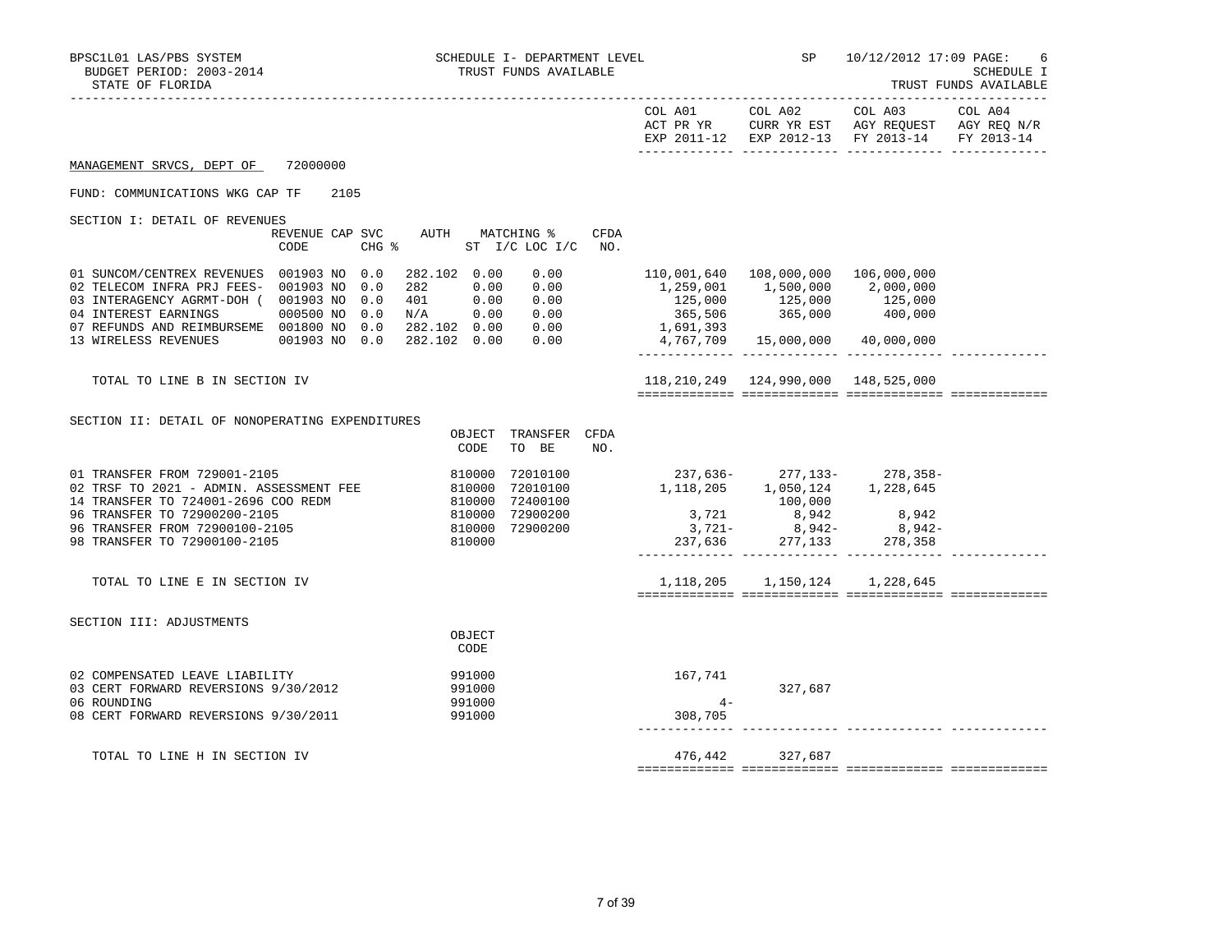| BPSC1L01 LAS/PBS SYSTEM<br>BUDGET PERIOD: 2003-2014<br>STATE OF FLORIDA | SCHEDULE I- DEPARTMENT LEVEL<br>TRUST FUNDS AVAILABLE |                      |                                     | SP 10/12/2012 17:09 PAGE: 7                                                                         | SCHEDULE I<br>TRUST FUNDS AVAILABLE |
|-------------------------------------------------------------------------|-------------------------------------------------------|----------------------|-------------------------------------|-----------------------------------------------------------------------------------------------------|-------------------------------------|
|                                                                         |                                                       | COL A01<br>ACT PR YR | CURR YR EST                         | COL A02 COL A03 COL A04<br>AGY REQUEST AGY REQ N/R<br>EXP 2011-12 EXP 2012-13 FY 2013-14 FY 2013-14 |                                     |
| MANAGEMENT SRVCS, DEPT OF 72000000                                      |                                                       |                      |                                     |                                                                                                     |                                     |
| FUND: COMMUNICATIONS WKG CAP TF<br>2105                                 |                                                       |                      |                                     |                                                                                                     |                                     |
| SECTION IV: SUMMARY                                                     |                                                       |                      |                                     |                                                                                                     |                                     |
| (A)<br>UNRESERVED FUND BALANCE - JULY 1                                 |                                                       |                      |                                     |                                                                                                     |                                     |
| ADD: REVENUES (FROM SECTION I)                                          | (B)                                                   | 118,210,249          |                                     | 124,990,000 148,525,000                                                                             |                                     |
| TOTAL FUNDS AVAILABLE (LINE $A + LINE B$ ) (C)                          |                                                       | 138,492,212          |                                     | 149,084,176 180,468,736                                                                             |                                     |
| LESS: OPERATING EXPENDITURES                                            | (D)                                                   | 113,756,273          |                                     | 116,318,003   161,669,028                                                                           |                                     |
| LESS: NONOPERATING EXPENDITURES (SECTION II)                            | (E)                                                   |                      | 1, 118, 205 1, 150, 124 1, 228, 645 |                                                                                                     |                                     |
| LESS: FIXED CAPITAL OUTLAY (TOTAL ONLY)                                 | (F)                                                   |                      |                                     |                                                                                                     |                                     |
| UNRESERVED FUND BALANCE - JUNE 30 - BEFORE ADJ                          | (G)                                                   |                      | 23,617,734 31,616,049               | 17,571,063                                                                                          |                                     |
| NET ADJUSTMENTS (FROM SECTION III)                                      | (H)                                                   | 476,442 327,687      |                                     |                                                                                                     |                                     |
| ADJUSTED UNRESERVED FUND BALANCE - JUNE 30                              | (I)                                                   |                      | 24,094,176 31,943,736               | 17,571,063                                                                                          |                                     |

TOTAL UNRESERVED FUND BALANCE FROM STATEWIDE CFO FILE: 20,281,963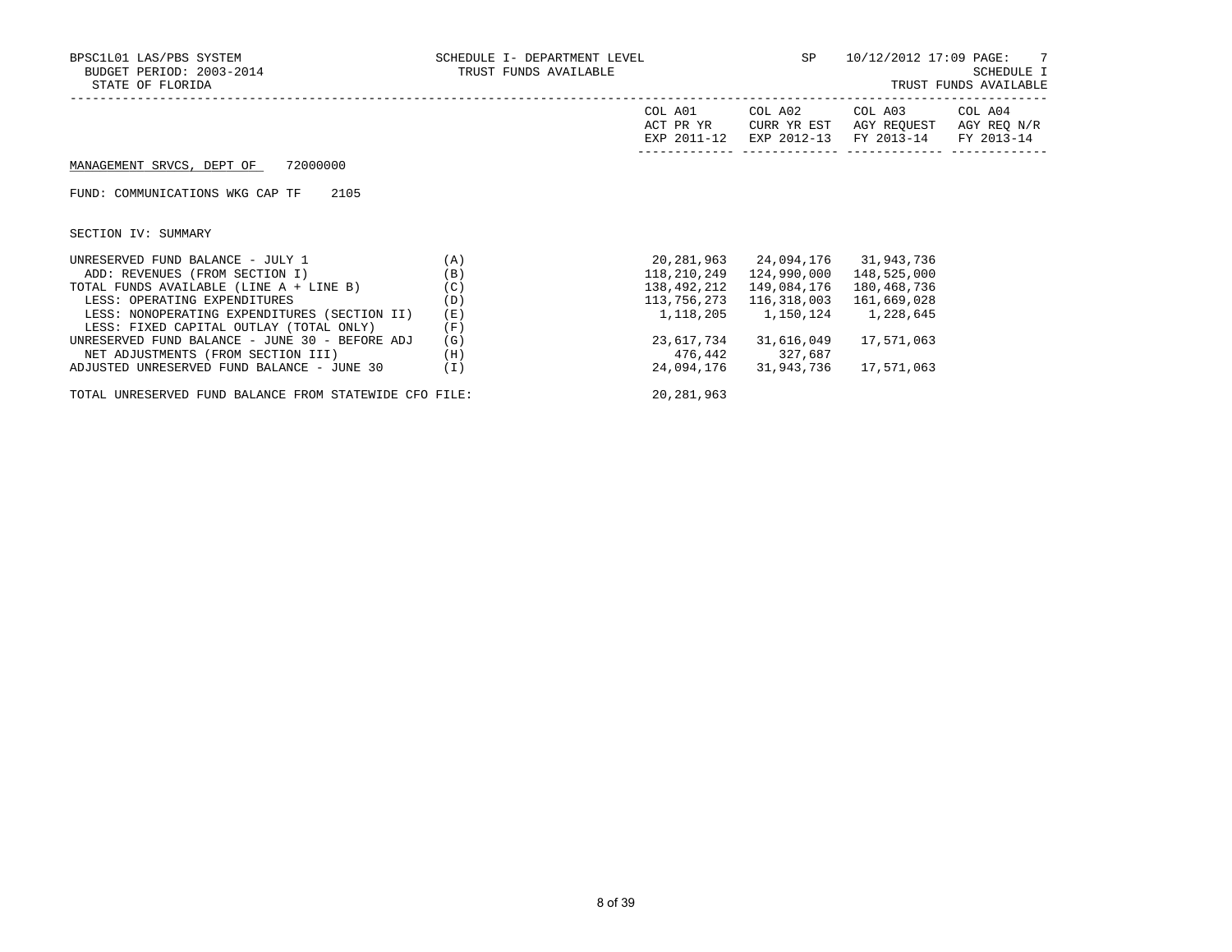| BPSC1L01 LAS/PBS SYSTEM<br>BUDGET PERIOD: 2003-2014<br>STATE OF FLORIDA                                                                         | SCHEDULE I- DEPARTMENT LEVEL<br>TRUST FUNDS AVAILABLE            |                           | SP 10/12/2012 17:09 PAGE:                                                                      | -8<br><b>SCHEDULE I</b><br>TRUST FUNDS AVAILABLE |
|-------------------------------------------------------------------------------------------------------------------------------------------------|------------------------------------------------------------------|---------------------------|------------------------------------------------------------------------------------------------|--------------------------------------------------|
|                                                                                                                                                 |                                                                  |                           | ACT PR YR CURR YR EST AGY REQUEST AGY REQ N/R<br>EXP 2011-12 EXP 2012-13 FY 2013-14 FY 2013-14 |                                                  |
| MANAGEMENT SRVCS, DEPT OF 72000000                                                                                                              |                                                                  |                           |                                                                                                |                                                  |
| 2225<br>FUND: FL FACIL POOL WRK CAP TF                                                                                                          |                                                                  |                           |                                                                                                |                                                  |
| SECTION I: DETAIL OF REVENUES<br>CODE                                                                                                           | REVENUE CAP SVC AUTH MATCHING % CFDA<br>CHG % ST I/C LOC I/C NO. |                           |                                                                                                |                                                  |
|                                                                                                                                                 |                                                                  |                           | 161,597 162,000 163,000                                                                        |                                                  |
| TOTAL TO LINE B IN SECTION IV                                                                                                                   |                                                                  |                           | 161,597 162,000 163,000                                                                        |                                                  |
| SECTION II: DETAIL OF NONOPERATING EXPENDITURES                                                                                                 | OBJECT TRANSFER CFDA<br>CODE<br>TO BE<br>NO.                     |                           |                                                                                                |                                                  |
| 02 8% GR SERVICE CHARGE                                                                                                                         | 880000                                                           |                           |                                                                                                |                                                  |
| TOTAL TO LINE E IN SECTION IV                                                                                                                   |                                                                  |                           | 12,928 12,960 13,040                                                                           |                                                  |
| SECTION III: ADJUSTMENTS                                                                                                                        | OBJECT<br>CODE                                                   |                           |                                                                                                |                                                  |
| 02 ROUNDING<br>03 FCO EXPENDITURES IN TRIAL BALANCE<br>04 FCO CERTIFIED FORWARD                                                                 | 991000<br>991000<br>991000                                       | 1<br>483,688-<br>536,348- |                                                                                                |                                                  |
| TOTAL TO LINE H IN SECTION IV                                                                                                                   |                                                                  | 1,020,035-                |                                                                                                |                                                  |
| SECTION IV: SUMMARY                                                                                                                             |                                                                  |                           |                                                                                                |                                                  |
| UNRESERVED FUND BALANCE - JULY 1<br>ADD: REVENUES (FROM SECTION I)<br>TOTAL FUNDS AVAILABLE (LINE A + LINE B)<br>LESS: OPERATING EXPENDITURES   | (A)<br>(B)<br>(C)<br>(D)                                         |                           | 7,478,881 6,607,515 6,756,555<br>161,597 162,000 163,000<br>7,640,478 6,769,515 6,919,555      |                                                  |
| LESS: NONOPERATING EXPENDITURES (SECTION II)<br>LESS: FIXED CAPITAL OUTLAY (TOTAL ONLY)<br>UNRESERVED FUND BALANCE - JUNE 30 - BEFORE ADJ $(G)$ | (E)<br>(F)                                                       | 7,627,550                 | 12,928 12,960 13,040<br>6,756,555 6,906,515                                                    |                                                  |
| NET ADJUSTMENTS (FROM SECTION III)<br>ADJUSTED UNRESERVED FUND BALANCE - JUNE 30                                                                | (H)<br>(1)                                                       | 1,020,035-                | 6,607,515 6,756,555 6,906,515                                                                  |                                                  |
| TOTAL UNRESERVED FUND BALANCE FROM STATEWIDE CFO FILE:                                                                                          |                                                                  | 7,478,881                 |                                                                                                |                                                  |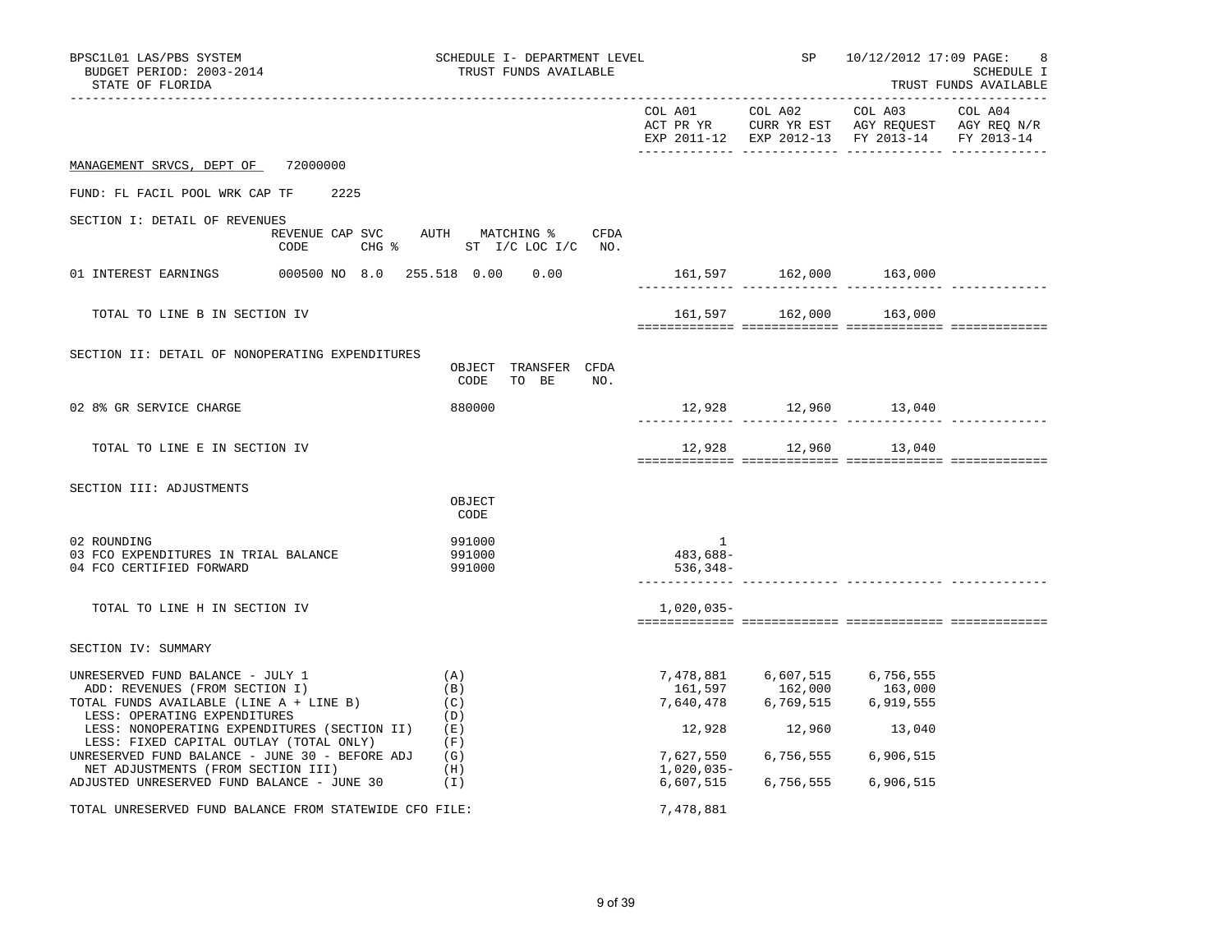| BPSC1L01 LAS/PBS SYSTEM<br>BUDGET PERIOD: 2003-2014<br>STATE OF FLORIDA                                                                                                                                                                                                                                                                                                              |      | SCHEDULE I- DEPARTMENT LEVEL<br>TRUST FUNDS AVAILABLE                 |     | <b>SP</b>                                                                                                                                          | 10/12/2012 17:09 PAGE:                                                                                                                                                                                                                                                                                                                                                                                                                                                                                                     | 9<br>SCHEDULE I<br>TRUST FUNDS AVAILABLE |
|--------------------------------------------------------------------------------------------------------------------------------------------------------------------------------------------------------------------------------------------------------------------------------------------------------------------------------------------------------------------------------------|------|-----------------------------------------------------------------------|-----|----------------------------------------------------------------------------------------------------------------------------------------------------|----------------------------------------------------------------------------------------------------------------------------------------------------------------------------------------------------------------------------------------------------------------------------------------------------------------------------------------------------------------------------------------------------------------------------------------------------------------------------------------------------------------------------|------------------------------------------|
|                                                                                                                                                                                                                                                                                                                                                                                      |      |                                                                       |     | COL A01 COL A02                                                                                                                                    | COL A03<br>$\begin{tabular}{lllllll} ACT & PR & T\\ \multicolumn{2}{l}{{\bf R} & T\\ \multicolumn{2}{l}{\bf R} & T\\ \multicolumn{2}{l}{\bf C} & T\\ \multicolumn{2}{l}{\bf R} & T\\ \multicolumn{2}{l}{\bf C} & T\\ \multicolumn{2}{l}{\bf R} & T\\ \multicolumn{2}{l}{\bf C} & T\\ \multicolumn{2}{l}{\bf R} & T\\ \multicolumn{2}{l}{\bf C} & T\\ \multicolumn{2}{l}{\bf R} & T\\ \multicolumn{2}{l}{\bf C} & T\\ \multicolumn{2}{l}{\bf R} & T\\ \multicolumn{2}{l}{$<br>EXP 2011-12 EXP 2012-13 FY 2013-14 FY 2013-14 | COL A04                                  |
| MANAGEMENT SRVCS, DEPT OF 72000000                                                                                                                                                                                                                                                                                                                                                   |      |                                                                       |     |                                                                                                                                                    |                                                                                                                                                                                                                                                                                                                                                                                                                                                                                                                            |                                          |
| FUND: FEDERAL GRANTS TRUST FUND                                                                                                                                                                                                                                                                                                                                                      | 2261 |                                                                       |     |                                                                                                                                                    |                                                                                                                                                                                                                                                                                                                                                                                                                                                                                                                            |                                          |
| SECTION I: DETAIL OF REVENUES                                                                                                                                                                                                                                                                                                                                                        |      | REVENUE CAP SVC AUTH MATCHING % CFDA<br>CODE CHG % ST I/C LOC I/C NO. |     |                                                                                                                                                    |                                                                                                                                                                                                                                                                                                                                                                                                                                                                                                                            |                                          |
| 01 BROADBAND GRANT - NTIA 000750 NO 0.0                                                                                                                                                                                                                                                                                                                                              | 282  | 20.00 I 0.00 11.558 1,994,356 2,008,376 1,206,678                     |     |                                                                                                                                                    |                                                                                                                                                                                                                                                                                                                                                                                                                                                                                                                            |                                          |
| 01 FEDERAL GRANT-PSIC 001510 NO 0.0 215.32 0.00 0.00 11.555 824,555<br>02 ENHANCE 911 GRANT - DOT 000700 NO 0.0 282 29.00 I 0.00 20.615 228,687 1,392,228 1,392,228                                                                                                                                                                                                                  |      |                                                                       |     |                                                                                                                                                    |                                                                                                                                                                                                                                                                                                                                                                                                                                                                                                                            |                                          |
| TOTAL TO LINE B IN SECTION IV                                                                                                                                                                                                                                                                                                                                                        |      |                                                                       |     | 3,047,598 3,400,604 2,598,906                                                                                                                      |                                                                                                                                                                                                                                                                                                                                                                                                                                                                                                                            |                                          |
| SECTION II: DETAIL OF NONOPERATING EXPENDITURES                                                                                                                                                                                                                                                                                                                                      |      | OBJECT TRANSFER CFDA<br>CODE TO BE<br>NO.                             |     |                                                                                                                                                    |                                                                                                                                                                                                                                                                                                                                                                                                                                                                                                                            |                                          |
| TOTAL TO LINE E IN SECTION IV                                                                                                                                                                                                                                                                                                                                                        |      |                                                                       |     |                                                                                                                                                    |                                                                                                                                                                                                                                                                                                                                                                                                                                                                                                                            |                                          |
| SECTION III: ADJUSTMENTS                                                                                                                                                                                                                                                                                                                                                             |      | OBJECT<br>CODE                                                        |     |                                                                                                                                                    |                                                                                                                                                                                                                                                                                                                                                                                                                                                                                                                            |                                          |
| TOTAL TO LINE H IN SECTION IV                                                                                                                                                                                                                                                                                                                                                        |      |                                                                       |     |                                                                                                                                                    |                                                                                                                                                                                                                                                                                                                                                                                                                                                                                                                            |                                          |
| SECTION IV: SUMMARY                                                                                                                                                                                                                                                                                                                                                                  |      |                                                                       |     |                                                                                                                                                    |                                                                                                                                                                                                                                                                                                                                                                                                                                                                                                                            |                                          |
| UNRESERVED FUND BALANCE - JULY 1<br>ADD: REVENUES (FROM SECTION I)<br>TOTAL FUNDS AVAILABLE (LINE A + LINE B)<br>LESS: OPERATING EXPENDITURES<br>LESS: NONOPERATING EXPENDITURES (SECTION II)<br>LESS: FIXED CAPITAL OUTLAY (TOTAL ONLY)<br>UNRESERVED FUND BALANCE - JUNE 30 - BEFORE ADJ $(G)$<br>NET ADJUSTMENTS (FROM SECTION III)<br>ADJUSTED UNRESERVED FUND BALANCE - JUNE 30 |      | (A)<br>(B)<br>(C)<br>(D)<br>(E)<br>(F)<br>(H)<br>(1)                  | 659 | 3,047,598 3,400,604 2,598,906<br>3, 048, 257 3, 400, 604 2, 598, 906<br>3, 048, 257 3, 400, 604 2, 598, 906<br>3, 048, 257 3, 400, 604 2, 598, 906 |                                                                                                                                                                                                                                                                                                                                                                                                                                                                                                                            |                                          |
| TOTAL UNRESERVED FUND BALANCE FROM STATEWIDE CFO FILE:                                                                                                                                                                                                                                                                                                                               |      |                                                                       | 659 |                                                                                                                                                    |                                                                                                                                                                                                                                                                                                                                                                                                                                                                                                                            |                                          |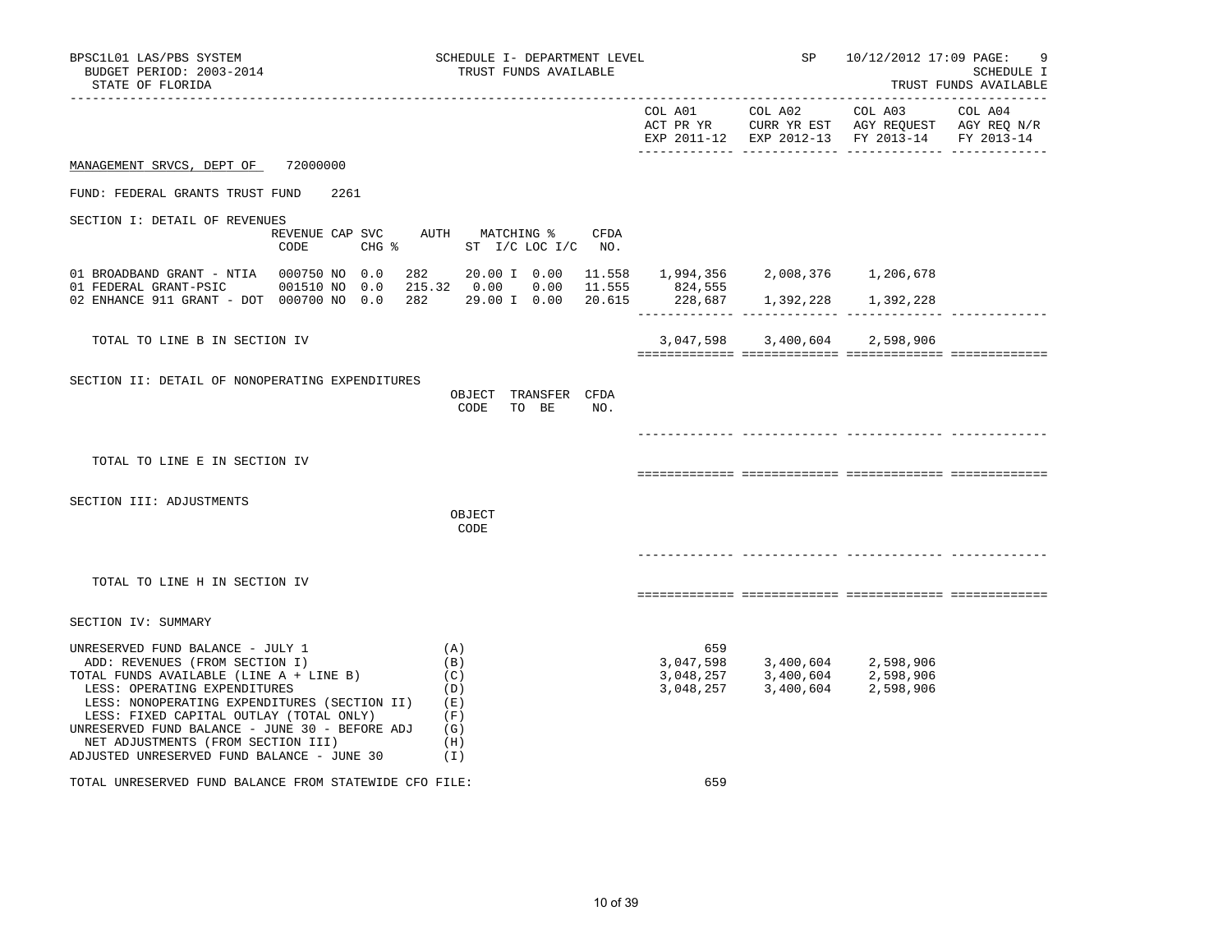| BPSC1L01 LAS/PBS SYSTEM<br>BUDGET PERIOD: 2003-2014<br>STATE OF FLORIDA                                                                                                         | SCHEDULE I- DEPARTMENT LEVEL<br>TRUST FUNDS AVAILABLE               |                                                       | SP 10/12/2012 17:09 PAGE: 10<br>SCHEDULE I<br>TRUST FUNDS AVAILABLE |                                               |  |
|---------------------------------------------------------------------------------------------------------------------------------------------------------------------------------|---------------------------------------------------------------------|-------------------------------------------------------|---------------------------------------------------------------------|-----------------------------------------------|--|
|                                                                                                                                                                                 |                                                                     |                                                       |                                                                     | EXP 2011-12 EXP 2012-13 FY 2013-14 FY 2013-14 |  |
| MANAGEMENT SRVCS, DEPT OF 72000000                                                                                                                                              |                                                                     |                                                       |                                                                     |                                               |  |
| FUND: FL FACILITIES POOL CLR TF<br>2313                                                                                                                                         |                                                                     |                                                       |                                                                     |                                               |  |
| SECTION I: DETAIL OF REVENUES<br>CODE                                                                                                                                           | REVENUE CAP SVC AUTH MATCHING %<br>CFDA<br>CHG % ST I/C LOC I/C NO. |                                                       |                                                                     |                                               |  |
| 01 OFFICE SPACE - NON-STAT 001903 NO 0.0                                                                                                                                        | 255.251 0.00<br>0.00                                                |                                                       |                                                                     | 66,734 66,000 66,000                          |  |
| TOTAL TO LINE B IN SECTION IV                                                                                                                                                   |                                                                     |                                                       |                                                                     | 96, 364, 880 96, 036, 777 97, 001, 108        |  |
| SECTION II: DETAIL OF NONOPERATING EXPENDITURES                                                                                                                                 | OBJECT TRANSFER CFDA<br>CODE<br>TO BE NO.                           |                                                       |                                                                     |                                               |  |
| 01 PAYMENTS TO SBA - CAPITAL DEPREC RESERVE<br>02 PAYMENTS TO SBA - OPERATIONS/MAINTENANCE                                                                                      | 899000<br>899000                                                    |                                                       | 8,300,906 8,147,965 8,047,781                                       | 49,625,000 49,567,123 50,712,748              |  |
| TOTAL TO LINE E IN SECTION IV                                                                                                                                                   |                                                                     |                                                       |                                                                     | 57,925,906 57,715,088 58,760,529              |  |
| SECTION III: ADJUSTMENTS                                                                                                                                                        | OBJECT<br>CODE                                                      |                                                       |                                                                     |                                               |  |
| 01 ADJUSTMENT TO CFO BEGINNING BALANCE<br>02 FCO EXPENDITURES TO FCO BUDGET                                                                                                     | 991000<br>991000                                                    | 41,284,645-<br>32                                     |                                                                     |                                               |  |
| TOTAL TO LINE H IN SECTION IV                                                                                                                                                   |                                                                     | 41,284,613-                                           |                                                                     |                                               |  |
| SECTION IV: SUMMARY                                                                                                                                                             |                                                                     |                                                       |                                                                     |                                               |  |
| UNRESERVED FUND BALANCE - JULY 1<br>ADD: REVENUES (FROM SECTION I)<br>TOTAL FUNDS AVAILABLE (LINE A + LINE B)<br>LESS: OPERATING EXPENDITURES                                   | (A)<br>(B)<br>(C)<br>(D)                                            | 96,364,880<br>137,916,024                             | 41,551,144 466,443<br>96,036,777<br>96,503,220                      | 532,443<br>97,001,108<br>97,533,551           |  |
| LESS: NONOPERATING EXPENDITURES (SECTION II)<br>LESS: FIXED CAPITAL OUTLAY (TOTAL ONLY)<br>UNRESERVED FUND BALANCE - JUNE 30 - BEFORE ADJ<br>NET ADJUSTMENTS (FROM SECTION III) | ( E )<br>(F)<br>(G)<br>(H)                                          | 57,925,906<br>38,239,062<br>41,751,056<br>41,284,613- | 57,715,088<br>38,255,689<br>532,443                                 | 58,760,529<br>38,255,689<br>517,333           |  |
| ADJUSTED UNRESERVED FUND BALANCE - JUNE $30$ (I)                                                                                                                                |                                                                     |                                                       | 466,443 532,443 517,333                                             |                                               |  |
| TOTAL UNRESERVED FUND BALANCE FROM STATEWIDE CFO FILE:                                                                                                                          |                                                                     | 41,551,144                                            |                                                                     |                                               |  |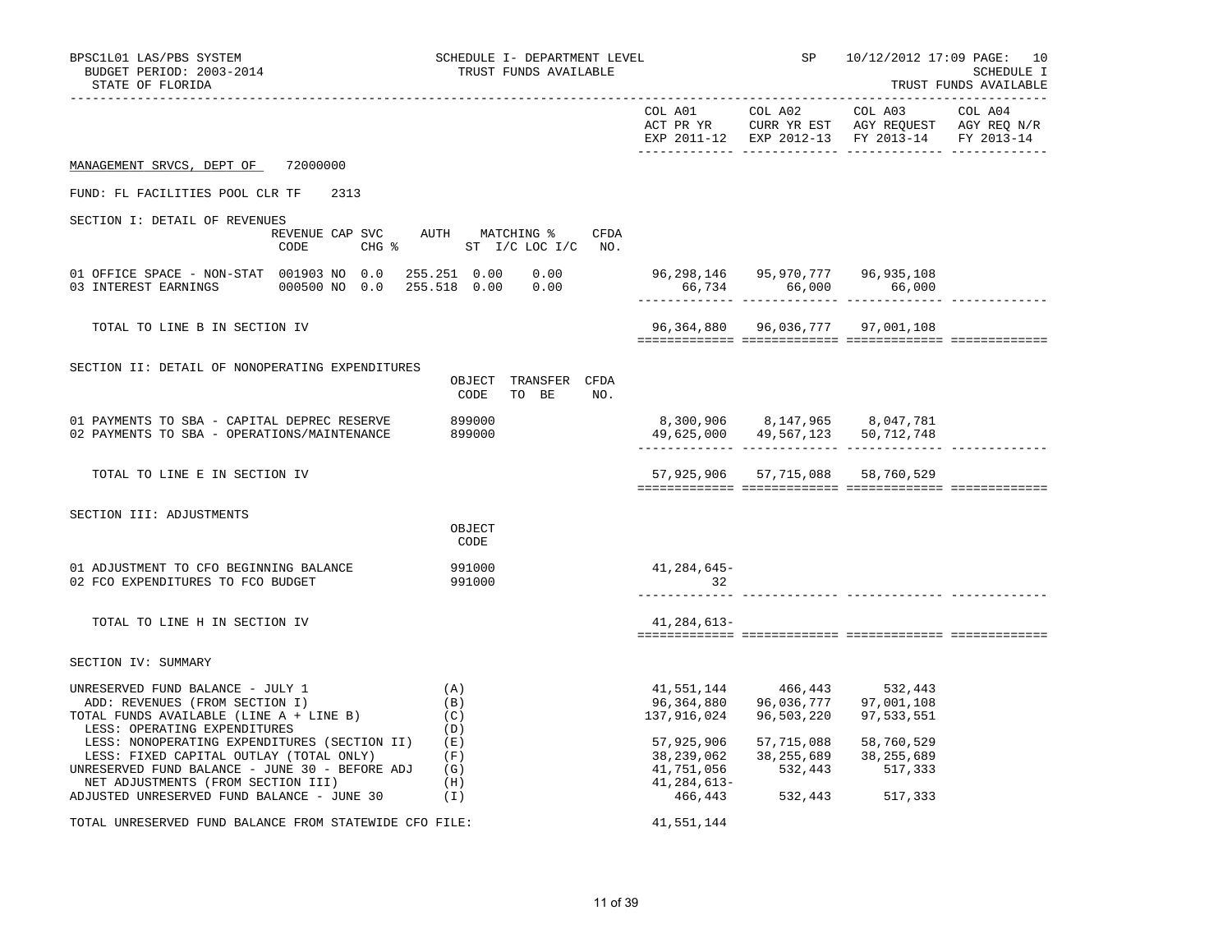| BPSC1L01 LAS/PBS SYSTEM<br>BUDGET PERIOD: 2003-2014<br>STATE OF FLORIDA<br>--------------------                                                               | SCHEDULE I- DEPARTMENT LEVEL<br>TRUST FUNDS AVAILABLE                        |                                     | SP            | 10/12/2012 17:09 PAGE: 11                                                                                                                                                     | SCHEDULE I<br>TRUST FUNDS AVAILABLE |
|---------------------------------------------------------------------------------------------------------------------------------------------------------------|------------------------------------------------------------------------------|-------------------------------------|---------------|-------------------------------------------------------------------------------------------------------------------------------------------------------------------------------|-------------------------------------|
|                                                                                                                                                               |                                                                              |                                     |               | $COL A01 \qquad \qquad COL A02 \qquad \qquad COL A03 \qquad \qquad COL A04$<br>ACT PR YR CURR YR EST AGY REQUEST AGY REQ N/R<br>EXP 2011-12 EXP 2012-13 FY 2013-14 FY 2013-14 |                                     |
| MANAGEMENT SRVCS, DEPT OF 72000000                                                                                                                            |                                                                              |                                     |               |                                                                                                                                                                               |                                     |
| FUND: GRANTS AND DONATIONS TF 2339                                                                                                                            |                                                                              |                                     |               |                                                                                                                                                                               |                                     |
| SECTION I: DETAIL OF REVENUES<br>CODE                                                                                                                         | REVENUE CAP SVC AUTH MATCHING % CFDA<br>CHG $\frac{1}{6}$ ST I/C LOC I/C NO. |                                     |               |                                                                                                                                                                               |                                     |
| 04 TR FROM DCA-PSIC GRANT  001510 NO  0.0  215.32  0.00  0.00  16.007  1,506,808                                                                              |                                                                              | $0.00$ 16.007 3,463,384             |               |                                                                                                                                                                               |                                     |
| TOTAL TO LINE B IN SECTION IV                                                                                                                                 |                                                                              | 4,970,192                           |               |                                                                                                                                                                               |                                     |
| SECTION II: DETAIL OF NONOPERATING EXPENDITURES                                                                                                               | OBJECT TRANSFER CFDA<br>CODE TO BE NO.                                       |                                     |               |                                                                                                                                                                               |                                     |
| TOTAL TO LINE E IN SECTION IV                                                                                                                                 |                                                                              |                                     |               |                                                                                                                                                                               |                                     |
| SECTION III: ADJUSTMENTS                                                                                                                                      | OBJECT<br>CODE                                                               |                                     |               |                                                                                                                                                                               |                                     |
| TOTAL TO LINE H IN SECTION IV                                                                                                                                 |                                                                              |                                     |               |                                                                                                                                                                               |                                     |
| SECTION IV: SUMMARY                                                                                                                                           |                                                                              |                                     |               |                                                                                                                                                                               |                                     |
| UNRESERVED FUND BALANCE - JULY 1                                                                                                                              | (A)                                                                          | 15,061                              | 15,282        | 15,282                                                                                                                                                                        |                                     |
| ADD: REVENUES (FROM SECTION I)<br>TOTAL FUNDS AVAILABLE (LINE A + LINE B)<br>LESS: OPERATING EXPENDITURES<br>LESS: NONOPERATING EXPENDITURES (SECTION II) (E) | (B)<br>(C)<br>(D)                                                            | 4,970,192<br>4,985,253<br>4,969,971 | 15,282        | 15,282                                                                                                                                                                        |                                     |
| LESS: FIXED CAPITAL OUTLAY (TOTAL ONLY)<br>UNRESERVED FUND BALANCE - JUNE 30 - BEFORE ADJ<br>NET ADJUSTMENTS (FROM SECTION III)                               | (F)<br>(G)<br>(H)                                                            |                                     | 15,282 15,282 | 15,282                                                                                                                                                                        |                                     |
| ADJUSTED UNRESERVED FUND BALANCE - JUNE 30                                                                                                                    | (1)                                                                          | 15,282                              | 15,282        | 15,282                                                                                                                                                                        |                                     |
| TOTAL UNRESERVED FUND BALANCE FROM STATEWIDE CFO FILE:                                                                                                        |                                                                              | 15,061                              |               |                                                                                                                                                                               |                                     |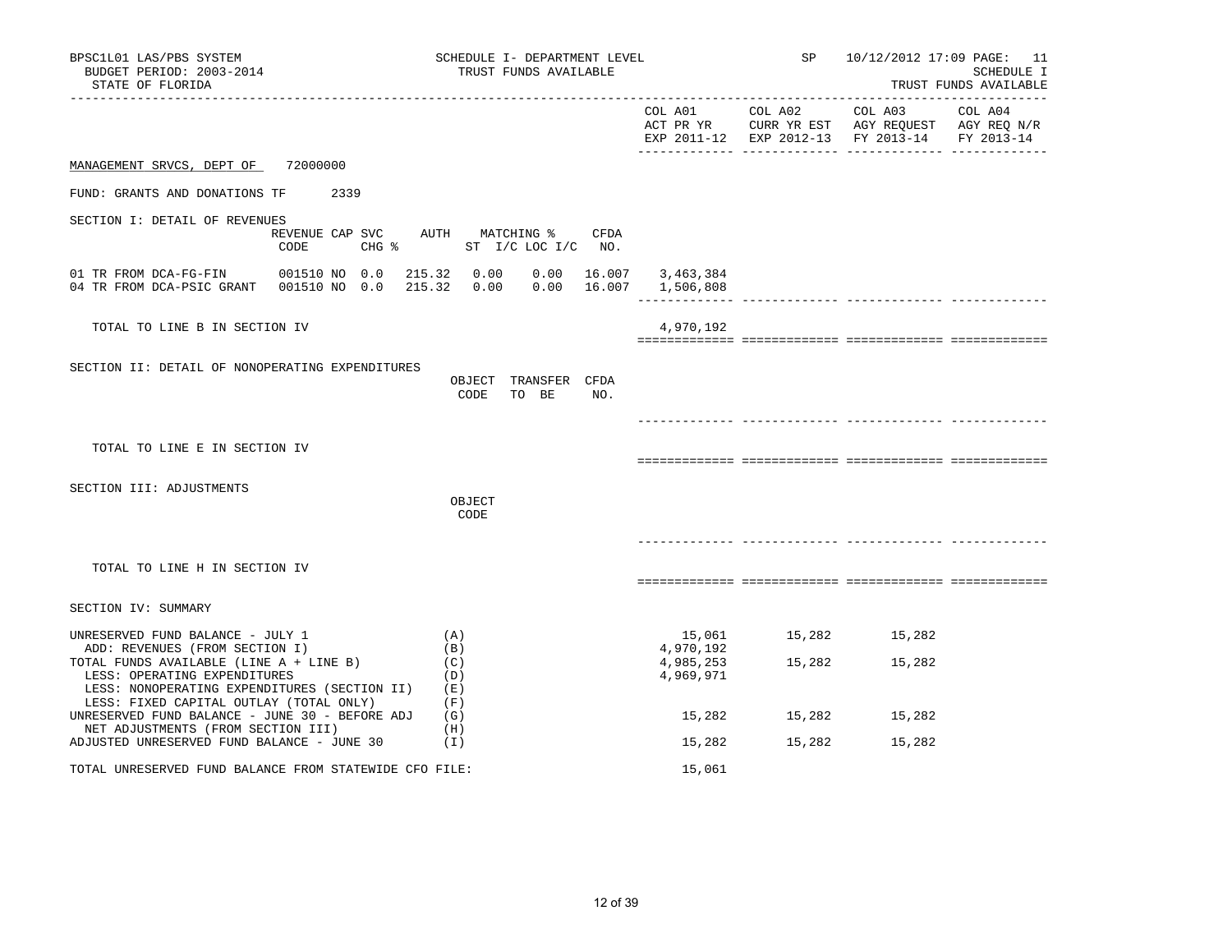| BPSC1L01 LAS/PBS SYSTEM<br>BUDGET PERIOD: 2003-2014<br>STATE OF FLORIDA          | SCHEDULE I- DEPARTMENT LEVEL<br>TRUST FUNDS AVAILABLE            |                                           | <b>SP</b> SP                    | 10/12/2012 17:09 PAGE: 12                                                                                                                                                                                                                                                                                                   | SCHEDULE I<br>TRUST FUNDS AVAILABLE |
|----------------------------------------------------------------------------------|------------------------------------------------------------------|-------------------------------------------|---------------------------------|-----------------------------------------------------------------------------------------------------------------------------------------------------------------------------------------------------------------------------------------------------------------------------------------------------------------------------|-------------------------------------|
|                                                                                  |                                                                  |                                           |                                 | $\begin{tabular}{lllllllllll} \multicolumn{2}{l}{{\text{COL A01}}} & \multicolumn{2}{c}{\text{COL A02}} & \multicolumn{2}{c}{\text{COL A03}} & \multicolumn{2}{c}{\text{COL A04}} \end{tabular}$<br>ACT PR YR $\,$ CURR YR EST $\,$ AGY REQUEST $\,$ AGY REQ $\,$ N/R $\,$<br>EXP 2011-12 EXP 2012-13 FY 2013-14 FY 2013-14 |                                     |
| MANAGEMENT SRVCS, DEPT OF 72000000                                               |                                                                  |                                           |                                 |                                                                                                                                                                                                                                                                                                                             |                                     |
| FUND: WIRELESS COMM E911 TF 2344                                                 |                                                                  |                                           |                                 |                                                                                                                                                                                                                                                                                                                             |                                     |
| SECTION I: DETAIL OF REVENUES                                                    |                                                                  |                                           |                                 |                                                                                                                                                                                                                                                                                                                             |                                     |
| CODE                                                                             | REVENUE CAP SVC AUTH MATCHING % CFDA<br>CHG % ST I/C LOC I/C NO. |                                           |                                 |                                                                                                                                                                                                                                                                                                                             |                                     |
| 01 ESCROW E-911 WIRELESS 002700 NO 0.0                                           | 365.172 0.00<br>0.00                                             |                                           |                                 |                                                                                                                                                                                                                                                                                                                             |                                     |
| 12 DEPOSIT/SERV PROVIDER  002700 NO 0.0 365 FS  0.00  0.00                       |                                                                  | 43,602,385 42,382,189 41,686,901          |                                 |                                                                                                                                                                                                                                                                                                                             |                                     |
| TOTAL TO LINE B IN SECTION IV                                                    |                                                                  | 115,906,724    107,827,814    107,122,526 |                                 |                                                                                                                                                                                                                                                                                                                             |                                     |
|                                                                                  |                                                                  |                                           |                                 |                                                                                                                                                                                                                                                                                                                             |                                     |
| SECTION II: DETAIL OF NONOPERATING EXPENDITURES                                  | OBJECT TRANSFER CFDA                                             |                                           |                                 |                                                                                                                                                                                                                                                                                                                             |                                     |
|                                                                                  | CODE<br>TO BE NO.                                                |                                           |                                 |                                                                                                                                                                                                                                                                                                                             |                                     |
| 01 TRANSFER TO 2021-ADMIN ASSESSMENT FEE                                         | 810000 72010100                                                  |                                           | 71,073 72,934 85,333            |                                                                                                                                                                                                                                                                                                                             |                                     |
| 02 REFUNDS<br>12 UNFUNDED BUDGET                                                 | 860000<br>899000                                                 | 38,004                                    |                                 | $15,000,000 - 30,000,000 -$                                                                                                                                                                                                                                                                                                 |                                     |
|                                                                                  |                                                                  |                                           |                                 |                                                                                                                                                                                                                                                                                                                             |                                     |
| TOTAL TO LINE E IN SECTION IV                                                    |                                                                  |                                           |                                 | $109,077$ 14,927,066- 29,914,667-                                                                                                                                                                                                                                                                                           |                                     |
|                                                                                  |                                                                  |                                           |                                 |                                                                                                                                                                                                                                                                                                                             |                                     |
| SECTION III: ADJUSTMENTS                                                         |                                                                  |                                           |                                 |                                                                                                                                                                                                                                                                                                                             |                                     |
|                                                                                  | OBJECT<br>CODE                                                   |                                           |                                 |                                                                                                                                                                                                                                                                                                                             |                                     |
| 03 CERT FORWARD REVERSIONS                                                       | 991000                                                           |                                           | 405,492 1,935,457               |                                                                                                                                                                                                                                                                                                                             |                                     |
| 04 ROUNDING                                                                      | 991000                                                           | $7-$                                      |                                 |                                                                                                                                                                                                                                                                                                                             |                                     |
| 07 ACCOUNTS PAYABLE, NOT CERTIFIED                                               | 991000                                                           | 29,411-                                   |                                 |                                                                                                                                                                                                                                                                                                                             |                                     |
| TOTAL TO LINE H IN SECTION IV                                                    |                                                                  |                                           | 376,074 1,935,457               |                                                                                                                                                                                                                                                                                                                             |                                     |
|                                                                                  |                                                                  |                                           |                                 |                                                                                                                                                                                                                                                                                                                             |                                     |
| SECTION IV: SUMMARY                                                              |                                                                  |                                           |                                 |                                                                                                                                                                                                                                                                                                                             |                                     |
| UNRESERVED FUND BALANCE - JULY 1                                                 | (A)                                                              |                                           | 16,908,322  12,634,648  250,007 |                                                                                                                                                                                                                                                                                                                             |                                     |
| ADD: REVENUES (FROM SECTION I)<br>TAL FUNDS AUATION -                            | (B)                                                              | 115,906,724                               | 107,827,814 107,122,526         |                                                                                                                                                                                                                                                                                                                             |                                     |
| TOTAL FUNDS AVAILABLE (LINE A + LINE B)                                          | (C)                                                              | 132,815,046                               | 120,462,462                     | 107,372,533                                                                                                                                                                                                                                                                                                                 |                                     |
| LESS: OPERATING EXPENDITURES<br>LESS: NONOPERATING EXPENDITURES (SECTION II) (E) | (D)                                                              | 120,447,395<br>109,077                    | 137,074,978 137,078,863         | 14,927,066- 29,914,667-                                                                                                                                                                                                                                                                                                     |                                     |
| LESS: FIXED CAPITAL OUTLAY (TOTAL ONLY)                                          | (F)                                                              |                                           |                                 |                                                                                                                                                                                                                                                                                                                             |                                     |
| UNRESERVED FUND BALANCE - JUNE 30 - BEFORE ADJ                                   | (G)                                                              | 12,258,574                                | 1,685,450-208,337               |                                                                                                                                                                                                                                                                                                                             |                                     |
| NET ADJUSTMENTS (FROM SECTION III)                                               | (H)                                                              | 376,074                                   | 1,935,457                       |                                                                                                                                                                                                                                                                                                                             |                                     |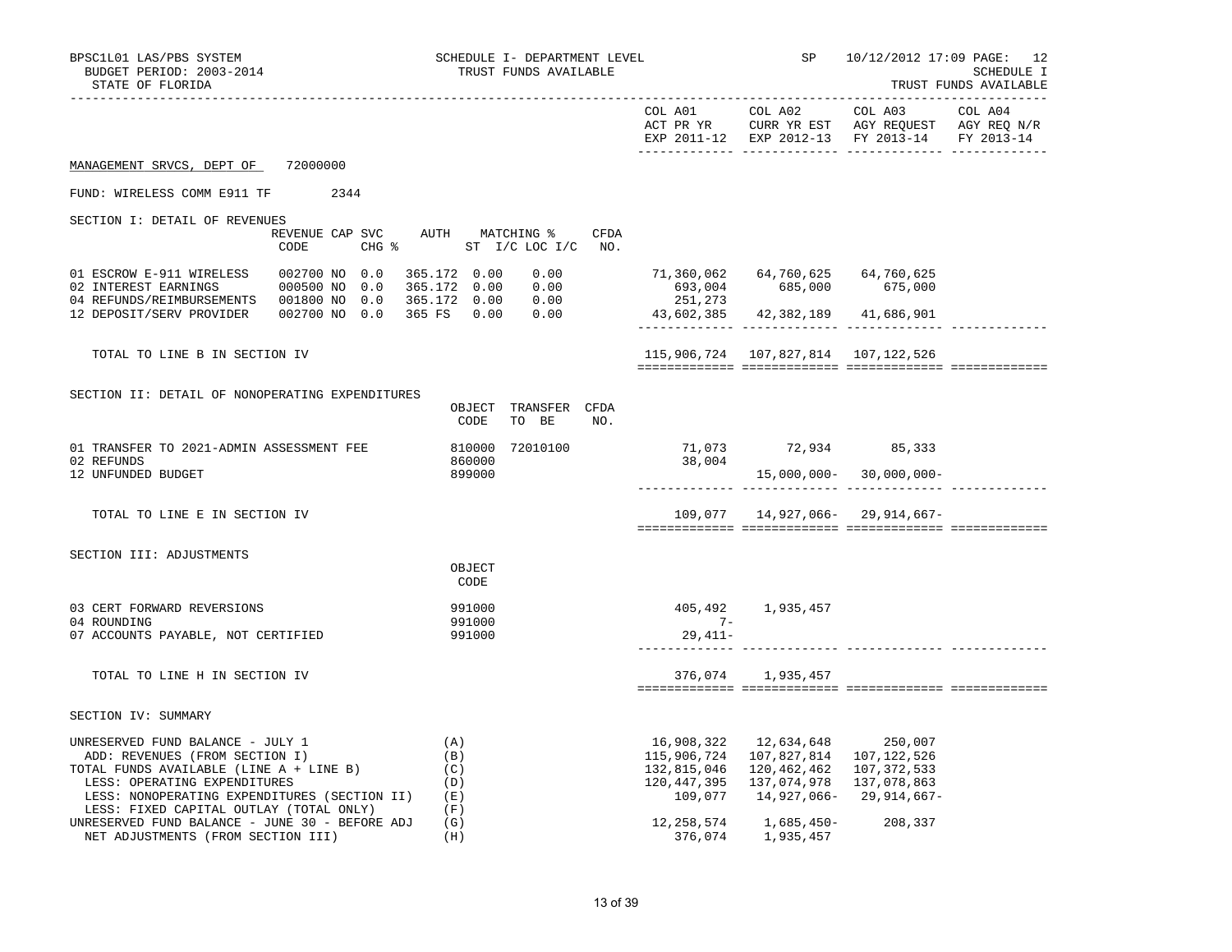| BPSC1L01 LAS/PBS SYSTEM<br>BUDGET PERIOD: 2003-2014<br>STATE OF FLORIDA | SCHEDULE I- DEPARTMENT LEVEL<br>TRUST FUNDS AVAILABLE | SP                                  | 10/12/2012 17:09 PAGE: 13<br>SCHEDULE I<br>TRUST FUNDS AVAILABLE |                                      |                                      |
|-------------------------------------------------------------------------|-------------------------------------------------------|-------------------------------------|------------------------------------------------------------------|--------------------------------------|--------------------------------------|
|                                                                         |                                                       | COL A01<br>ACT PR YR<br>EXP 2011-12 | COL A02<br>CURR YR EST<br>EXP 2012-13                            | COL A03<br>AGY REOUEST<br>FY 2013-14 | COL A04<br>AGY REO N/R<br>FY 2013-14 |
| 72000000<br>MANAGEMENT SRVCS, DEPT OF                                   |                                                       |                                     |                                                                  |                                      |                                      |
| FUND: WIRELESS COMM E911 TF<br>2344                                     |                                                       |                                     |                                                                  |                                      |                                      |
| SECTION IV: SUMMARY                                                     |                                                       |                                     |                                                                  |                                      |                                      |
| ADJUSTED UNRESERVED FUND BALANCE - JUNE 30                              | (I)                                                   | 12,634,648                          | 250,007                                                          | 208,337                              |                                      |
| TOTAL UNRESERVED FUND BALANCE FROM STATEWIDE CFO FILE:                  |                                                       | 16,908,322                          |                                                                  |                                      |                                      |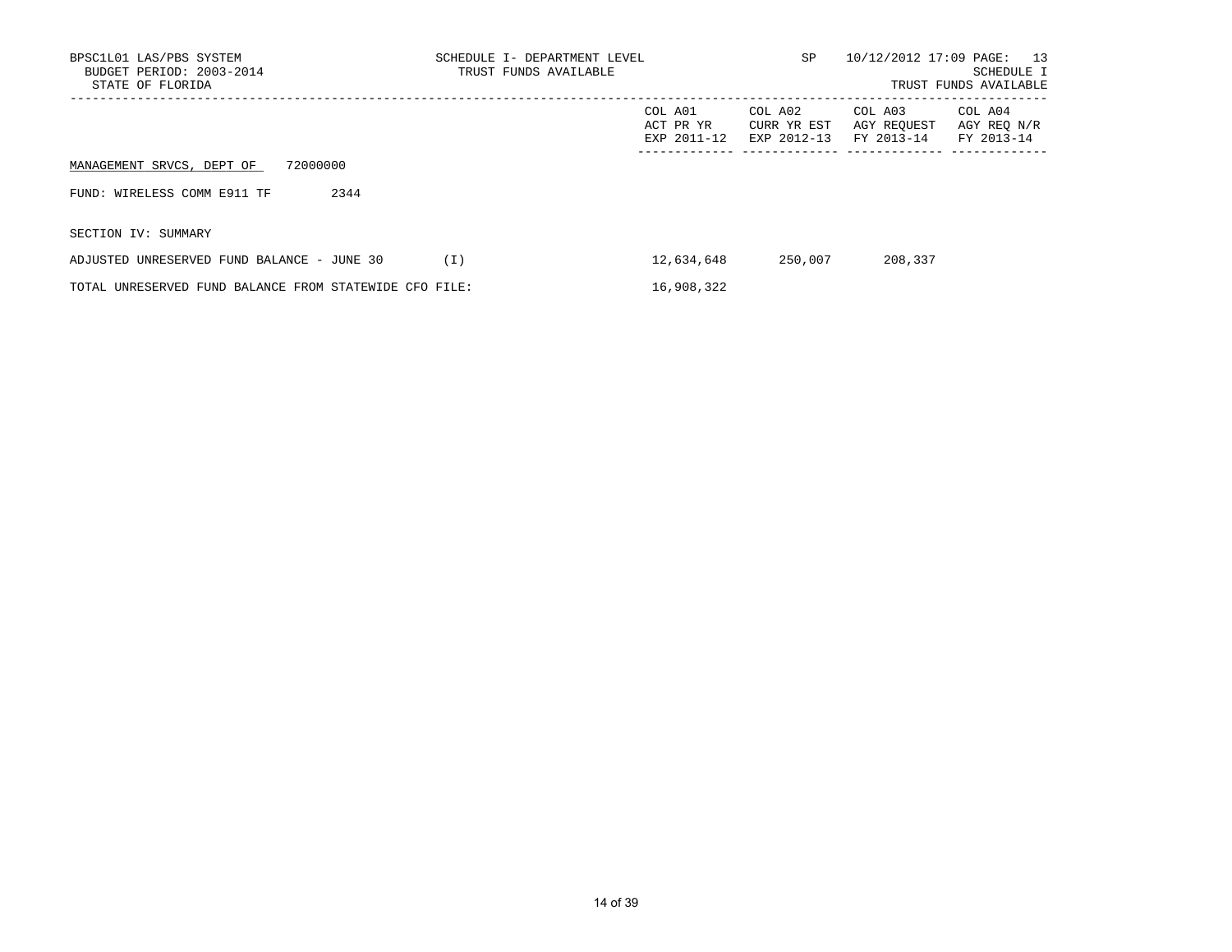| BPSC1L01 LAS/PBS SYSTEM<br>BUDGET PERIOD: 2003-2014<br>STATE OF FLORIDA                                                                                                                                     | SCHEDULE I- DEPARTMENT LEVEL<br>TRUST FUNDS AVAILABLE                                                                                                             |                                                                                             |                 | SP 10/12/2012 17:09 PAGE: 14<br>SCHEDULE I<br>TRUST FUNDS AVAILABLE                                                                            |         |
|-------------------------------------------------------------------------------------------------------------------------------------------------------------------------------------------------------------|-------------------------------------------------------------------------------------------------------------------------------------------------------------------|---------------------------------------------------------------------------------------------|-----------------|------------------------------------------------------------------------------------------------------------------------------------------------|---------|
|                                                                                                                                                                                                             |                                                                                                                                                                   |                                                                                             | COL A01 COL A02 | COL A03<br>ACT PR YR CURR YR EST AGY REQUEST AGY REQ N/R<br>EXP 2011-12 EXP 2012-13 FY 2013-14 FY 2013-14                                      | COL A04 |
| MANAGEMENT SRVCS, DEPT OF 72000000                                                                                                                                                                          |                                                                                                                                                                   |                                                                                             |                 |                                                                                                                                                |         |
| FUND: LAW ENFORCEMENT RADIO TF 2432                                                                                                                                                                         |                                                                                                                                                                   |                                                                                             |                 |                                                                                                                                                |         |
| SECTION I: DETAIL OF REVENUES<br>REVENUE CAP SVC AUTH MATCHING %<br>CODE                                                                                                                                    | CFDA<br>CHG % ST I/C LOC I/C NO.                                                                                                                                  |                                                                                             |                 |                                                                                                                                                |         |
| 01 FROM BOAT/VEH. REGIST. - 001600 NO 8.0<br>02 RADIO TOWER LEASE FEES 001600 NO 0.0<br>04 INTEREST EARNINGS 000500 NO 8.0<br>14 TRAF INFRACTION PENALTY 001202 NO 8.0<br>18 REIMBURSEMENT<br>001800 NO 0.0 | 282.109 0.00<br>0.00<br>282.109 0.00<br>$\begin{array}{c} 0\, .\, 00\ 0\, .\, 00\ 0\, .\, 00 \end{array}$<br>282.109 0.00<br>282.109 0.00<br>282.109 0.00<br>0.00 | 26,088 15,000 15,000<br>262,301 265,000 265,000<br>5,321,430 5,250,000 5,250,000<br>638,740 |                 | 18,267,983  18,175,000  18,175,000                                                                                                             |         |
| TOTAL TO LINE B IN SECTION IV                                                                                                                                                                               |                                                                                                                                                                   |                                                                                             |                 | 24,516,542 23,705,000 23,705,000                                                                                                               |         |
| SECTION II: DETAIL OF NONOPERATING EXPENDITURES                                                                                                                                                             | OBJECT TRANSFER CFDA<br>TO BE<br>CODE<br>NO.                                                                                                                      |                                                                                             |                 |                                                                                                                                                |         |
| 01 TRANSFER TO GR - 8% SVC CHARGE<br>02 TRANSFER TO 2021 - ADMIN ASSESSMENT FEE<br>23 LEGISLATIVE CASH SWEEP<br>99 TRANSFER TO 72400100 COO INITIATIVE                                                      | 880000<br>810000<br>72010100<br>810000<br>810000 72400100                                                                                                         | 3,500,000                                                                                   | 100,000         | $\begin{array}{cccc} 1,910\,,028 & \quad & 1,896\,,400 & \quad & 1,896\,,400 \\ 148\,,650 & \quad & 209\,,952 & \quad & 245\,,644 \end{array}$ |         |
| TOTAL TO LINE E IN SECTION IV                                                                                                                                                                               |                                                                                                                                                                   |                                                                                             |                 | 5,558,678 2,206,352 2,142,044                                                                                                                  |         |
| SECTION III: ADJUSTMENTS                                                                                                                                                                                    | OBJECT<br>CODE                                                                                                                                                    |                                                                                             |                 |                                                                                                                                                |         |
| 02 CERT FORWARD REVERSIONS                                                                                                                                                                                  | 991000                                                                                                                                                            | 1,383,556 1,163,825                                                                         |                 |                                                                                                                                                |         |
| 03 ROUNDING ADJUSTMENT<br>06 EST REVERSIONS - HARRIS CONT 11-12                                                                                                                                             | 991000<br>991000                                                                                                                                                  | $\overline{\mathbf{8}}$                                                                     |                 | 1,961,796 1,584,000                                                                                                                            |         |
| TOTAL TO LINE H IN SECTION IV                                                                                                                                                                               |                                                                                                                                                                   |                                                                                             |                 | 1,383,564 3,125,621 1,584,000                                                                                                                  |         |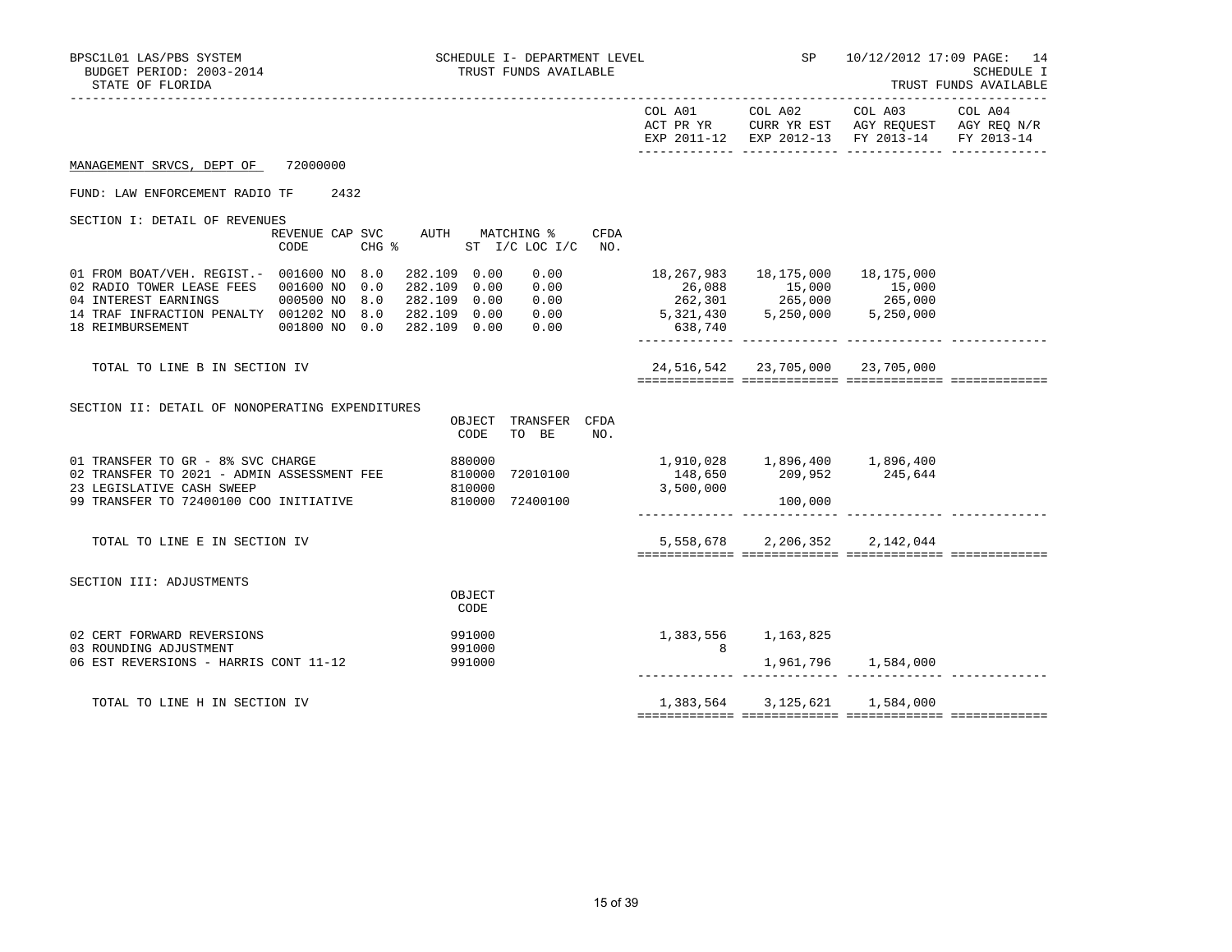| BPSC1L01 LAS/PBS SYSTEM<br>BUDGET PERIOD: 2003-2014<br>STATE OF FLORIDA | SCHEDULE I- DEPARTMENT LEVEL<br>TRUST FUNDS AVAILABLE |                                     | SP                                    | 10/12/2012 17:09 PAGE: 15            | SCHEDULE I<br>TRUST FUNDS AVAILABLE  |
|-------------------------------------------------------------------------|-------------------------------------------------------|-------------------------------------|---------------------------------------|--------------------------------------|--------------------------------------|
|                                                                         |                                                       | COL A01<br>ACT PR YR<br>EXP 2011-12 | COL A02<br>CURR YR EST<br>EXP 2012-13 | COL A03<br>AGY REOUEST<br>FY 2013-14 | COL A04<br>AGY REQ N/R<br>FY 2013-14 |
| 72000000<br>MANAGEMENT SRVCS, DEPT OF                                   |                                                       |                                     |                                       |                                      |                                      |
| 2432<br>FUND: LAW ENFORCEMENT RADIO TF                                  |                                                       |                                     |                                       |                                      |                                      |
| SECTION IV: SUMMARY                                                     |                                                       |                                     |                                       |                                      |                                      |
| UNRESERVED FUND BALANCE - JULY 1                                        | (A)                                                   |                                     | 6,016,749 4,562,156                   | 3,207,378                            |                                      |
| ADD: REVENUES (FROM SECTION I)                                          | (B)                                                   | 24,516,542                          | 23,705,000                            | 23,705,000                           |                                      |
| TOTAL FUNDS AVAILABLE (LINE A + LINE B)                                 | (C)                                                   | 30,533,291                          | 28,267,156                            | 26,912,378                           |                                      |
| LESS: OPERATING EXPENDITURES                                            | (D)                                                   | 21,796,021                          | 25,979,047                            | 23,078,333                           |                                      |
| LESS: NONOPERATING EXPENDITURES (SECTION II)                            | (E)                                                   | 5,558,678                           | 2,206,352                             | 2,142,044                            |                                      |
| LESS: FIXED CAPITAL OUTLAY (TOTAL ONLY)                                 | (F)                                                   |                                     |                                       |                                      |                                      |
| UNRESERVED FUND BALANCE - JUNE 30 - BEFORE ADJ                          | (G)                                                   |                                     | 3,178,592 81,757                      | 1,692,001                            |                                      |
| NET ADJUSTMENTS (FROM SECTION III)                                      | (H)                                                   |                                     | 1,383,564 3,125,621                   | 1,584,000                            |                                      |
| ADJUSTED UNRESERVED FUND BALANCE - JUNE 30                              | (I)                                                   | 4,562,156                           | 3,207,378                             | 3,276,001                            |                                      |

TOTAL UNRESERVED FUND BALANCE FROM STATEWIDE CFO FILE: 6,016,749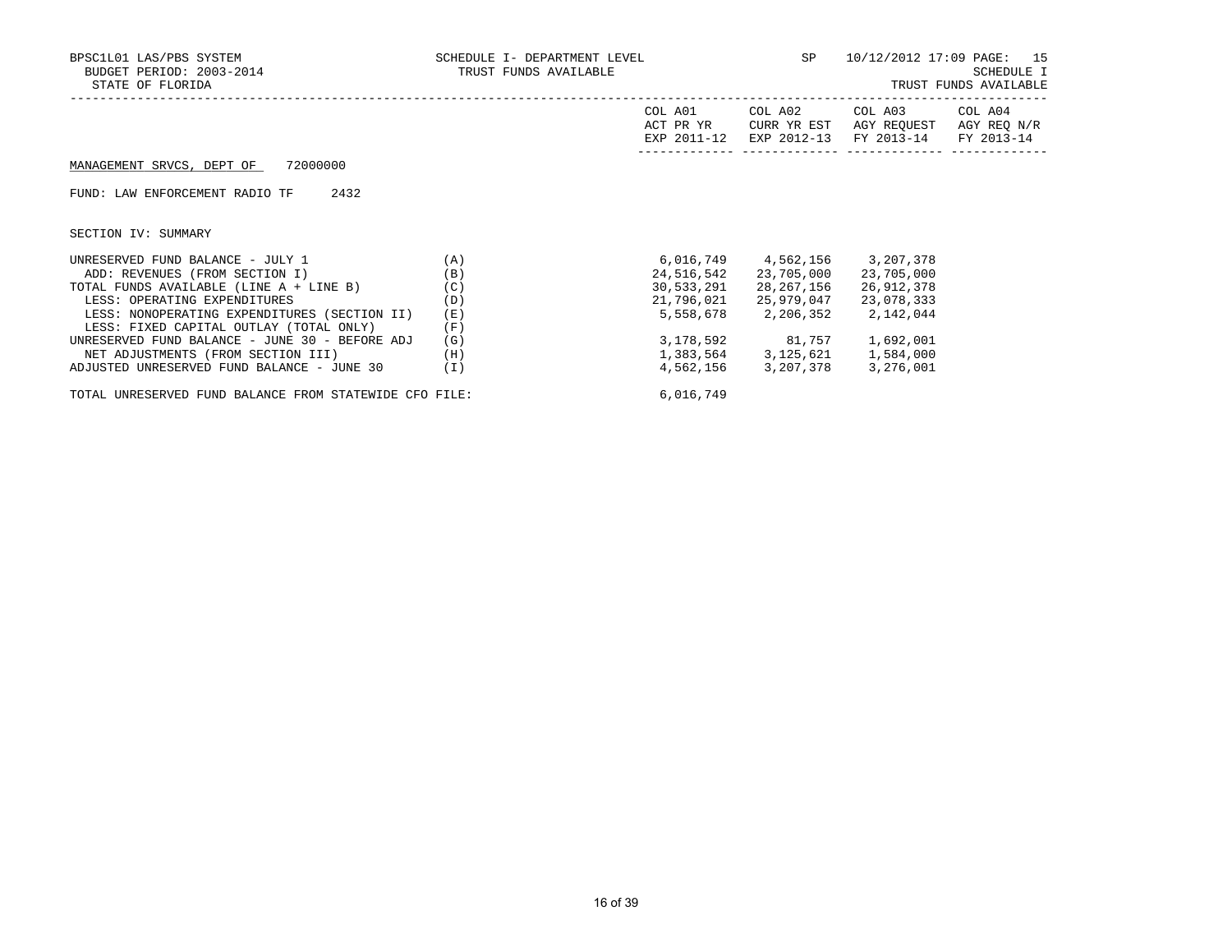| BPSC1L01 LAS/PBS SYSTEM<br>BUDGET PERIOD: 2003-2014<br>STATE OF FLORIDA                                                                                                                       | SCHEDULE I- DEPARTMENT LEVEL<br>TRUST FUNDS AVAILABLE            |                                          | SP and the set of the set of the set of the set of the set of the set of the set of the set of the set of the s | 10/12/2012 17:09 PAGE: 16<br><b>SCHEDULE I</b><br>TRUST FUNDS AVAILABLE                                                                                                      |           |
|-----------------------------------------------------------------------------------------------------------------------------------------------------------------------------------------------|------------------------------------------------------------------|------------------------------------------|-----------------------------------------------------------------------------------------------------------------|------------------------------------------------------------------------------------------------------------------------------------------------------------------------------|-----------|
|                                                                                                                                                                                               |                                                                  |                                          |                                                                                                                 | COL A01 COL A02 COL A03 COL A04<br>ACT PR YR CURR YR EST AGY REQUEST AGY REQ N/R<br>EXP 2011-12 EXP 2012-13 FY 2013-14 FY 2013-14                                            |           |
| MANAGEMENT SRVCS, DEPT OF 72000000                                                                                                                                                            |                                                                  |                                          |                                                                                                                 |                                                                                                                                                                              |           |
| FUND: PUBL FACILITIES FINANCE TF 2495                                                                                                                                                         |                                                                  |                                          |                                                                                                                 |                                                                                                                                                                              |           |
| SECTION I: DETAIL OF REVENUES<br>CODE                                                                                                                                                         | REVENUE CAP SVC AUTH MATCHING % CFDA<br>CHG % ST I/C LOC I/C NO. |                                          |                                                                                                                 |                                                                                                                                                                              |           |
|                                                                                                                                                                                               |                                                                  | 61,746 61,000 61,000                     |                                                                                                                 |                                                                                                                                                                              |           |
| TOTAL TO LINE B IN SECTION IV                                                                                                                                                                 |                                                                  |                                          |                                                                                                                 | 61,746 61,000 61,000                                                                                                                                                         |           |
| SECTION II: DETAIL OF NONOPERATING EXPENDITURES                                                                                                                                               | OBJECT TRANSFER CFDA<br>CODE<br>TO BE<br>NO.                     |                                          |                                                                                                                 |                                                                                                                                                                              |           |
| TOTAL TO LINE E IN SECTION IV                                                                                                                                                                 |                                                                  |                                          |                                                                                                                 |                                                                                                                                                                              |           |
| SECTION III: ADJUSTMENTS                                                                                                                                                                      | OBJECT<br>CODE                                                   |                                          |                                                                                                                 |                                                                                                                                                                              |           |
| 01 FCO EXPENDITURES IN TRIAL BALANCE<br>02 CPC ACTIVITY IN FUND PER SWFS<br>04 FCO APPRO CERTIFIED FORWARD                                                                                    | 991000<br>991000<br>991000                                       | 1,698,647-<br>174,098,757-<br>36,732-    |                                                                                                                 |                                                                                                                                                                              |           |
| TOTAL TO LINE H IN SECTION IV                                                                                                                                                                 |                                                                  | 175,834,136-                             |                                                                                                                 |                                                                                                                                                                              |           |
| SECTION IV: SUMMARY                                                                                                                                                                           |                                                                  |                                          |                                                                                                                 |                                                                                                                                                                              |           |
| UNRESERVED FUND BALANCE - JULY 1<br>ADD: REVENUES (FROM SECTION I)<br>TOTAL FUNDS AVAILABLE (LINE A + LINE B)<br>LESS: OPERATING EXPENDITURES<br>LESS: NONOPERATING EXPENDITURES (SECTION II) | (A)<br>(B)<br>(C)<br>(D)<br>(E)                                  |                                          |                                                                                                                 | $\begin{array}{cccc} 178,317,499 & \quad 2,545,109 & \quad 2,606,109 \\ 61,746 & \quad 61,000 & \quad 61,000 \\ 178,379,245 & \quad 2,606,109 & \quad 2,667,109 \end{array}$ |           |
| LESS: FIXED CAPITAL OUTLAY (TOTAL ONLY)<br>UNRESERVED FUND BALANCE - JUNE 30 - BEFORE ADJ<br>NET ADJUSTMENTS (FROM SECTION III)<br>ADJUSTED UNRESERVED FUND BALANCE - JUNE 30                 | (F)<br>(G)<br>(H)<br>(1)                                         | 178,379,245<br>175,834,136-<br>2,545,109 | 2,606,109                                                                                                       | 2,500,000<br>167,109<br>2,606,109 167,109                                                                                                                                    | 2,500,000 |
| TOTAL UNRESERVED FUND BALANCE FROM STATEWIDE CFO FILE:                                                                                                                                        |                                                                  | 178,317,499                              |                                                                                                                 |                                                                                                                                                                              |           |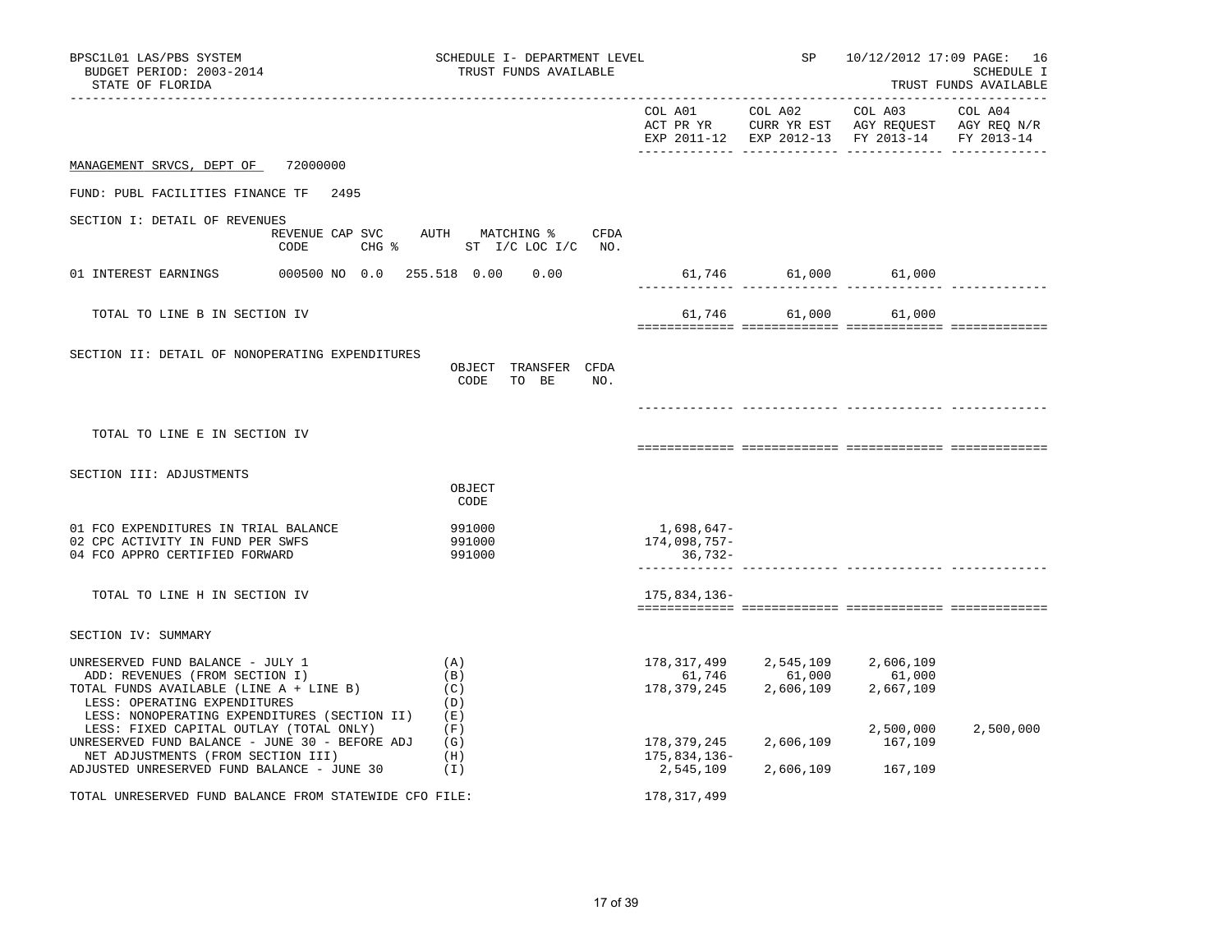|  |  | IRUSI FUNDS AVAILABLE |  |
|--|--|-----------------------|--|
|--|--|-----------------------|--|

| STATE OF FLORIDA                                                 |                         |            |                        |                |                              |                    |                                                                                                                                                                                        | __________________________         |                                                              | TRUST FUNDS AVAILABLE |
|------------------------------------------------------------------|-------------------------|------------|------------------------|----------------|------------------------------|--------------------|----------------------------------------------------------------------------------------------------------------------------------------------------------------------------------------|------------------------------------|--------------------------------------------------------------|-----------------------|
|                                                                  |                         |            |                        |                |                              |                    | COL A01<br>ACT PR YR                                                                                                                                                                   | COL A02<br>EXP 2011-12 EXP 2012-13 | COL A03<br>CURR YR EST AGY REQUEST AGY REQ N/R<br>FY 2013-14 | COL A04<br>FY 2013-14 |
| MANAGEMENT SRVCS, DEPT OF                                        | 72000000                |            |                        |                |                              |                    |                                                                                                                                                                                        |                                    |                                                              |                       |
| FUND: OPERATING TRUST FUND                                       | 2510                    |            |                        |                |                              |                    |                                                                                                                                                                                        |                                    |                                                              |                       |
| SECTION I: DETAIL OF REVENUES                                    |                         |            |                        |                |                              |                    |                                                                                                                                                                                        |                                    |                                                              |                       |
|                                                                  | REVENUE CAP SVC<br>CODE | CHG %      | AUTH                   |                | MATCHING %<br>ST I/C LOC I/C | <b>CFDA</b><br>NO. |                                                                                                                                                                                        |                                    |                                                              |                       |
| 01 INTEREST INCOME<br>01 HUD FEDERAL CONTRACT                    | 000500 NO 8.0           |            | 255.518 0.00           |                | 0.00                         |                    | 94,683                                                                                                                                                                                 | 95,000                             | 95,000                                                       |                       |
|                                                                  | 001970 YES 0.0          |            | 760                    | 0.00           | 0.00                         |                    | 940,219                                                                                                                                                                                | 000 , 99<br>677 , 998              | 677,998                                                      |                       |
| 01 EQUIPMENT MGMT REPORT<br>01 TRNSFER FROM 2309                 | 001903 NO<br>001500 NO  | 0.0<br>0.0 | 287.16<br>121.031 0.00 | 0.00           | 0.00<br>0.00                 |                    | 531,114                                                                                                                                                                                | 504,000                            | 288,000<br>19,700,000                                        |                       |
| 01 STATE TERM CONTRACTS VE 001905 YES 0.0                        |                         |            | CH 287                 | 0.00           | 0.00                         |                    | $16,200,000$<br>$20,004,369$<br>$20,004,369$<br>$20,004,369$                                                                                                                           |                                    | 20,004,369                                                   |                       |
| 01 FROM GR-DOC REPAIRS                                           | 001500 NO               | 0.0        | GAA                    | 0.00           | 0.00                         |                    | $1,546,932$<br>$1,546,932$<br>$140,000$<br>$27,098$<br>$30,000$<br>$21,992$<br>$24,000$<br>$179,086$<br>$170,000$<br>$11,353$<br>$13,000$<br>$4,065,000$<br>$1,562,296$<br>$4,065,000$ |                                    | 1,546,932                                                    |                       |
| 02 INTEREST EARNING PPM                                          | 000500 NO               | 8.0        | VARIOUS 0.00           |                | 0.00                         |                    |                                                                                                                                                                                        |                                    | 142,000                                                      |                       |
| 02 INTEREST EARNINGS                                             | 000500 NO               | 8.0        | 760                    | 0.00           | 0.00                         |                    |                                                                                                                                                                                        |                                    | 30,000                                                       |                       |
| 02 INTEREST EARNINGS                                             | 000500 NO               | 0.0        | 121.031 0.00           |                | 0.00                         |                    |                                                                                                                                                                                        |                                    | 24,000                                                       |                       |
| 02 INTEREST EARNINGS- PO                                         | 000500 NO               | 8.0        | VARIOUS                | 0.00           | 0.00                         |                    |                                                                                                                                                                                        |                                    | 190,000<br>13,000                                            |                       |
| 02 INTEREST EARNINGS<br>03 SECURITY/ESCROW DEPOSIT 002700 NO     | 000500 NO               | 8.0<br>0.0 | 287.16<br>287.16       | 0.00<br>0.00   | 0.00<br>0.00                 |                    |                                                                                                                                                                                        |                                    | 4,065,000                                                    |                       |
| 03 FROM GR-DOC REPAIRS                                           | 001500 NO               | 0.0        | GAA                    | 0.00           | 0.00                         |                    | 1,552,018                                                                                                                                                                              |                                    |                                                              |                       |
| 04 TRSF FROM PRIDE-RECYL                                         | 001903 NO               | 0.0        | 403 FS                 | 0.00           | 0.00                         |                    |                                                                                                                                                                                        | 43,500 43,500<br>33,400 33,400     |                                                              |                       |
| 04 REGISTRATION FEES                                             | 001905 YES 8.0          |            | 760                    | 0.00           | 0.00                         |                    | 32,625<br>33,400                                                                                                                                                                       |                                    |                                                              |                       |
| 04 TENANT IMPROVEMENT FUND 000400 YES 0.0                        |                         |            | GAA                    | 0.00           | 0.00                         |                    | $500,000$<br>4,218,126 3,796,313 3,416,682                                                                                                                                             |                                    |                                                              |                       |
| 05 STATE PURCH CARD TR FEE 000400 YES 0.0                        |                         |            | 287 FS                 | 0.00           | 0.00                         |                    |                                                                                                                                                                                        |                                    |                                                              |                       |
| 06 FLEET MGMT ENTERPRISE I 001903 NO<br>06 EEOC FEDERAL CONTRACT | 001970 YES 0.0          | 0.0        | 287.16<br>760          | 0.00<br>0.00   | 0.00                         |                    | 817,100                                                                                                                                                                                | 31,714                             | 586,200                                                      |                       |
| 07 REFUNDS                                                       | 001800 NO               | 0.0        | 760                    | 0.00           | 0.00<br>0.00                 |                    | 9,386                                                                                                                                                                                  | 586,200                            |                                                              |                       |
| 07 INTEREST EARNINGS - PPM 000500 NO                             |                         | 8.0        | VARIOUS 0.00           |                | 0.00                         |                    | 139,577                                                                                                                                                                                |                                    |                                                              |                       |
| 09 REFUNDS                                                       | 001800 NO               | 0.0        | 287 FS                 | 0.00           | 0.00                         |                    | 81,071                                                                                                                                                                                 |                                    |                                                              |                       |
| 10 RESTITUTION - PPM                                             | 001800 NO               | 0.0        | N/A                    | 0.00           | 0.00                         |                    | 3,892                                                                                                                                                                                  |                                    |                                                              |                       |
| 10 SALES TO STATE AGENENCI 001903 NO                             |                         | 0.0        | 121 FS                 | 0.00           | 0.00                         |                    | 56,629                                                                                                                                                                                 |                                    | 57,000 57,000                                                |                       |
| 12 REFUNDS & REIMBURSEMENT 001801 NO 0.0                         |                         |            | 121 FS                 | 0.00           | 0.00                         |                    | 640                                                                                                                                                                                    |                                    |                                                              |                       |
| TOTAL TO LINE B IN SECTION IV                                    |                         |            |                        |                |                              |                    |                                                                                                                                                                                        | 49,519,674 49,018,426 50,913,081   |                                                              |                       |
|                                                                  |                         |            |                        |                |                              |                    |                                                                                                                                                                                        |                                    |                                                              |                       |
| SECTION II: DETAIL OF NONOPERATING EXPENDITURES                  |                         |            |                        |                |                              |                    |                                                                                                                                                                                        |                                    |                                                              |                       |
|                                                                  |                         |            |                        | OBJECT<br>CODE | TRANSFER CFDA<br>TO BE       | NO.                |                                                                                                                                                                                        |                                    |                                                              |                       |
|                                                                  |                         |            |                        |                |                              |                    |                                                                                                                                                                                        | 528,720 1,921,135                  | 1,892,364                                                    |                       |
|                                                                  |                         |            |                        |                |                              |                    | 2,674                                                                                                                                                                                  | 2,674                              | 2,674                                                        |                       |
|                                                                  |                         |            |                        |                |                              |                    |                                                                                                                                                                                        | 6,277,037-                         |                                                              |                       |
|                                                                  |                         |            |                        |                |                              |                    |                                                                                                                                                                                        |                                    | 34,781                                                       |                       |
|                                                                  |                         |            |                        |                |                              |                    |                                                                                                                                                                                        |                                    | 1,040                                                        |                       |
|                                                                  |                         |            |                        |                |                              |                    |                                                                                                                                                                                        |                                    | 83,247                                                       |                       |
| 02 TRANSFER FROM 72600400-2510                                   |                         |            |                        | 810000         | 72600500                     |                    | 412,795-                                                                                                                                                                               | 417,122-                           | 67,418<br>425,906-                                           |                       |
|                                                                  |                         |            |                        |                |                              |                    |                                                                                                                                                                                        |                                    |                                                              |                       |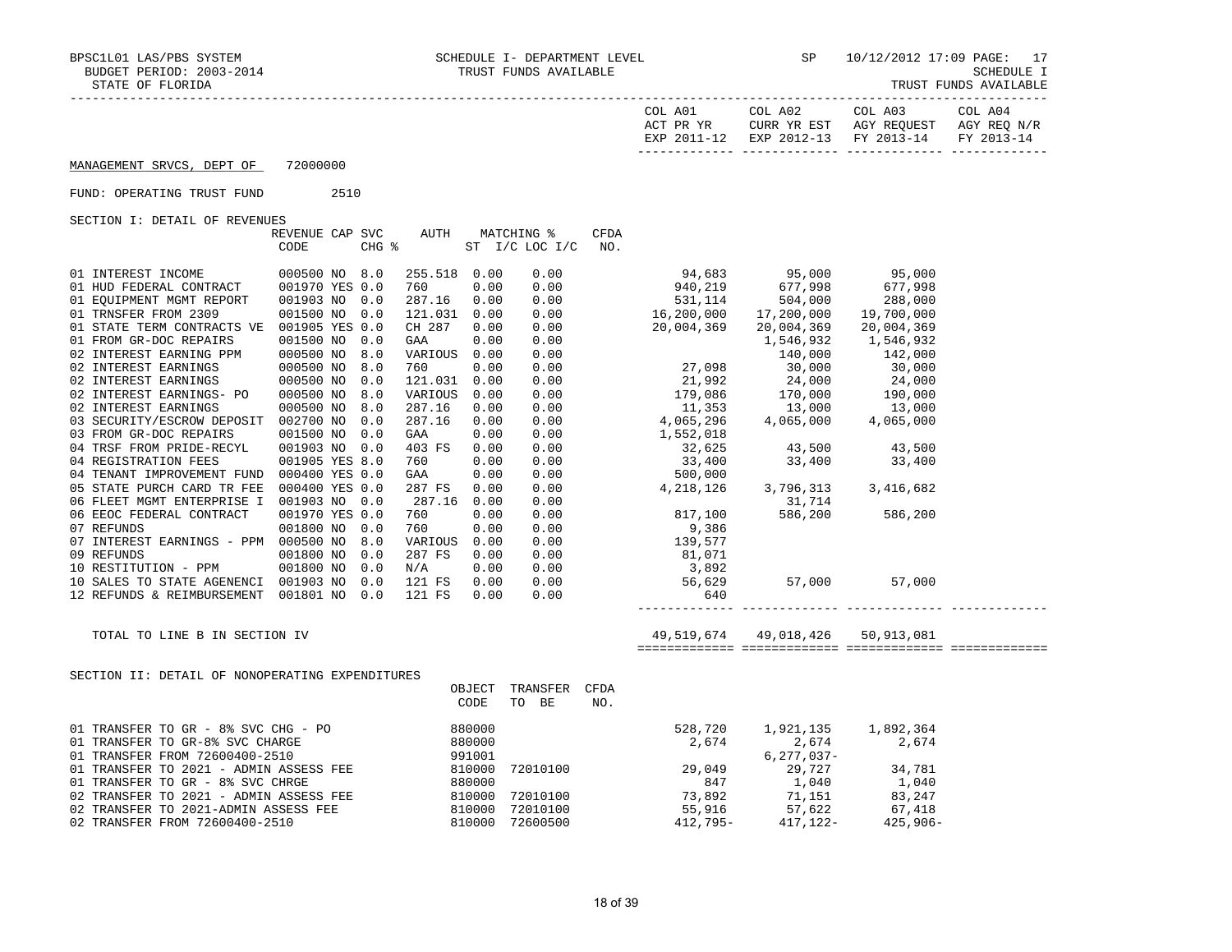| COL A01<br>ACT PR YR | COL A02 | COL A03<br>CURR YR EST AGY REOUEST AGY REO N/R | COL A04 |
|----------------------|---------|------------------------------------------------|---------|
|                      |         | EXP 2011-12 EXP 2012-13 FY 2013-14 FY 2013-14  |         |
|                      |         |                                                |         |

## MANAGEMENT SRVCS, DEPT OF 72000000

FUND: OPERATING TRUST FUND 2510

SECTION II: DETAIL OF NONOPERATING EXPENDITURES

|                                                                                                                  | OBJECT<br>CODE             | TRANSFER<br>TO BE | CFDA<br>NO. |                                                                                                                                                                                                                                                                  |           |            |  |
|------------------------------------------------------------------------------------------------------------------|----------------------------|-------------------|-------------|------------------------------------------------------------------------------------------------------------------------------------------------------------------------------------------------------------------------------------------------------------------|-----------|------------|--|
|                                                                                                                  |                            |                   |             |                                                                                                                                                                                                                                                                  |           |            |  |
|                                                                                                                  |                            |                   |             |                                                                                                                                                                                                                                                                  |           |            |  |
|                                                                                                                  |                            |                   |             |                                                                                                                                                                                                                                                                  |           |            |  |
|                                                                                                                  |                            |                   |             |                                                                                                                                                                                                                                                                  |           |            |  |
|                                                                                                                  |                            |                   |             |                                                                                                                                                                                                                                                                  |           |            |  |
|                                                                                                                  |                            |                   |             |                                                                                                                                                                                                                                                                  |           |            |  |
|                                                                                                                  |                            |                   |             |                                                                                                                                                                                                                                                                  |           |            |  |
|                                                                                                                  |                            |                   |             |                                                                                                                                                                                                                                                                  |           |            |  |
|                                                                                                                  |                            |                   |             |                                                                                                                                                                                                                                                                  |           |            |  |
|                                                                                                                  |                            |                   |             |                                                                                                                                                                                                                                                                  |           |            |  |
|                                                                                                                  |                            |                   |             |                                                                                                                                                                                                                                                                  |           |            |  |
| 13 REFUNDS - NON-STATE REVENUE                                                                                   | 860000                     |                   |             |                                                                                                                                                                                                                                                                  |           |            |  |
| 22 TRANSFER TO GR-8% SRVC CHRG (PO) PRIOR YR                                                                     | 880800                     |                   |             | $\begin{array}{cccc} 72600300 & 412,795 & 417,122 & 425,906 \\ 72600300 & 375,000 & 375,000 & 375,000 \\ 72600300 & 375,000- & 375,000- & 375,000- \\ 11,166 & 6,277,037 \\ 229,854 & 1,427,348 & 1,939,201 \\ 5,800,000 & 1,500,000 & 1,085,613 \\ \end{array}$ |           |            |  |
| 23 5% TRUST FUND RESERVE -PO<br>24 LEGISLATIVE CASH SWEEP<br>25 BA TRANSITION COST MFMP 104502                   | 991000                     |                   |             |                                                                                                                                                                                                                                                                  |           |            |  |
|                                                                                                                  | 991000<br>991000<br>991000 |                   |             |                                                                                                                                                                                                                                                                  |           |            |  |
|                                                                                                                  |                            |                   |             |                                                                                                                                                                                                                                                                  | 5,970,000 |            |  |
| 26 BA JAN TO JUNE COST MFMP 104502 991000                                                                        |                            |                   |             |                                                                                                                                                                                                                                                                  | 4,900,000 |            |  |
| 27 ESTIMATED JULY TO JUNE COST MFMP 991000                                                                       |                            |                   |             |                                                                                                                                                                                                                                                                  |           | 12,300,000 |  |
|                                                                                                                  |                            |                   |             |                                                                                                                                                                                                                                                                  |           |            |  |
| TOTAL TO LINE E IN SECTION IV                                                                                    |                            |                   |             | 10,310,126  19,423,202  21,005,214                                                                                                                                                                                                                               |           |            |  |
|                                                                                                                  |                            |                   |             |                                                                                                                                                                                                                                                                  |           |            |  |
|                                                                                                                  |                            |                   |             |                                                                                                                                                                                                                                                                  |           |            |  |
| SECTION III: ADJUSTMENTS                                                                                         |                            |                   |             |                                                                                                                                                                                                                                                                  |           |            |  |
|                                                                                                                  | OBJECT                     |                   |             |                                                                                                                                                                                                                                                                  |           |            |  |
|                                                                                                                  | CODE                       |                   |             |                                                                                                                                                                                                                                                                  |           |            |  |
| RO ROUNDING                                                                                                      | 991000                     |                   |             | 4                                                                                                                                                                                                                                                                |           |            |  |
| 01 ROUNDING                                                                                                      | 991000                     |                   |             | $\mathbf{1}$                                                                                                                                                                                                                                                     |           |            |  |
| 01 CERTIFIED FORWARD REVERSIONS 9/30/2012                                                                        | 991000                     |                   |             |                                                                                                                                                                                                                                                                  | 6,315     |            |  |
| 02 CERTIFIED FORWARD REVERSIONS                                                                                  | 991000<br>991000           |                   |             | $\begin{array}{c} 1 \\ 43,292 \end{array}$                                                                                                                                                                                                                       |           |            |  |
| 02 CERT FORWARD REVERSIONS                                                                                       | 991000                     |                   |             | 16                                                                                                                                                                                                                                                               |           |            |  |
| 03 CURRENT COMPENSATED LEAVE LIABILITY                                                                           | 991000                     |                   |             | 16,204                                                                                                                                                                                                                                                           |           |            |  |
| 03 CERT FORWARD A REVERSIONS 9/30/2011                                                                           | 991000                     |                   |             | 5,578                                                                                                                                                                                                                                                            |           |            |  |
| 03 PRIOR YEAR ACCTS PAYABLE NOT CERT FORWARD                                                                     |                            |                   |             |                                                                                                                                                                                                                                                                  |           |            |  |
|                                                                                                                  |                            |                   |             |                                                                                                                                                                                                                                                                  | 5,565     |            |  |
| 03 PRIOR YEAR ACCTS PAYABLE NOT USING SUITE 391000<br>03 CERT FORWARD REVERSIONS 9/30/2012<br>291000             |                            |                   |             | 1,726<br>97,843                                                                                                                                                                                                                                                  |           |            |  |
| 03 CERT FORWARD A REVERSIONS<br>03 CERT FORWARD A REVERSIONS<br>04 CERT FORWARD REVERSIONS @ 9/30/2012<br>991000 |                            |                   |             |                                                                                                                                                                                                                                                                  | 88,280    |            |  |
| 04 CERTIFIED FOWARD B PAID                                                                                       | 991000<br>991000           |                   |             | $14,085-$                                                                                                                                                                                                                                                        |           |            |  |
| 04 LEAVE LIABILITY IN CFO BEG BAL                                                                                |                            |                   |             | 115,890                                                                                                                                                                                                                                                          |           |            |  |
| 04 A/P NOT CERTIFIED FORWARD                                                                                     |                            |                   |             |                                                                                                                                                                                                                                                                  |           |            |  |
|                                                                                                                  | 991000<br>991000           |                   |             | 26,003                                                                                                                                                                                                                                                           |           |            |  |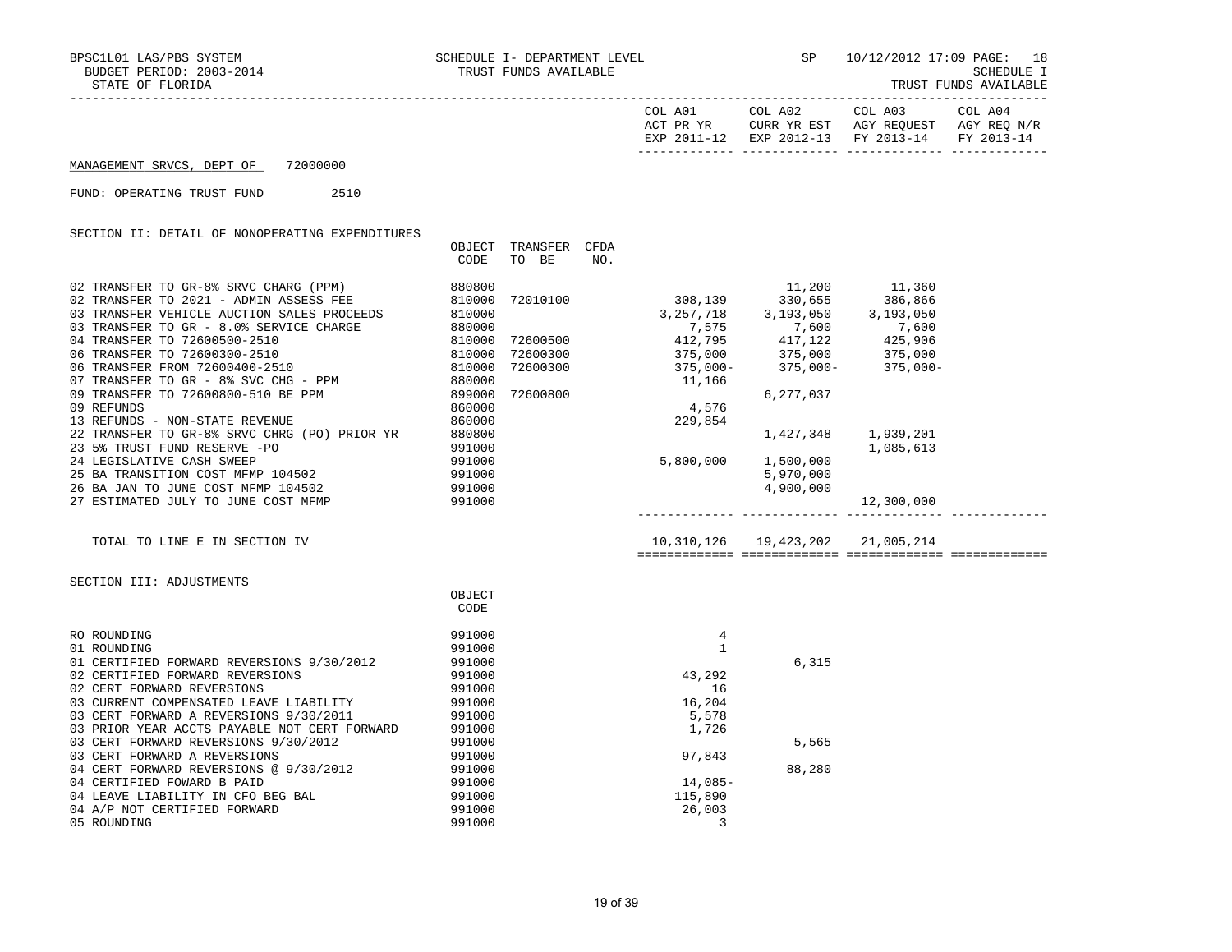| BPSC1L01 LAS/PBS SYSTEM<br>BUDGET PERIOD: 2003-2014<br>STATE OF FLORIDA | SCHEDULE I- DEPARTMENT LEVEL<br>TRUST FUNDS AVAILABLE |                                  | <b>SP</b>                              | 10/12/2012 17:09 PAGE: 19                                                                                                                              | <b>SCHEDULE I</b><br>TRUST FUNDS AVAILABLE |
|-------------------------------------------------------------------------|-------------------------------------------------------|----------------------------------|----------------------------------------|--------------------------------------------------------------------------------------------------------------------------------------------------------|--------------------------------------------|
|                                                                         |                                                       |                                  |                                        | COL A01 COL A02 COL A03 COL A04<br>ACT PR YR $\,$ CURR YR EST $\,$ AGY REQUEST $\,$ AGY REQ $\rm N/R$<br>EXP 2011-12 EXP 2012-13 FY 2013-14 FY 2013-14 |                                            |
| MANAGEMENT SRVCS, DEPT OF 72000000                                      |                                                       |                                  |                                        |                                                                                                                                                        |                                            |
| 2510<br>FUND: OPERATING TRUST FUND                                      |                                                       |                                  |                                        |                                                                                                                                                        |                                            |
| SECTION III: ADJUSTMENTS                                                |                                                       |                                  |                                        |                                                                                                                                                        |                                            |
|                                                                         | OBJECT<br>CODE                                        |                                  |                                        |                                                                                                                                                        |                                            |
| 05 ROUNDING<br>05 ROUNDING                                              | 991000<br>991000                                      | 1<br>3                           |                                        |                                                                                                                                                        |                                            |
| 09 CERTIFIED FORWARD REVERSIONS @ 9/30/2012                             | 991000                                                |                                  | 17,055                                 |                                                                                                                                                        |                                            |
| 10 CERT FWD B NOT IN BEG BAL                                            | 991000                                                | 167,907-                         |                                        |                                                                                                                                                        |                                            |
| 11 CERTIFIED FORWARD REVERSIONS @ 9/30/2012                             | 991000                                                |                                  | 45,904                                 |                                                                                                                                                        |                                            |
| 12 06/30/2011 CERTIFED FORWARD B PAID                                   | 991000                                                | 179,750-                         |                                        |                                                                                                                                                        |                                            |
| TOTAL TO LINE H IN SECTION IV                                           |                                                       |                                  | 55, 178 - 163, 119                     |                                                                                                                                                        |                                            |
|                                                                         |                                                       |                                  |                                        |                                                                                                                                                        |                                            |
| SECTION IV: SUMMARY                                                     |                                                       |                                  |                                        |                                                                                                                                                        |                                            |
| UNRESERVED FUND BALANCE - JULY 1                                        | (A)                                                   |                                  | 20, 243, 207 20, 952, 376 16, 579, 660 |                                                                                                                                                        |                                            |
| ADD: REVENUES (FROM SECTION I)                                          | (B)                                                   | 49,519,674 49,018,426            |                                        | 50,913,081                                                                                                                                             |                                            |
| TOTAL FUNDS AVAILABLE (LINE A + LINE B) (C)                             |                                                       | 69,762,881 69,970,802 67,492,741 |                                        |                                                                                                                                                        |                                            |
| LESS: OPERATING EXPENDITURES                                            | (D)                                                   |                                  | 38,445,201 34,131,059                  | 29,932,936                                                                                                                                             | 3,735,738                                  |
| LESS: NONOPERATING EXPENDITURES (SECTION II)                            | (E)                                                   | 10,310,126                       | 19,423,202                             | 21,005,214                                                                                                                                             |                                            |
| LESS: FIXED CAPITAL OUTLAY (TOTAL ONLY)                                 | (F)                                                   |                                  |                                        |                                                                                                                                                        |                                            |
| UNRESERVED FUND BALANCE - JUNE 30 - BEFORE ADJ                          | (G)                                                   |                                  | 21,007,554 16,416,541                  | 16,554,591                                                                                                                                             |                                            |
| NET ADJUSTMENTS (FROM SECTION III)                                      | (H)                                                   |                                  | 55, 178 - 163, 119                     |                                                                                                                                                        |                                            |
| ADJUSTED UNRESERVED FUND BALANCE - JUNE 30 (I)                          |                                                       |                                  | 20,952,376 16,579,660                  | 16,554,591                                                                                                                                             |                                            |
| TOTAL UNRESERVED FUND BALANCE FROM STATEWIDE CFO FILE:                  |                                                       | 20, 243, 207                     |                                        |                                                                                                                                                        |                                            |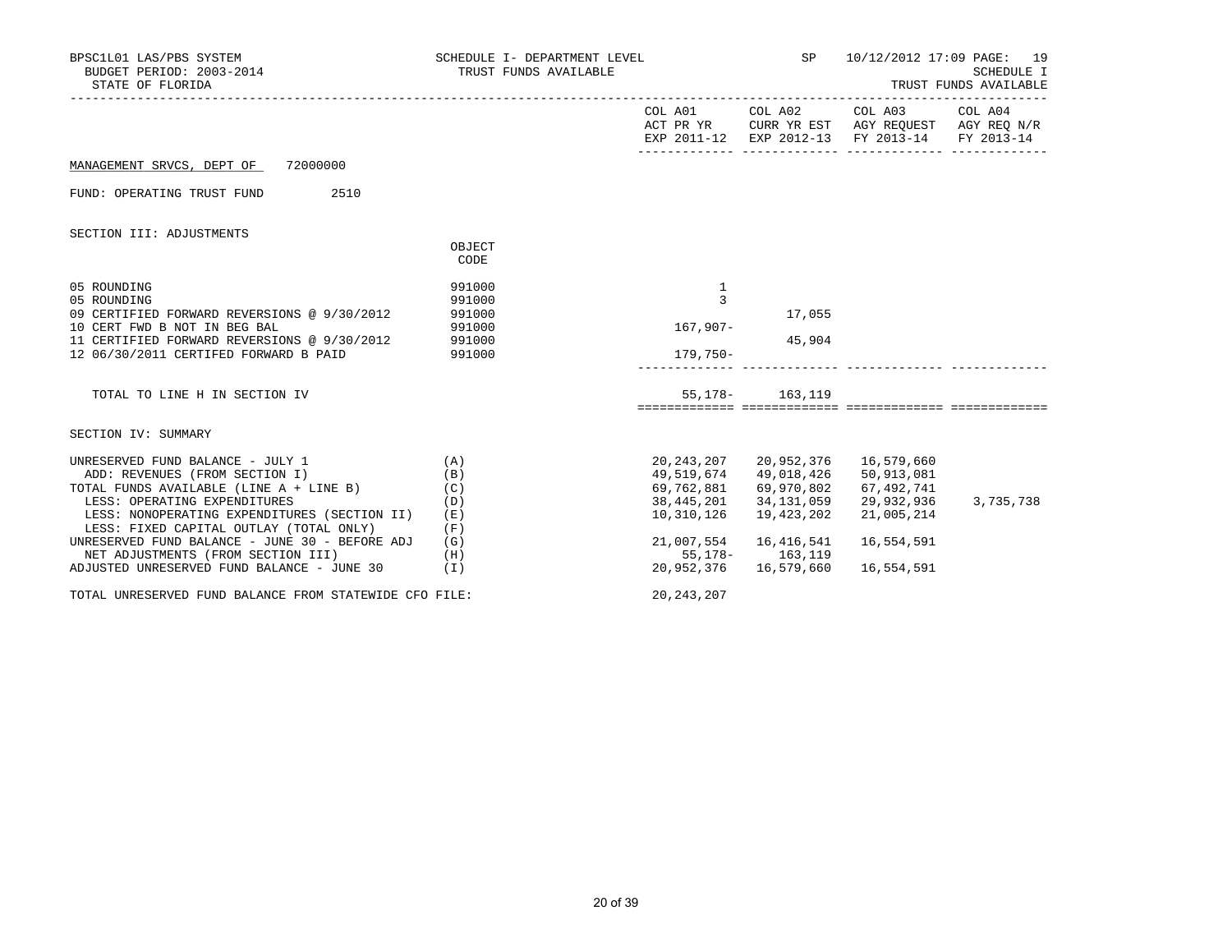| BPSC1L01 LAS/PBS SYSTEM<br>BUDGET PERIOD: 2003-2014<br>STATE OF FLORIDA                                                                                                                                                                  | SCHEDULE I- DEPARTMENT LEVEL<br>TRUST FUNDS AVAILABLE |                                                                   |                                                                                         | SP 10/12/2012 17:09 PAGE:<br>20<br>SCHEDULE I<br>TRUST FUNDS AVAILABLE |        |
|------------------------------------------------------------------------------------------------------------------------------------------------------------------------------------------------------------------------------------------|-------------------------------------------------------|-------------------------------------------------------------------|-----------------------------------------------------------------------------------------|------------------------------------------------------------------------|--------|
|                                                                                                                                                                                                                                          |                                                       |                                                                   |                                                                                         | EXP 2011-12 EXP 2012-13 FY 2013-14 FY 2013-14                          |        |
| MANAGEMENT SRVCS, DEPT OF 72000000                                                                                                                                                                                                       |                                                       |                                                                   |                                                                                         |                                                                        |        |
| FUND: OPTIONAL RETIREMENT PRG TF 2517                                                                                                                                                                                                    |                                                       |                                                                   |                                                                                         |                                                                        |        |
| SECTION I: DETAIL OF REVENUES<br>REVENUE CAP SVC AUTH MATCHING %<br>CODE                                                                                                                                                                 | CFDA<br>CHG % ST I/C LOC I/C NO.                      |                                                                   |                                                                                         |                                                                        |        |
| 000500 NO 0.0 121.35 0.00 0.00<br>02 INTEREST EARNINGS                                                                                                                                                                                   |                                                       |                                                                   | 100,545 100,000 100,000                                                                 |                                                                        |        |
| TOTAL TO LINE B IN SECTION IV                                                                                                                                                                                                            |                                                       |                                                                   | 220,684,599 221,100,000 221,100,000                                                     |                                                                        |        |
| SECTION II: DETAIL OF NONOPERATING EXPENDITURES                                                                                                                                                                                          | OBJECT TRANSFER CFDA<br>CODE<br>TO BE<br>NO.          |                                                                   |                                                                                         |                                                                        |        |
| 03 PAYMENTS TO ANNUITY COMPANIES<br>04 REFUNDS                                                                                                                                                                                           | 155000 72750300<br>860000 72750300                    | 211,980,268 214,160,000 214,160,000<br>21,155                     |                                                                                         |                                                                        |        |
| 17 TRANSFER FUNDS UNFUNDED ACTURIAL-FRS                                                                                                                                                                                                  | 810000                                                |                                                                   | 7,554,953 7,840,000 7,840,000                                                           |                                                                        |        |
| TOTAL TO LINE E IN SECTION IV                                                                                                                                                                                                            |                                                       |                                                                   | 219,556,376 222,000,000 222,000,000                                                     |                                                                        |        |
| SECTION III: ADJUSTMENTS                                                                                                                                                                                                                 | OBJECT<br>CODE                                        |                                                                   |                                                                                         |                                                                        |        |
| 05 ROUNDING                                                                                                                                                                                                                              | 991000                                                | 1                                                                 |                                                                                         |                                                                        |        |
| TOTAL TO LINE H IN SECTION IV                                                                                                                                                                                                            |                                                       | 1                                                                 |                                                                                         |                                                                        |        |
| SECTION IV: SUMMARY                                                                                                                                                                                                                      |                                                       |                                                                   |                                                                                         |                                                                        |        |
| UNRESERVED FUND BALANCE - JULY 1<br>ADD: REVENUES (FROM SECTION I)<br>TOTAL FUNDS AVAILABLE (LINE A + LINE B)<br>LESS: OPERATING EXPENDITURES<br>LESS: NONOPERATING EXPENDITURES (SECTION II)<br>LESS: FIXED CAPITAL OUTLAY (TOTAL ONLY) | (A)<br>(B)<br>(C)<br>(D)<br>(E)<br>(F)                | 3,646,372<br>220,684,599<br>224,330,971<br>147,455<br>219,556,376 | 4,627,141 3,572,463<br>221,100,000<br>225,727,141<br>154,678<br>222,000,000 222,000,000 | 221,100,000<br>224,672,463<br>230,983                                  | 75,000 |
| UNRESERVED FUND BALANCE - JUNE 30 - BEFORE ADJ<br>NET ADJUSTMENTS (FROM SECTION III)                                                                                                                                                     | (G)<br>(H)                                            | 4,627,140                                                         | 3,572,463                                                                               | 2,441,480                                                              |        |
| ADJUSTED UNRESERVED FUND BALANCE - JUNE 30                                                                                                                                                                                               | (1)                                                   |                                                                   | 4,627,141 3,572,463 2,441,480                                                           |                                                                        |        |
| TOTAL UNRESERVED FUND BALANCE FROM STATEWIDE CFO FILE:                                                                                                                                                                                   |                                                       | 3,646,372                                                         |                                                                                         |                                                                        |        |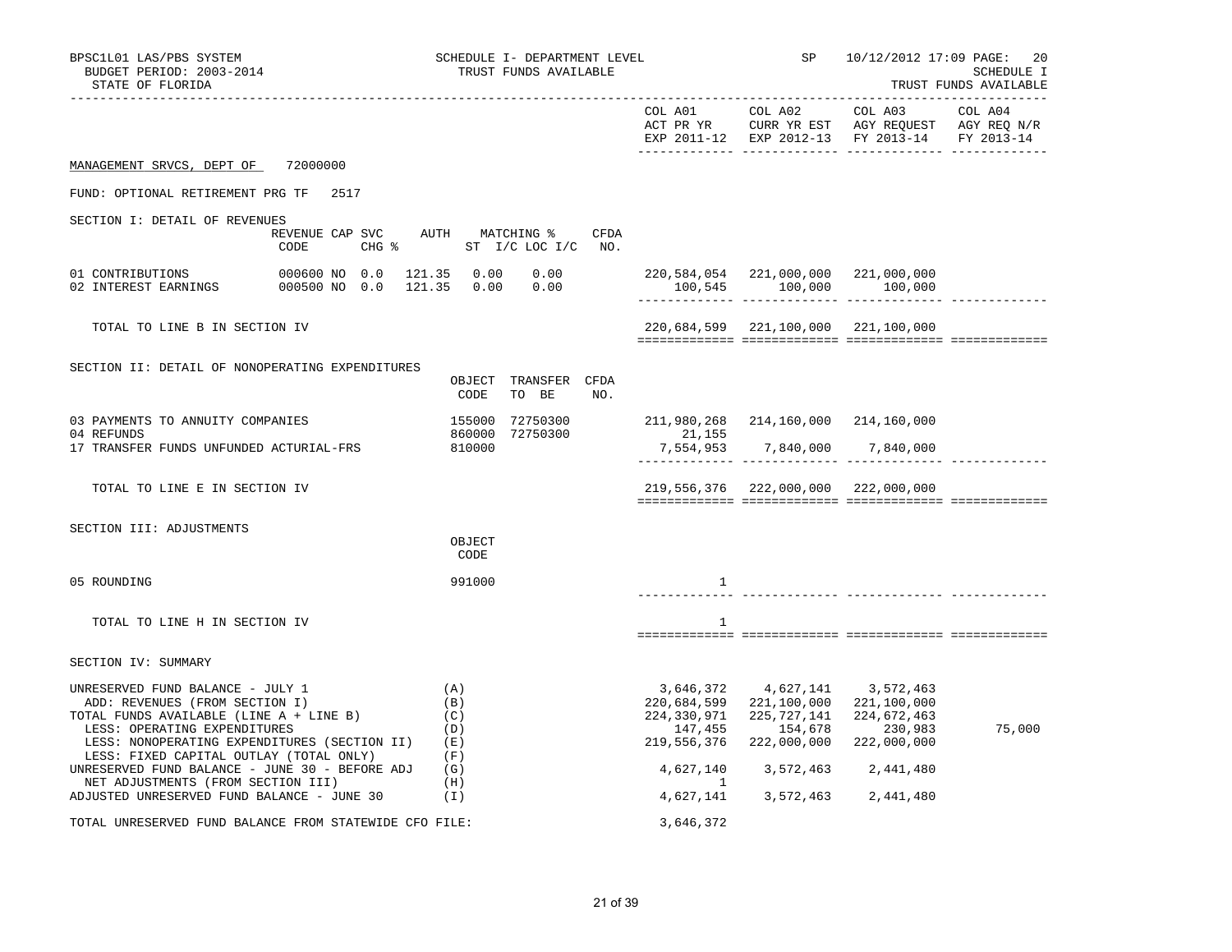| BPSC1L01 LAS/PBS SYSTEM<br>BUDGET PERIOD: 2003-2014<br>STATE OF FLORIDA                                                                                                                                     | SCHEDULE I- DEPARTMENT LEVEL<br>TRUST FUNDS AVAILABLE       |                                      |              | SP                                   | 10/12/2012 17:09 PAGE: 21<br>SCHEDULE I<br>TRUST FUNDS AVAILABLE                  |                                                                                                                                   |  |
|-------------------------------------------------------------------------------------------------------------------------------------------------------------------------------------------------------------|-------------------------------------------------------------|--------------------------------------|--------------|--------------------------------------|-----------------------------------------------------------------------------------|-----------------------------------------------------------------------------------------------------------------------------------|--|
|                                                                                                                                                                                                             |                                                             |                                      |              |                                      |                                                                                   | COL A01 COL A02 COL A03 COL A04<br>ACT PR YR CURR YR EST AGY REQUEST AGY REQ N/R<br>EXP 2011-12 EXP 2012-13 FY 2013-14 FY 2013-14 |  |
| MANAGEMENT SRVCS, DEPT OF 72000000                                                                                                                                                                          |                                                             |                                      |              |                                      |                                                                                   |                                                                                                                                   |  |
| FUND: POL/FIREMEN PREMIUM TAX TF 2532                                                                                                                                                                       |                                                             |                                      |              |                                      |                                                                                   |                                                                                                                                   |  |
| SECTION I: DETAIL OF REVENUES<br>CODE                                                                                                                                                                       | REVENUE CAP SVC AUTH MATCHING %<br>CHG % ST I/C LOC I/C NO. |                                      | <b>CFDA</b>  |                                      |                                                                                   |                                                                                                                                   |  |
| 01 INSURANCE PREMIUM TAX 001603 NO 8.0<br>02 INTEREST EARNINGS<br>000500 NO 0.0 175.121 0.00 0.00<br>04 REFUNDS 001800 NO 0.0 175.185 0.00 0.00<br>08 NET APPREC/DEPREC FMV 000500 NO 0.0 175.121 0.00 0.00 | 175.121 0.00                                                |                                      | 0.00         | 390,778 400,000 400,000<br>2,500     | 160,549,175 168,700,000 175,200,000                                               |                                                                                                                                   |  |
|                                                                                                                                                                                                             |                                                             |                                      |              |                                      |                                                                                   |                                                                                                                                   |  |
| TOTAL TO LINE B IN SECTION IV                                                                                                                                                                               |                                                             |                                      |              |                                      | 161,110,892  169,270,000  175,770,000                                             |                                                                                                                                   |  |
| SECTION II: DETAIL OF NONOPERATING EXPENDITURES                                                                                                                                                             |                                                             | OBJECT TRANSFER CFDA<br>CODE         | TO BE<br>NO. |                                      |                                                                                   |                                                                                                                                   |  |
| 02 8.0% SERVICE CHARGE TO GR<br>18 TRANSFER TO FIREFIGHTERS SUPPLEMENTAL<br>19 AID TO MUNICIPALITIES<br>20 TRANSFER TO DEPARTMENT OF REVENUE                                                                |                                                             | 880000<br>810000<br>810000<br>810000 |              | 12,843,934   13,496,000   14,016,000 | 18, 142, 763   18, 288, 881   18, 288, 881<br>109,040,709 151,216,089 146,262,951 | $100,000$ $100,000$ $100,000$ $100,000$                                                                                           |  |
| TOTAL TO LINE E IN SECTION IV                                                                                                                                                                               |                                                             |                                      |              |                                      | 140, 127, 406  183, 100, 970  178, 667, 832                                       |                                                                                                                                   |  |
| SECTION III: ADJUSTMENTS                                                                                                                                                                                    |                                                             | OBJECT<br>CODE                       |              |                                      |                                                                                   |                                                                                                                                   |  |
| 01 CERTIFIED FORWARD REVERSIONS<br>03 ROUNDING<br>06 CERTIFIED FORWARD REVERSIONS 9/30/2012<br>07 SBA ADMINISTRATIVE FEE                                                                                    |                                                             | 991000<br>991000<br>991000<br>991000 |              | 2,725<br>$\frac{3}{2}$               |                                                                                   | $\begin{array}{cccc} 5,590 \\ 2,508 - & 2,500 - & 2,500 - \end{array}$                                                            |  |
| TOTAL TO LINE H IN SECTION IV                                                                                                                                                                               |                                                             |                                      |              |                                      |                                                                                   | 220 3,090 2,500-                                                                                                                  |  |
|                                                                                                                                                                                                             |                                                             |                                      |              |                                      |                                                                                   |                                                                                                                                   |  |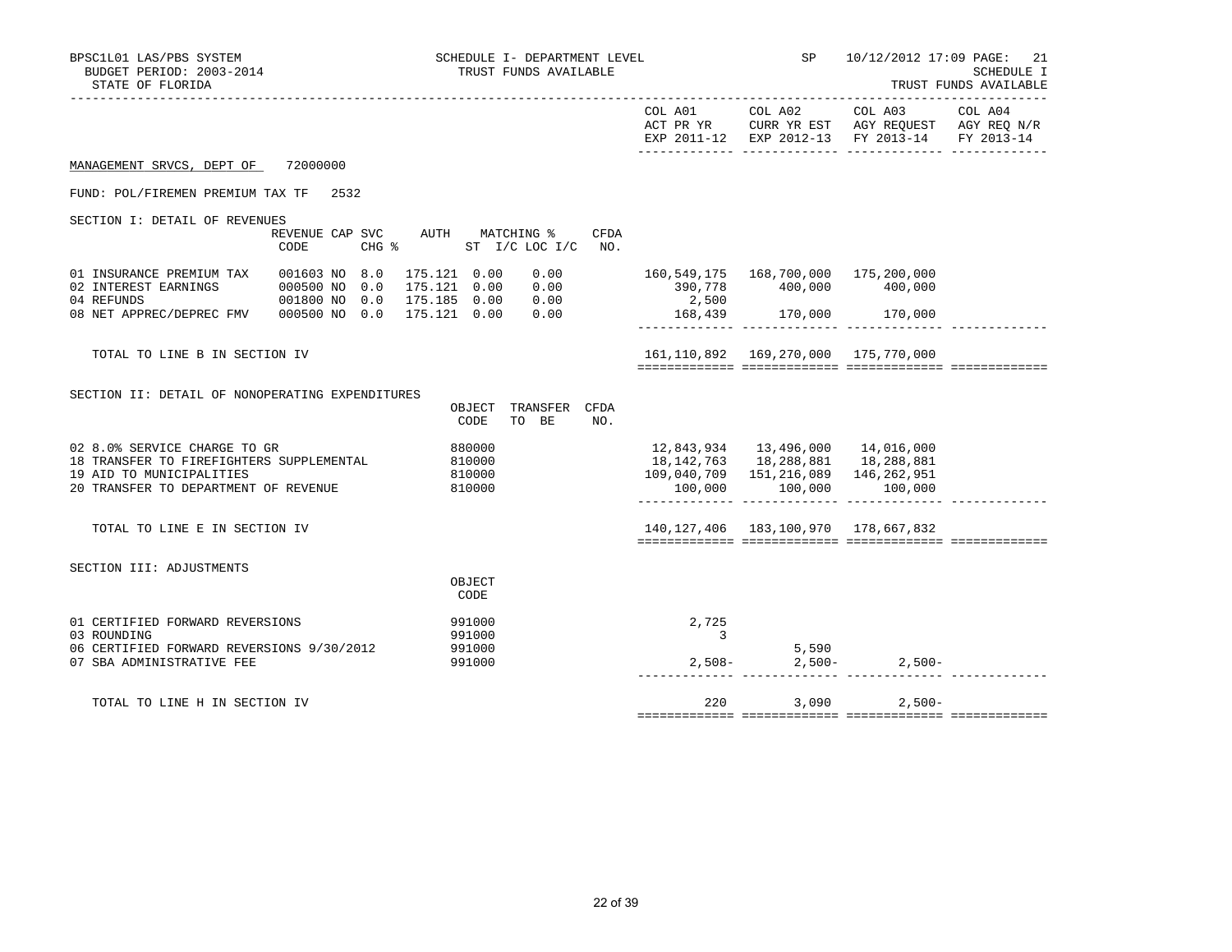| BPSC1L01 LAS/PBS SYSTEM<br>BUDGET PERIOD: 2003-2014<br>STATE OF FLORIDA | SCHEDULE I- DEPARTMENT LEVEL $SP$ 10/12/2012 17:09 PAGE: 22<br>TRUST FUNDS AVAILABLE |                                     |                                             |                                                                                         | SCHEDULE I<br>TRUST FUNDS AVAILABLE |
|-------------------------------------------------------------------------|--------------------------------------------------------------------------------------|-------------------------------------|---------------------------------------------|-----------------------------------------------------------------------------------------|-------------------------------------|
|                                                                         |                                                                                      | COL A01<br>ACT PR YR<br>EXP 2011-12 | CURR YR EST                                 | COL A02 COL A03 COL A04<br>AGY REOUEST AGY REO N/R<br>EXP 2012-13 FY 2013-14 FY 2013-14 |                                     |
| MANAGEMENT SRVCS, DEPT OF 72000000                                      |                                                                                      |                                     |                                             |                                                                                         |                                     |
| FUND: POL/FIREMEN PREMIUM TAX TF 2532                                   |                                                                                      |                                     |                                             |                                                                                         |                                     |
| SECTION IV: SUMMARY                                                     |                                                                                      |                                     |                                             |                                                                                         |                                     |
| (A)<br>UNRESERVED FUND BALANCE - JULY 1                                 |                                                                                      |                                     | 47,587,421 68,253,318 53,398,075            |                                                                                         |                                     |
| ADD: REVENUES (FROM SECTION I)                                          | (B)                                                                                  | 161,110,892                         | 169,270,000                                 | 175,770,000                                                                             |                                     |
| TOTAL FUNDS AVAILABLE (LINE A + LINE B) (C)                             |                                                                                      |                                     | 208,698,313 237,523,318 229,168,075         |                                                                                         |                                     |
| LESS: OPERATING EXPENDITURES                                            | (D)                                                                                  |                                     | 317,809 1,027,363 1,034,543                 |                                                                                         |                                     |
| LESS: NONOPERATING EXPENDITURES (SECTION II)                            | (E)                                                                                  |                                     | 140, 127, 406  183, 100, 970  178, 667, 832 |                                                                                         |                                     |
| LESS: FIXED CAPITAL OUTLAY (TOTAL ONLY)                                 | (F)                                                                                  |                                     |                                             |                                                                                         |                                     |
| UNRESERVED FUND BALANCE - JUNE 30 - BEFORE ADJ                          | (G)                                                                                  |                                     | 68,253,098 53,394,985 49,465,700            |                                                                                         |                                     |
| NET ADJUSTMENTS (FROM SECTION III)                                      | (H)                                                                                  | 220                                 |                                             | $3,090$ 2,500-                                                                          |                                     |
| ADJUSTED UNRESERVED FUND BALANCE - JUNE 30                              | (I)                                                                                  | 68,253,318                          |                                             | 53, 398, 075 49, 463, 200                                                               |                                     |

TOTAL UNRESERVED FUND BALANCE FROM STATEWIDE CFO FILE:  $47,587,421$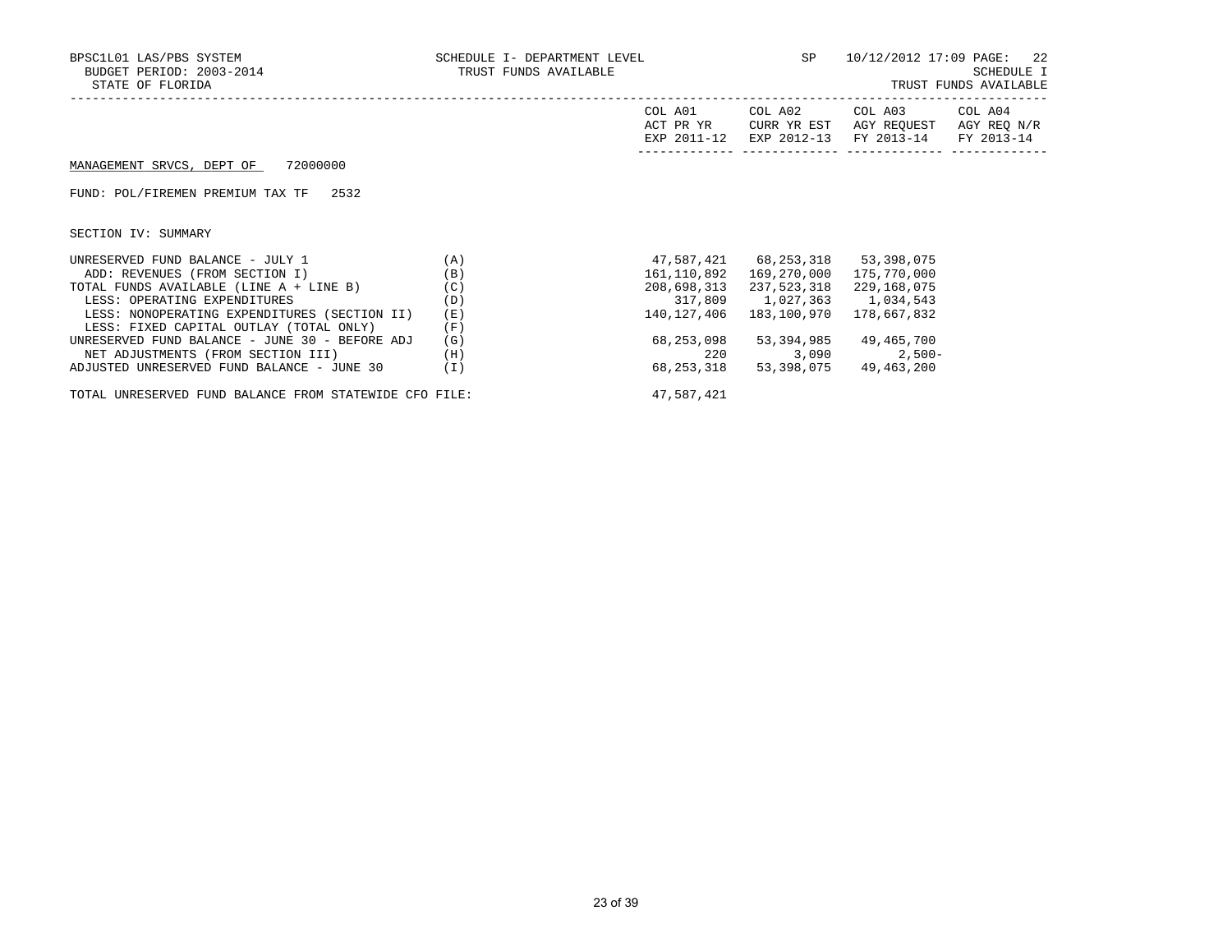| BPSC1L01 LAS/PBS SYSTEM<br>BUDGET PERIOD: 2003-2014<br>STATE OF FLORIDA                                                                                                                                                                                                                              |                                         | SCHEDULE I- DEPARTMENT LEVEL<br>TRUST FUNDS AVAILABLE |                                                                                  |                               | SP 10/12/2012 17:09 PAGE:                                                                                                                                                                                                        | 23<br>SCHEDULE I<br>TRUST FUNDS AVAILABLE |
|------------------------------------------------------------------------------------------------------------------------------------------------------------------------------------------------------------------------------------------------------------------------------------------------------|-----------------------------------------|-------------------------------------------------------|----------------------------------------------------------------------------------|-------------------------------|----------------------------------------------------------------------------------------------------------------------------------------------------------------------------------------------------------------------------------|-------------------------------------------|
|                                                                                                                                                                                                                                                                                                      |                                         |                                                       |                                                                                  |                               | EXP 2011-12 EXP 2012-13 FY 2013-14 FY 2013-14                                                                                                                                                                                    |                                           |
| MANAGEMENT SRVCS, DEPT OF 72000000                                                                                                                                                                                                                                                                   |                                         |                                                       |                                                                                  |                               |                                                                                                                                                                                                                                  |                                           |
| FUND: PERC TRUST FUND                                                                                                                                                                                                                                                                                | 2558                                    |                                                       |                                                                                  |                               |                                                                                                                                                                                                                                  |                                           |
| SECTION I: DETAIL OF REVENUES                                                                                                                                                                                                                                                                        | REVENUE CAP SVC AUTH MATCHING %<br>CODE | CFDA<br>CHG % ST I/C LOC I/C NO.                      |                                                                                  |                               |                                                                                                                                                                                                                                  |                                           |
| 05 LOCAL GOVNT .5-CENT TAX 001500 NO 0.0 212.2 0.00 0.00                                                                                                                                                                                                                                             |                                         |                                                       | $45,325$<br>$14,432$<br>$1,447,673$<br>$1,600,000$<br>$1,600,000$<br>$1,600,000$ |                               |                                                                                                                                                                                                                                  |                                           |
| TOTAL TO LINE B IN SECTION IV                                                                                                                                                                                                                                                                        |                                         |                                                       |                                                                                  | 1,507,430 1,614,000 1,609,000 |                                                                                                                                                                                                                                  |                                           |
| SECTION II: DETAIL OF NONOPERATING EXPENDITURES                                                                                                                                                                                                                                                      |                                         | OBJECT TRANSFER CFDA<br>CODE<br>TO BE<br>NO.          |                                                                                  |                               |                                                                                                                                                                                                                                  |                                           |
| 02 8% GR SERVICE CHARGE<br>04 REFUNDS<br>05 TRANSFER TO 2021 - ADMIN ASSESS FEE                                                                                                                                                                                                                      |                                         | 880000<br>860000<br>810000 72010100                   | 10                                                                               | 1,155 1,120 720               | 18,700 27,088 31,693                                                                                                                                                                                                             |                                           |
| TOTAL TO LINE E IN SECTION IV                                                                                                                                                                                                                                                                        |                                         |                                                       |                                                                                  |                               | 19,865 28,208 32,413                                                                                                                                                                                                             |                                           |
| SECTION III: ADJUSTMENTS                                                                                                                                                                                                                                                                             |                                         | OBJECT<br>CODE                                        |                                                                                  |                               |                                                                                                                                                                                                                                  |                                           |
| 01 CERT FORWARD A REVERSIONS 9/30/2011<br>02 COMP LEAVE LIABILITY ADJ TO LINE A                                                                                                                                                                                                                      |                                         | 991000<br>991000                                      | 156<br>22,158                                                                    |                               |                                                                                                                                                                                                                                  |                                           |
| TOTAL TO LINE H IN SECTION IV                                                                                                                                                                                                                                                                        |                                         |                                                       | 22,314                                                                           |                               |                                                                                                                                                                                                                                  |                                           |
| SECTION IV: SUMMARY                                                                                                                                                                                                                                                                                  |                                         |                                                       |                                                                                  |                               |                                                                                                                                                                                                                                  |                                           |
| UNRESERVED FUND BALANCE - JULY 1<br>ADD: REVENUES (FROM SECTION I)<br>TOTAL FUNDS AVAILABLE (LINE A + LINE B)<br>LESS: OPERATING EXPENDITURES<br>LESS: NONOPERATING EXPENDITURES (SECTION II) (E)<br>LESS: FIXED CAPITAL OUTLAY (TOTAL ONLY)<br>UNRESERVED FUND BALANCE - JUNE $30$ - BEFORE ADJ (G) |                                         | (A)<br>(B)<br>(C)<br>(D)<br>(F)                       | 925,022                                                                          | 875,524 785,757               | $\begin{array}{cccc} 649, 210 & 947, 336 & 875, 524 \\ 1, 507, 430 & 1, 614, 000 & 1, 609, 000 \\ 2, 156, 640 & 2, 561, 336 & 2, 484, 524 \\ 1, 211, 753 & 1, 657, 604 & 1, 666, 354 \\ 19, 865 & 28, 208 & 32, 413 \end{array}$ |                                           |
| NET ADJUSTMENTS (FROM SECTION III)<br>ADJUSTED UNRESERVED FUND BALANCE - JUNE 30                                                                                                                                                                                                                     |                                         | (H)<br>(I)                                            | 22,314<br>947,336                                                                | 875,524                       | 785,757                                                                                                                                                                                                                          |                                           |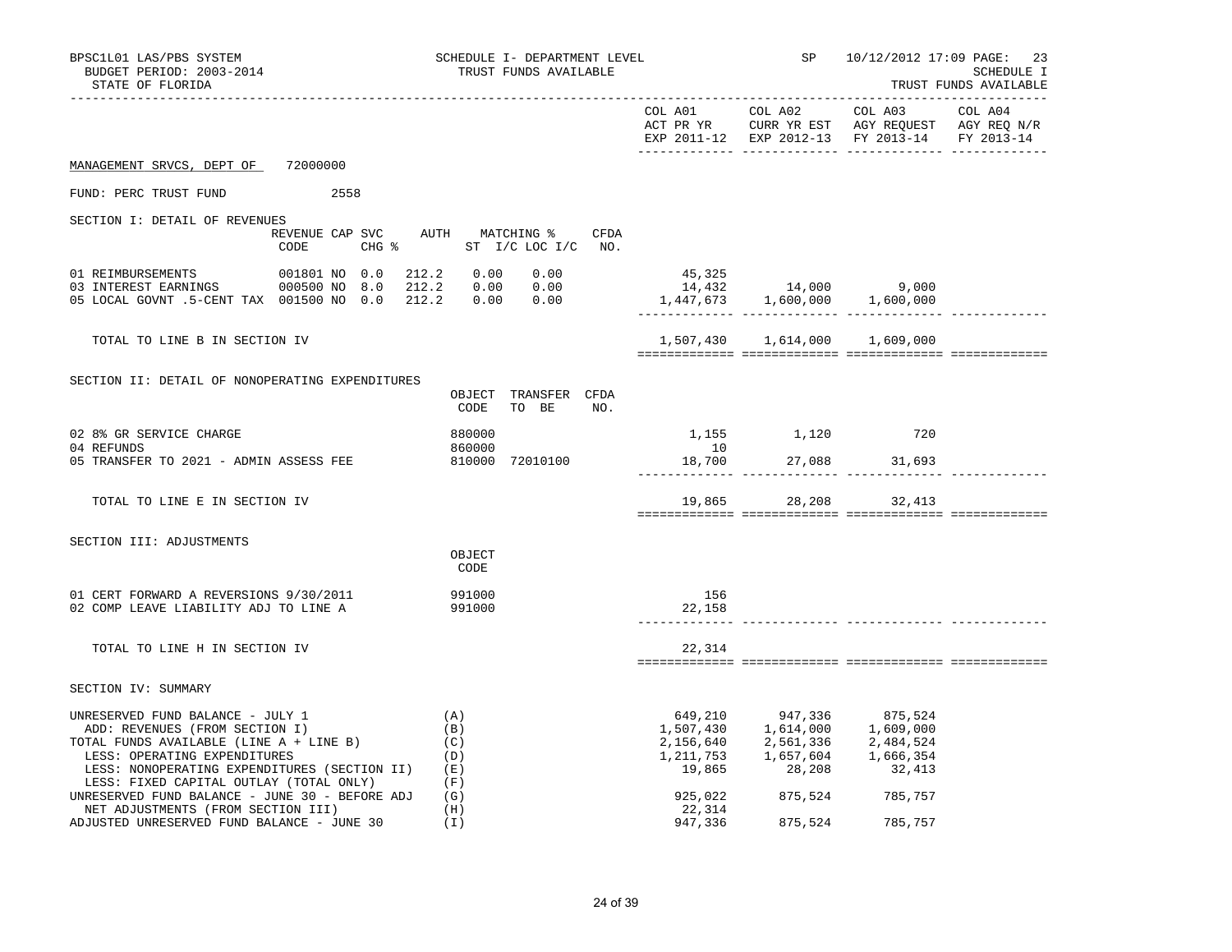| BPSC1L01 LAS/PBS SYSTEM<br>BUDGET PERIOD: 2003-2014<br>STATE OF FLORIDA |          | SCHEDULE I- DEPARTMENT LEVEL<br>TRUST FUNDS AVAILABLE |                                     | SP                                    |                                      | 10/12/2012 17:09 PAGE: 24<br>SCHEDULE I<br>TRUST FUNDS AVAILABLE |
|-------------------------------------------------------------------------|----------|-------------------------------------------------------|-------------------------------------|---------------------------------------|--------------------------------------|------------------------------------------------------------------|
|                                                                         |          |                                                       | COL A01<br>ACT PR YR<br>EXP 2011-12 | COL A02<br>CURR YR EST<br>EXP 2012-13 | COL A03<br>AGY REOUEST<br>FY 2013-14 | COL A04<br>AGY REO N/R<br>FY 2013-14                             |
| MANAGEMENT SRVCS, DEPT OF                                               | 72000000 |                                                       |                                     |                                       |                                      |                                                                  |
| FUND: PERC TRUST FUND                                                   | 2558     |                                                       |                                     |                                       |                                      |                                                                  |
| SECTION IV: SUMMARY                                                     |          |                                                       |                                     |                                       |                                      |                                                                  |

TOTAL UNRESERVED FUND BALANCE FROM STATEWIDE CFO FILE: 649,210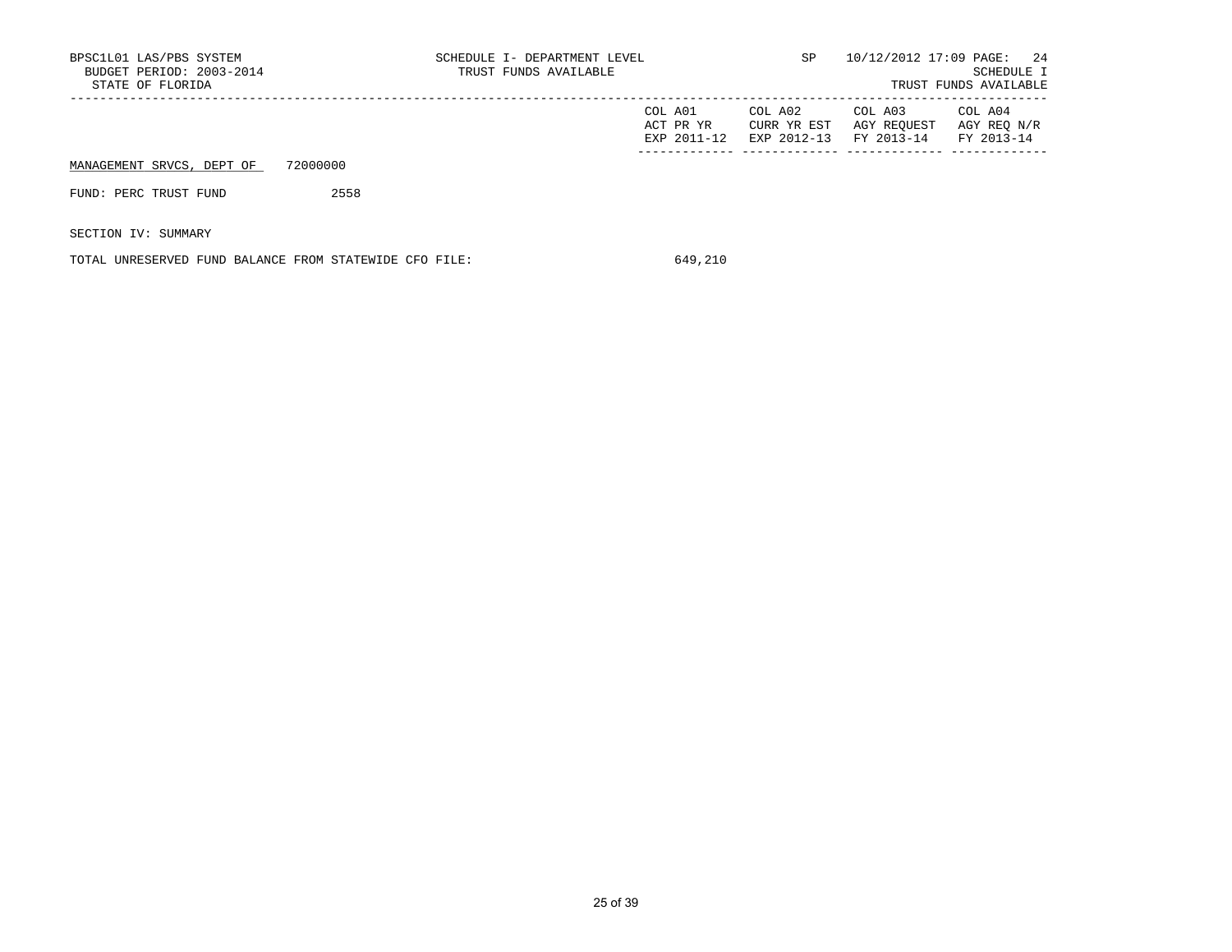| BPSC1L01 LAS/PBS SYSTEM<br>BUDGET PERIOD: 2003-2014<br>STATE OF FLORIDA                                                                                                |                                                | SCHEDULE I- DEPARTMENT LEVEL<br>TRUST FUNDS AVAILABLE                                                                | <b>SP</b> SP                                                             |                                                   | 10/12/2012 17:09 PAGE: 25                                                                                         | <b>SCHEDULE I</b><br>TRUST FUNDS AVAILABLE |  |
|------------------------------------------------------------------------------------------------------------------------------------------------------------------------|------------------------------------------------|----------------------------------------------------------------------------------------------------------------------|--------------------------------------------------------------------------|---------------------------------------------------|-------------------------------------------------------------------------------------------------------------------|--------------------------------------------|--|
|                                                                                                                                                                        |                                                |                                                                                                                      |                                                                          | COL A01 COL A02                                   | COL A03 COL A04<br>ACT PR YR CURR YR EST AGY REQUEST AGY REQ N/R<br>EXP 2011-12 EXP 2012-13 FY 2013-14 FY 2013-14 |                                            |  |
| MANAGEMENT SRVCS, DEPT OF                                                                                                                                              | 72000000                                       |                                                                                                                      |                                                                          |                                                   |                                                                                                                   |                                            |  |
| FUND: PRETAX BENEFITS TRUST FUND                                                                                                                                       | 2570                                           |                                                                                                                      |                                                                          |                                                   |                                                                                                                   |                                            |  |
| SECTION I: DETAIL OF REVENUES                                                                                                                                          | REVENUE CAP SVC<br>CODE<br>$CHG$ $\frac{1}{6}$ | AUTH MATCHING %<br><b>CFDA</b><br>ST I/C LOC I/C<br>NO <sub>z</sub>                                                  |                                                                          |                                                   |                                                                                                                   |                                            |  |
| 01 EMPLOYEE/ER CONTRIBUTIO 000600 NO 0.0<br>02 PRETAX BENEFITS SAVINGS 000602 NO 0.0<br>03 INTEREST EARNINGS<br>04 SUPPLEMENTAL PLAN PREMI 000601 NO 0.0<br>05 REFUNDS | 000500 NO 0.0<br>001800 NO 0.0                 | 110.161 0.00<br>0.00<br>0.00<br>110.161 0.00<br>0.00<br>110.123 0.00<br>0.00<br>110.161 0.00<br>0.00<br>110.161 0.00 | 26,674,685<br>20,890,277<br>498,834<br>834, 898<br>69, 798, 69<br>96,823 | 28,900,000<br>20,650,000<br>500,000<br>72,100,000 | 28,900,000<br>20,650,000<br>500,000<br>72,100,000                                                                 |                                            |  |
| TOTAL TO LINE B IN SECTION IV                                                                                                                                          |                                                |                                                                                                                      |                                                                          | 117,959,069  122,150,000  122,150,000             |                                                                                                                   |                                            |  |
| SECTION II: DETAIL OF NONOPERATING EXPENDITURES                                                                                                                        |                                                | OBJECT<br>TRANSFER CFDA<br>CODE<br>TO BE<br>NO.                                                                      |                                                                          |                                                   |                                                                                                                   |                                            |  |
| 01 TRANSFER TO HEALTH FUND-2668<br>02 REIMBURSEMENT OF CLAIMS<br>03 PAYMENT OF PREMIUMS<br>04 EMPLOYEE/EMPLOYER ADJ                                                    |                                                | 810000<br>72750200<br>425000<br>410000<br>860000                                                                     | 19,000,000<br>26,705,186<br>70,084,289<br>242                            | 25,000,000<br>26,750,000<br>72,100,000            | 22,000,000<br>26,750,000<br>72,100,000                                                                            |                                            |  |
| 06 REFUNDS<br>07 TRANSFER TO 2021-ADMIN ASSESS FEE                                                                                                                     |                                                | 860000<br>810000 72010100                                                                                            | 386,566<br>218,070                                                       |                                                   | 131,892 154,314                                                                                                   |                                            |  |
| TOTAL TO LINE E IN SECTION IV                                                                                                                                          |                                                |                                                                                                                      |                                                                          |                                                   | 116, 394, 353 123, 981, 892 121, 004, 314                                                                         |                                            |  |
| SECTION III: ADJUSTMENTS                                                                                                                                               |                                                | OBJECT<br>CODE                                                                                                       |                                                                          |                                                   |                                                                                                                   |                                            |  |
| 03 CERTIFIED FORWARD REVERSIONS<br>04 CERTIFIED FORWARD B PAID                                                                                                         |                                                | 991000<br>991000                                                                                                     | 90<br>$82,517-$                                                          |                                                   |                                                                                                                   |                                            |  |
| TOTAL TO LINE H IN SECTION IV                                                                                                                                          |                                                |                                                                                                                      | $82,427-$                                                                |                                                   |                                                                                                                   |                                            |  |
|                                                                                                                                                                        |                                                |                                                                                                                      |                                                                          |                                                   |                                                                                                                   |                                            |  |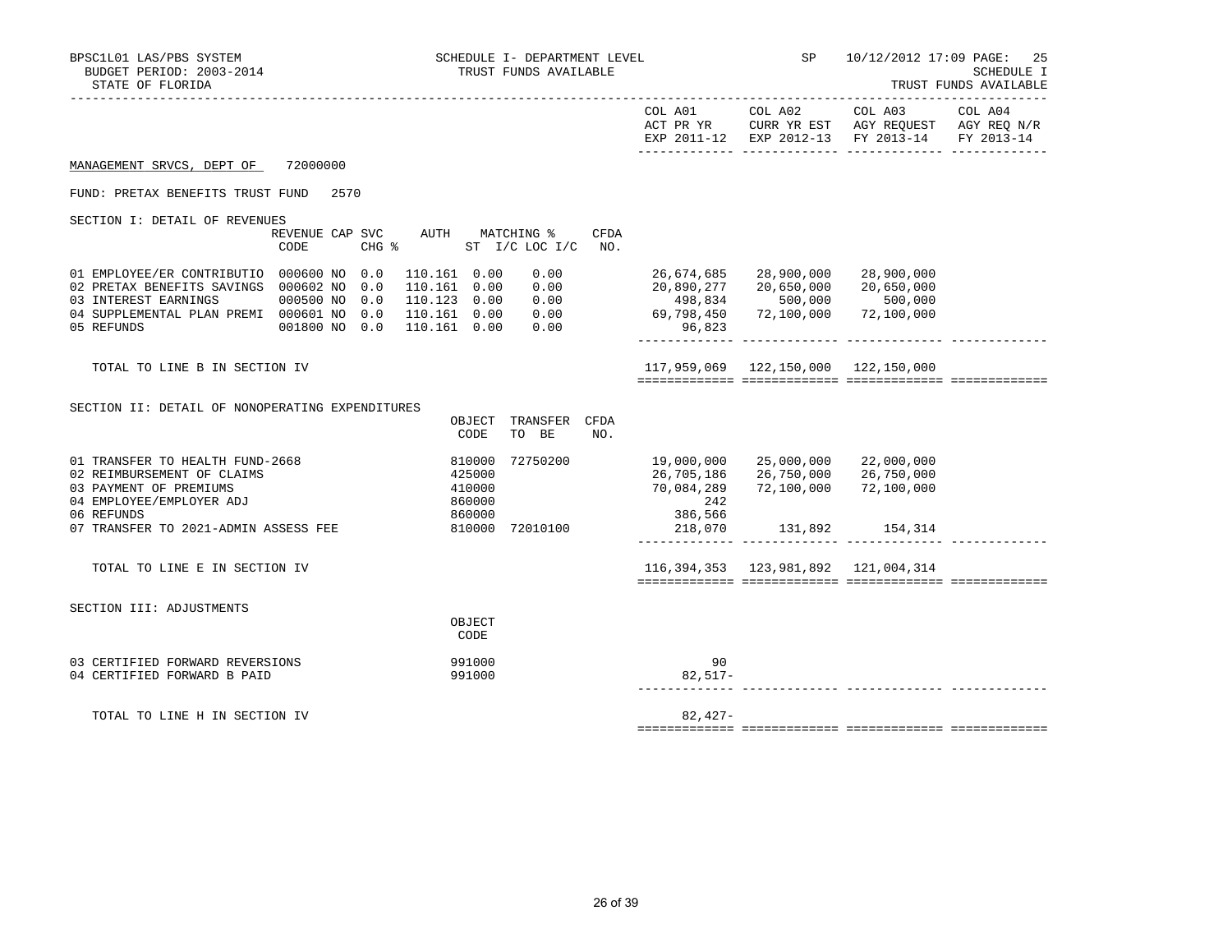| BPSC1L01 LAS/PBS SYSTEM<br>BUDGET PERIOD: 2003-2014<br>STATE OF FLORIDA | SCHEDULE I- DEPARTMENT LEVEL<br>TRUST FUNDS AVAILABLE |                      | <b>SP</b>              | 10/12/2012 17:09 PAGE: 26<br>SCHEDULE I<br>TRUST FUNDS AVAILABLE        |                        |  |
|-------------------------------------------------------------------------|-------------------------------------------------------|----------------------|------------------------|-------------------------------------------------------------------------|------------------------|--|
|                                                                         |                                                       | COL A01<br>ACT PR YR | COL A02<br>CURR YR EST | COL A03<br>AGY REOUEST<br>EXP 2011-12 EXP 2012-13 FY 2013-14 FY 2013-14 | COL A04<br>AGY REQ N/R |  |
| MANAGEMENT SRVCS, DEPT OF 72000000                                      |                                                       |                      |                        |                                                                         |                        |  |
| FUND: PRETAX BENEFITS TRUST FUND<br>2570                                |                                                       |                      |                        |                                                                         |                        |  |
| SECTION IV: SUMMARY                                                     |                                                       |                      |                        |                                                                         |                        |  |
| UNRESERVED FUND BALANCE - JULY 1                                        | (A)                                                   |                      |                        | 2,562,522 3,391,925 716,352                                             |                        |  |
| ADD: REVENUES (FROM SECTION I)                                          | (B)                                                   | 117,959,069          | 122,150,000            | 122,150,000                                                             |                        |  |
| TOTAL FUNDS AVAILABLE (LINE A + LINE B)                                 | (C)                                                   |                      |                        | 122,866,352                                                             |                        |  |
| LESS: OPERATING EXPENDITURES                                            | (D)                                                   |                      |                        | 652,886 843,681 847,226                                                 |                        |  |
| LESS: NONOPERATING EXPENDITURES (SECTION II)                            | (E)                                                   | 116,394,353          | 123,981,892            | 121,004,314                                                             |                        |  |
| LESS: FIXED CAPITAL OUTLAY (TOTAL ONLY)                                 | (F)                                                   |                      |                        |                                                                         |                        |  |
| UNRESERVED FUND BALANCE - JUNE 30 - BEFORE ADJ                          | (G)                                                   |                      |                        | 3,474,352 716,352 1,014,812                                             |                        |  |
| NET ADJUSTMENTS (FROM SECTION III)                                      | (H)                                                   | 82,427-              |                        |                                                                         |                        |  |
| ADJUSTED UNRESERVED FUND BALANCE - JUNE 30                              | (I)                                                   |                      |                        | 3,391,925 716,352 1,014,812                                             |                        |  |
|                                                                         |                                                       |                      |                        |                                                                         |                        |  |

TOTAL UNRESERVED FUND BALANCE FROM STATEWIDE CFO FILE: 2,562,522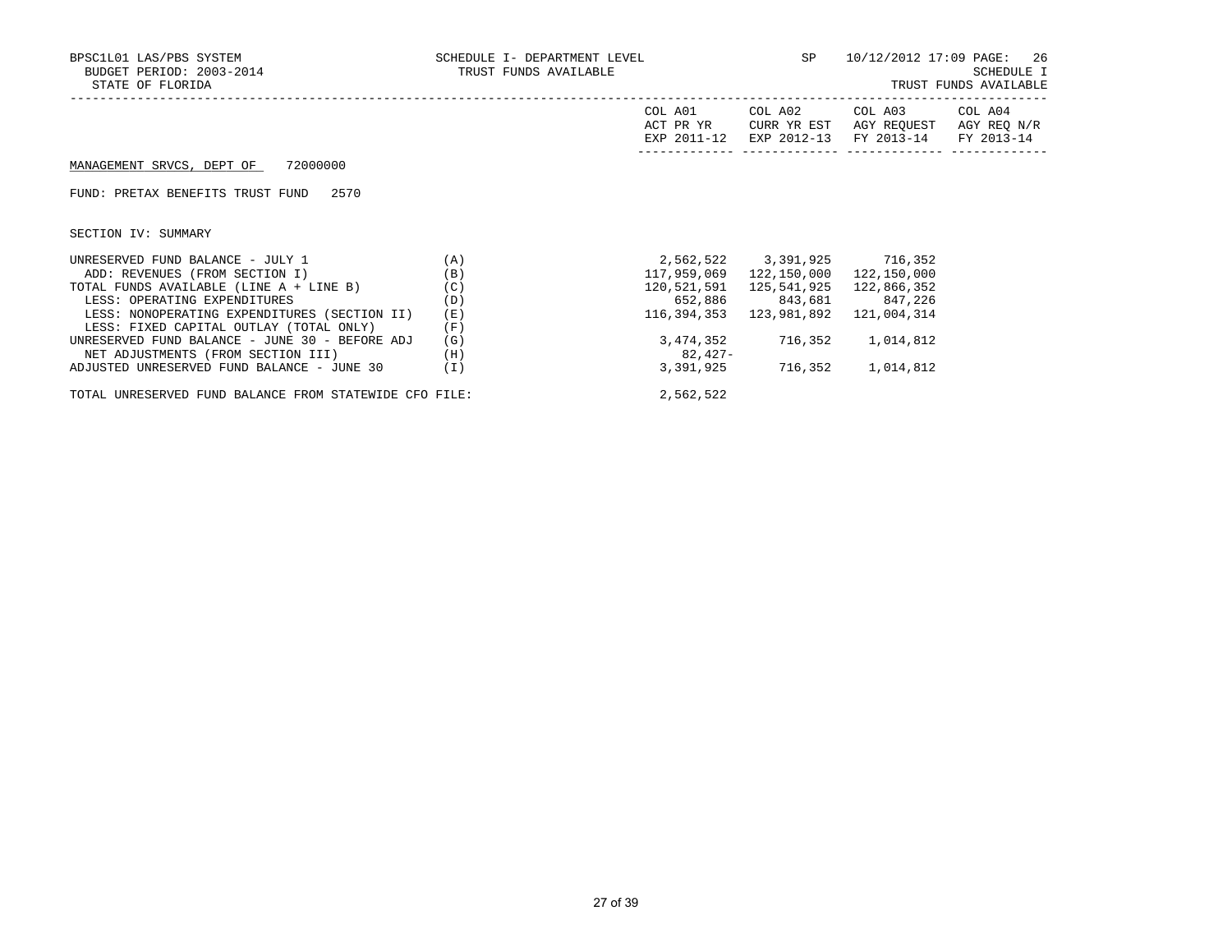| BPSC1L01 LAS/PBS SYSTEM<br>BUDGET PERIOD: 2003-2014<br>STATE OF FLORIDA                                                                                                                                                                           |                                                                          | SCHEDULE I- DEPARTMENT LEVEL<br>TRUST FUNDS AVAILABLE |           |                                                                    |                                                                                                                | SP 10/12/2012 17:09 PAGE:                                                                                         | -27<br>SCHEDULE I<br>TRUST FUNDS AVAILABLE |
|---------------------------------------------------------------------------------------------------------------------------------------------------------------------------------------------------------------------------------------------------|--------------------------------------------------------------------------|-------------------------------------------------------|-----------|--------------------------------------------------------------------|----------------------------------------------------------------------------------------------------------------|-------------------------------------------------------------------------------------------------------------------|--------------------------------------------|
|                                                                                                                                                                                                                                                   |                                                                          |                                                       |           |                                                                    | COL A01 COL A02                                                                                                | COL A03 COL A04<br>ACT PR YR CURR YR EST AGY REQUEST AGY REQ N/R<br>EXP 2011-12 EXP 2012-13 FY 2013-14 FY 2013-14 |                                            |
| MANAGEMENT SRVCS, DEPT OF 72000000                                                                                                                                                                                                                |                                                                          |                                                       |           |                                                                    |                                                                                                                |                                                                                                                   |                                            |
| FUND: RET HLTH INS SUBSIDY TF<br>2583                                                                                                                                                                                                             |                                                                          |                                                       |           |                                                                    |                                                                                                                |                                                                                                                   |                                            |
| SECTION I: DETAIL OF REVENUES                                                                                                                                                                                                                     | REVENUE CAP SVC AUTH MATCHING $\$$ CFDA<br>CODE CHG % ST I/C LOC I/C NO. |                                                       |           |                                                                    |                                                                                                                |                                                                                                                   |                                            |
| $\begin{tabular}{lcccccc} 01 INTEREST EARNING & 000500 N0 & 0.0 & 121.00 & 0.00 & 0.00 & 0.00 & 884,429 & 900,000 & 900,000 \\ 02 CONTRIBUTIONS & 000600 N0 & 0.0 & 121.00 & 0.00 & 0.00 & 322,604,374 & 322,600,000 & 322,600,000 \end{tabular}$ |                                                                          |                                                       |           |                                                                    |                                                                                                                |                                                                                                                   |                                            |
| TOTAL TO LINE B IN SECTION IV                                                                                                                                                                                                                     |                                                                          |                                                       |           |                                                                    | 323,488,803 323,500,000 323,500,000                                                                            |                                                                                                                   |                                            |
| SECTION II: DETAIL OF NONOPERATING EXPENDITURES                                                                                                                                                                                                   |                                                                          | OBJECT TRANSFER CFDA<br>CODE                          | TO BE NO. |                                                                    |                                                                                                                |                                                                                                                   |                                            |
| 02 REFUNDS                                                                                                                                                                                                                                        |                                                                          | 860000                                                |           |                                                                    | 374,437,595 390,000,000 405,000,000                                                                            |                                                                                                                   |                                            |
| TOTAL TO LINE E IN SECTION IV                                                                                                                                                                                                                     |                                                                          |                                                       |           |                                                                    | 374,437,595 390,000,000 405,000,000                                                                            |                                                                                                                   |                                            |
| SECTION III: ADJUSTMENTS                                                                                                                                                                                                                          |                                                                          | OBJECT<br>CODE                                        |           |                                                                    |                                                                                                                |                                                                                                                   |                                            |
| 06 SBA ADMINISTRATIVE FEE                                                                                                                                                                                                                         |                                                                          | 991000                                                |           |                                                                    |                                                                                                                | $3,565 3,565 3,565-$                                                                                              |                                            |
| TOTAL TO LINE H IN SECTION IV                                                                                                                                                                                                                     |                                                                          |                                                       |           |                                                                    |                                                                                                                | $3,565-$ 3,565- 3,565-                                                                                            |                                            |
| SECTION IV: SUMMARY                                                                                                                                                                                                                               |                                                                          |                                                       |           |                                                                    |                                                                                                                |                                                                                                                   |                                            |
| UNRESERVED FUND BALANCE - JULY 1<br>ADD: REVENUES (FROM SECTION I)<br>TOTAL FUNDS AVAILABLE (LINE A + LINE B) (C)<br>LESS: OPERATING EXPENDITURES<br>LESS: NONOPERATING EXPENDITURES (SECTION II)<br>LESS: FIXED CAPITAL OUTLAY (TOTAL ONLY)      | (A)<br>(B)                                                               | (D)<br>(E)<br>(F)                                     |           | 271,349,733<br>323,488,803<br>594,838,536<br>51,414<br>374,437,595 | 220,345,962 153,760,791<br>323,500,000<br>543,845,962<br>81,606<br>390,000,000                                 | 323,500,000<br>477,260,791<br>81,996<br>405,000,000                                                               |                                            |
| UNRESERVED FUND BALANCE - JUNE 30 - BEFORE ADJ $(G)$<br>NET ADJUSTMENTS (FROM SECTION III)<br>ADJUSTED UNRESERVED FUND BALANCE - JUNE 30                                                                                                          | (I)                                                                      | (H)                                                   |           |                                                                    | 220, 349, 527 153, 764, 356 72, 178, 795<br>$3,565-$ 3,565- 3,565-<br>220, 345, 962 153, 760, 791 72, 175, 230 |                                                                                                                   |                                            |
| TOTAL UNRESERVED FUND BALANCE FROM STATEWIDE CFO FILE:                                                                                                                                                                                            |                                                                          |                                                       |           | 271,349,733                                                        |                                                                                                                |                                                                                                                   |                                            |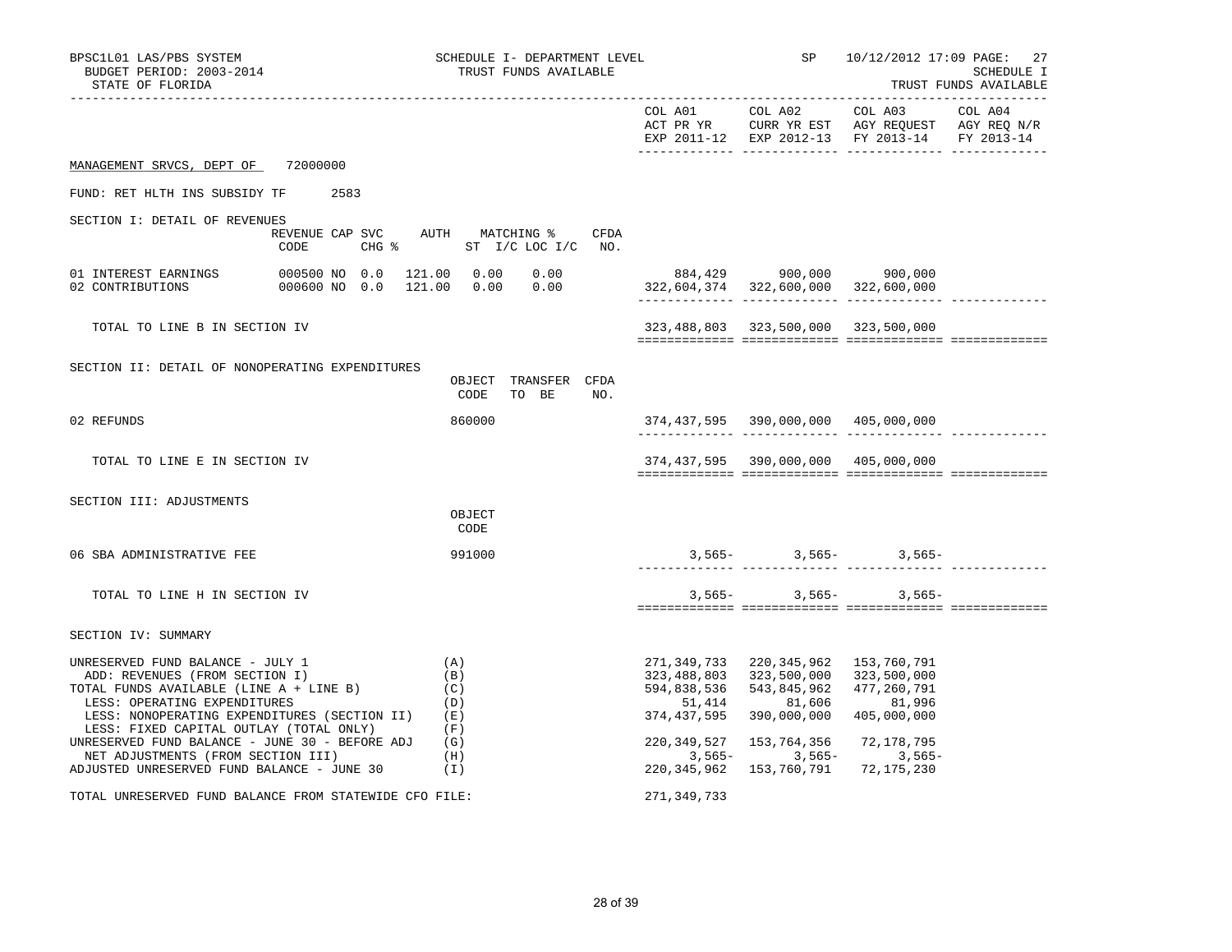| BPSC1L01 LAS/PBS SYSTEM<br>BUDGET PERIOD: 2003-2014<br>STATE OF FLORIDA                                                                                                                                                                                                             |                                                                          | SCHEDULE I- DEPARTMENT LEVEL<br>TRUST FUNDS AVAILABLE |                                                      |                                                                                                              | SP 10/12/2012 17:09 PAGE:                     | 28<br>SCHEDULE I<br>TRUST FUNDS AVAILABLE |
|-------------------------------------------------------------------------------------------------------------------------------------------------------------------------------------------------------------------------------------------------------------------------------------|--------------------------------------------------------------------------|-------------------------------------------------------|------------------------------------------------------|--------------------------------------------------------------------------------------------------------------|-----------------------------------------------|-------------------------------------------|
|                                                                                                                                                                                                                                                                                     |                                                                          |                                                       |                                                      |                                                                                                              | EXP 2011-12 EXP 2012-13 FY 2013-14 FY 2013-14 |                                           |
| MANAGEMENT SRVCS, DEPT OF 72000000                                                                                                                                                                                                                                                  |                                                                          |                                                       |                                                      |                                                                                                              |                                               |                                           |
| FUND: STATE EMPLY LIFE INS TF 2667                                                                                                                                                                                                                                                  |                                                                          |                                                       |                                                      |                                                                                                              |                                               |                                           |
| SECTION I: DETAIL OF REVENUES                                                                                                                                                                                                                                                       |                                                                          |                                                       |                                                      |                                                                                                              |                                               |                                           |
|                                                                                                                                                                                                                                                                                     | REVENUE CAP SVC AUTH MATCHING % CFDA<br>CHG % ST I/C LOC I/C NO.<br>CODE |                                                       |                                                      |                                                                                                              |                                               |                                           |
| 01 CONTRIBUTIONS 000600 NO 0.0 110.123 0.00 0.00<br>02 INTEREST EARNINGS 000500 NO 0.0 110.123 0.00 0.00<br>03 MISCELLANEOUS 000400 YES 0.0 110.123 0.00 0.00                                                                                                                       |                                                                          |                                                       | $0.00$ 30, 238, 174 29, 462, 010 29, 418, 010<br>371 | 43,967 44,000 44,000                                                                                         |                                               |                                           |
| TOTAL TO LINE B IN SECTION IV                                                                                                                                                                                                                                                       |                                                                          |                                                       |                                                      | 30,282,512  29,506,010  29,462,010                                                                           |                                               |                                           |
| SECTION II: DETAIL OF NONOPERATING EXPENDITURES                                                                                                                                                                                                                                     |                                                                          | OBJECT TRANSFER CFDA<br>CODE<br>TO BE NO.             |                                                      |                                                                                                              |                                               |                                           |
| 01 REFUNDS<br>03 PAYMENT OF PREMIUMS<br>04 TRANSFER TO 2021- ADMIN ASSESS FEE 810000 72010100                                                                                                                                                                                       |                                                                          | 860000<br>860000<br>410000                            | $29,774,602$ $29,487,790$ $29,418,010$<br>15,115     | 58,603 1,847 2,161                                                                                           |                                               |                                           |
| TOTAL TO LINE E IN SECTION IV                                                                                                                                                                                                                                                       |                                                                          |                                                       |                                                      | 29,848,320 29,489,637 29,420,171                                                                             |                                               |                                           |
| SECTION III: ADJUSTMENTS                                                                                                                                                                                                                                                            |                                                                          | OBJECT<br>CODE                                        |                                                      |                                                                                                              |                                               |                                           |
| TOTAL TO LINE H IN SECTION IV                                                                                                                                                                                                                                                       |                                                                          |                                                       |                                                      |                                                                                                              |                                               |                                           |
| SECTION IV: SUMMARY                                                                                                                                                                                                                                                                 |                                                                          |                                                       |                                                      |                                                                                                              |                                               |                                           |
| UNRESERVED FUND BALANCE - JULY 1<br>ADD: REVENUES (FROM SECTION I)<br>TAL FUNDS AVAILATED (THE SECTION I)<br>TOTAL FUNDS AVAILABLE (LINE A + LINE B)<br>LESS: OPERATING EXPENDITURES<br>LESS: NONOPERATING EXPENDITURES (SECTION II) (E)<br>LESS: FIXED CAPITAL OUTLAY (TOTAL ONLY) |                                                                          | (A)<br>(B)<br>(C)<br>(D)<br>(F)                       | 30,706,949<br>2,071                                  | 424,437 856,558 847,194<br>30,282,512 29,506,010<br>30,362,568<br>25,737<br>29,848,320 29,489,637 29,420,171 | 29,462,010<br>30,309,204<br>25,917            |                                           |
| UNRESERVED FUND BALANCE - JUNE 30 - BEFORE ADJ $(G)$<br>NET ADJUSTMENTS (FROM SECTION III)                                                                                                                                                                                          |                                                                          | (H)                                                   |                                                      | 856,558 847,194 863,116                                                                                      |                                               |                                           |
| ADJUSTED UNRESERVED FUND BALANCE - JUNE 30                                                                                                                                                                                                                                          |                                                                          | (1)                                                   | 856,558                                              | 847,194 863,116                                                                                              |                                               |                                           |
| TOTAL UNRESERVED FUND BALANCE FROM STATEWIDE CFO FILE:                                                                                                                                                                                                                              |                                                                          |                                                       | 424,437                                              |                                                                                                              |                                               |                                           |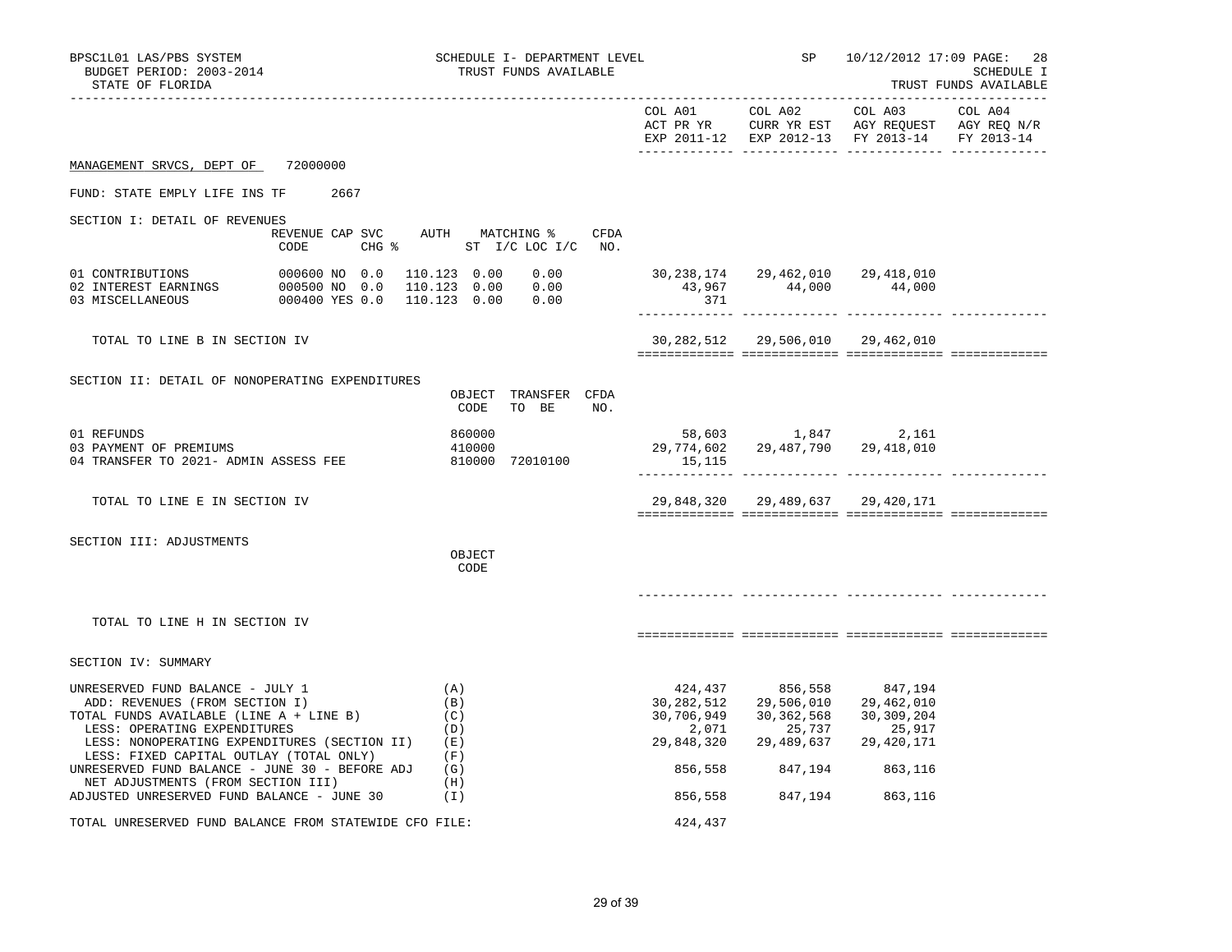|                                                                                                                                                                                                                                                                                                            |                                                                                                |                                                                                                                                              |                                                              |      |                                                                                                                    |                                                                                                         |                                                                                                                   | INOUT FONDO AVAINADHE |
|------------------------------------------------------------------------------------------------------------------------------------------------------------------------------------------------------------------------------------------------------------------------------------------------------------|------------------------------------------------------------------------------------------------|----------------------------------------------------------------------------------------------------------------------------------------------|--------------------------------------------------------------|------|--------------------------------------------------------------------------------------------------------------------|---------------------------------------------------------------------------------------------------------|-------------------------------------------------------------------------------------------------------------------|-----------------------|
|                                                                                                                                                                                                                                                                                                            |                                                                                                |                                                                                                                                              |                                                              |      |                                                                                                                    | COL A01 COL A02                                                                                         | COL A03 COL A04<br>ACT PR YR CURR YR EST AGY REQUEST AGY REQ N/R<br>EXP 2011-12 EXP 2012-13 FY 2013-14 FY 2013-14 |                       |
| MANAGEMENT SRVCS, DEPT OF                                                                                                                                                                                                                                                                                  | 72000000                                                                                       |                                                                                                                                              |                                                              |      |                                                                                                                    |                                                                                                         |                                                                                                                   |                       |
| FUND: STATE EMPLY HEALTH INS TF                                                                                                                                                                                                                                                                            | 2668                                                                                           |                                                                                                                                              |                                                              |      |                                                                                                                    |                                                                                                         |                                                                                                                   |                       |
| SECTION I: DETAIL OF REVENUES                                                                                                                                                                                                                                                                              | REVENUE CAP SVC<br>CODE                                                                        | AUTH MATCHING %<br>CHG $\frac{1}{2}$ ST I/C LOC I/C NO.                                                                                      |                                                              | CFDA |                                                                                                                    |                                                                                                         |                                                                                                                   |                       |
| 01 EMPLOYEE/EMPLOYER CONTR 000600 NO 0.0<br>02 INTEREST EARNINGS<br>03 REFUNDS & REBATES<br>04 TRFS FROM PRETAX 2570<br>10 NON-EMPLOYEE CONTRIBUTI 000600 NO<br>12 PROPOSED PREMIUM INCREA 000600 NO 0.0<br>15 PRIOR YR WARRANT CANCEL 003700 NO 0.0<br>18 MEDICARE PART D SUBS<br>20 HSA EMPLOYER CONTRIB | 000500 NO 0.0<br>001800 NO<br>0.0<br>001500 NO<br>0.0<br>0.0<br>000600 NO 0.0<br>000600 NO 0.0 | 110.123 0.00<br>110.123 0.00<br>110.123 0.00<br>110.161 0.00<br>110.123 0.00<br>110.123 0.00<br>110.123 0.00<br>110.123 0.00<br>110.123 0.00 | 0.00<br>0.00<br>0.00<br>0.00<br>0.00<br>0.00<br>0.00<br>0.00 |      | 38,112,798        42,500,000<br>19,000,000        25,000,000<br>350,952<br>$0.00$ 16,030,517 20,600,000 22,500,000 | 1808, 287, 557 1594, 000, 000 1674, 200, 000<br>4,916,090 5,500,000 3,900,000                           | 36,100,000<br>22,000,000<br>213,600,000 226,700,000<br>66,000,000<br>1,600,000 1,600,000                          |                       |
| TOTAL TO LINE B IN SECTION IV                                                                                                                                                                                                                                                                              |                                                                                                |                                                                                                                                              |                                                              |      |                                                                                                                    | 1886,697,914 1902,800,000 2053,000,000                                                                  |                                                                                                                   |                       |
| SECTION II: DETAIL OF NONOPERATING EXPENDITURES                                                                                                                                                                                                                                                            |                                                                                                | OBJECT<br>CODE                                                                                                                               | TRANSFER CFDA<br>TO BE                                       | NO.  |                                                                                                                    |                                                                                                         |                                                                                                                   |                       |
| 08 TRANSFER TO 2021-ADMIN ASSESS FEE<br>11 ADJUSTMENT FOR E/E CONTRIBUTIONS<br>12 PYMT OF PARTICIPANT TO HSA CUSTODIAN<br>21 PAYMENTS TO HEALTH CLAIMS BANK ACCT<br>33 REC REFUNDS<br>37 PAYMENTS TO SELF INSURED H M O<br>38 PAYMENTS TO HEALTH MAINT. ORGS.                                              |                                                                                                | 810000<br>899000<br>899000<br>899000<br>899000<br>991000<br>991000                                                                           | 72010100                                                     |      | 17,149<br>993,444<br>990,064,788 1080,400,000 1157,000,000<br>4,416,566                                            | 286,959 397,262 464,797<br>198,287,076  565,400,000  574,500,000<br>626,281,703 264,500,000 285,700,000 | 928,000 928,000                                                                                                   |                       |
| TOTAL TO LINE E IN SECTION IV                                                                                                                                                                                                                                                                              |                                                                                                |                                                                                                                                              |                                                              |      |                                                                                                                    | 1820, 347, 685 1911, 625, 262 2018, 592, 797                                                            |                                                                                                                   |                       |
| SECTION III: ADJUSTMENTS                                                                                                                                                                                                                                                                                   |                                                                                                | OBJECT<br>CODE                                                                                                                               |                                                              |      |                                                                                                                    |                                                                                                         |                                                                                                                   |                       |
| 06 CERTIFIED FORWARD REVERSIONS 9/30/2011<br>07 CERTIFIED FORWARD REVERSIONS 9/30/2012<br>14 ROUNDING                                                                                                                                                                                                      |                                                                                                | 991000<br>991000<br>991000                                                                                                                   |                                                              |      | 34,433<br>2                                                                                                        | 53,787                                                                                                  |                                                                                                                   |                       |
| TOTAL TO LINE H IN SECTION IV                                                                                                                                                                                                                                                                              |                                                                                                |                                                                                                                                              |                                                              |      | 34,435                                                                                                             | 53,787                                                                                                  |                                                                                                                   |                       |

============= ============= ============= =============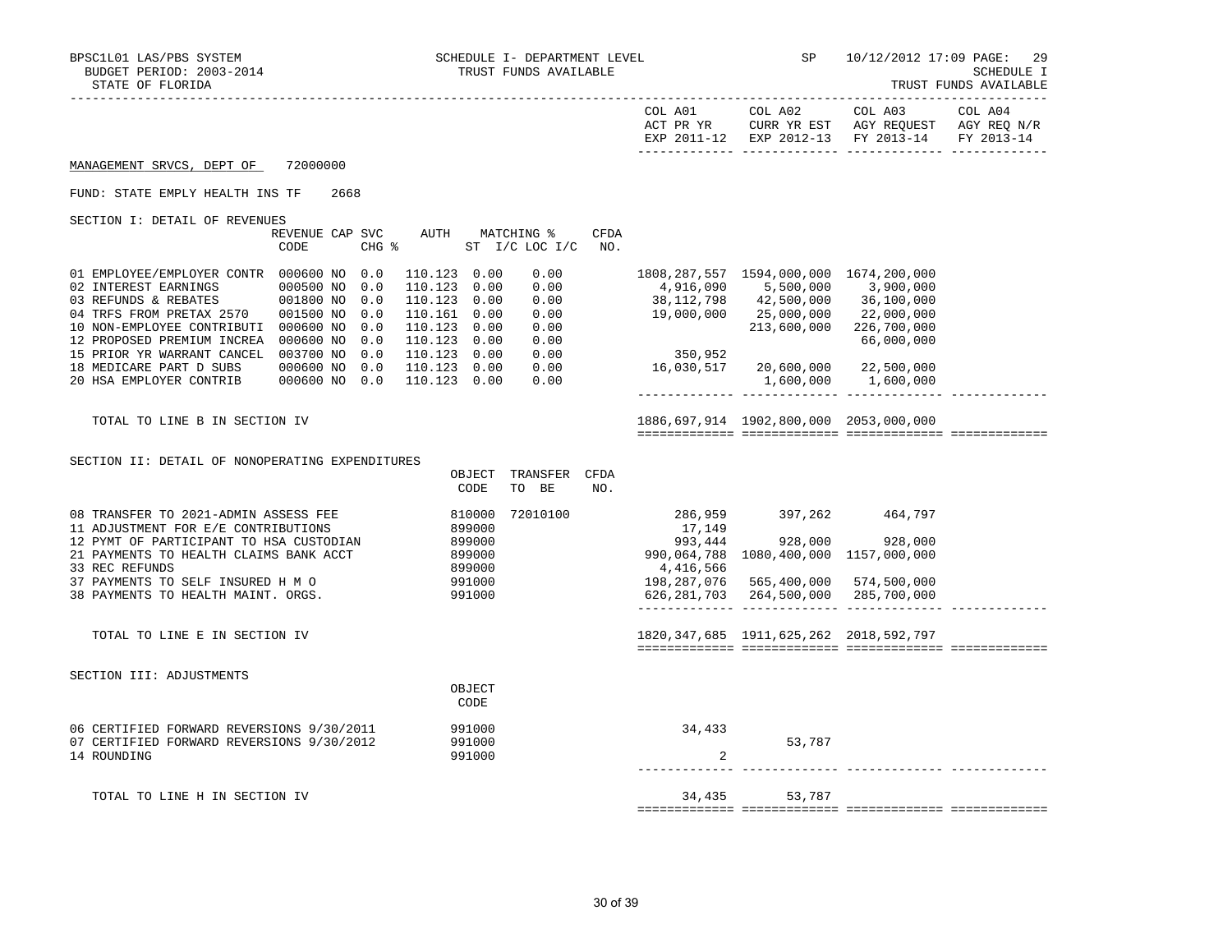| BPSC1L01 LAS/PBS SYSTEM<br>BUDGET PERIOD: 2003-2014<br>STATE OF FLORIDA | SCHEDULE I- DEPARTMENT LEVEL<br>TRUST FUNDS AVAILABLE |                                     | SP                                           | 10/12/2012 17:09 PAGE: 30                                   | SCHEDULE I<br>TRUST FUNDS AVAILABLE |
|-------------------------------------------------------------------------|-------------------------------------------------------|-------------------------------------|----------------------------------------------|-------------------------------------------------------------|-------------------------------------|
|                                                                         |                                                       | COL A01<br>ACT PR YR<br>EXP 2011-12 | COL A02<br>CURR YR EST<br>EXP 2012-13        | COL A03<br>AGY REQUEST AGY REQ N/R<br>FY 2013-14 FY 2013-14 | COL A04                             |
| MANAGEMENT SRVCS, DEPT OF 72000000                                      |                                                       |                                     |                                              |                                                             |                                     |
| 2668<br>FUND: STATE EMPLY HEALTH INS TF                                 |                                                       |                                     |                                              |                                                             |                                     |
| SECTION IV: SUMMARY                                                     |                                                       |                                     |                                              |                                                             |                                     |
| UNRESERVED FUND BALANCE - JULY 1                                        | (A)                                                   |                                     | 55,653,374 89,806,543 23,931,290             |                                                             |                                     |
| ADD: REVENUES (FROM SECTION I)                                          | (B)                                                   |                                     | 1886,697,914 1902,800,000 2053,000,000       |                                                             |                                     |
| TOTAL FUNDS AVAILABLE (LINE A + LINE B)                                 | (C)                                                   |                                     | 1942, 351, 288 1992, 606, 543 2076, 931, 290 |                                                             |                                     |
| LESS: OPERATING EXPENDITURES                                            | (D)                                                   |                                     | 32, 231, 495 57, 103, 778 56, 114, 843       |                                                             | 500,000                             |
| LESS: NONOPERATING EXPENDITURES (SECTION II)                            | (E)                                                   |                                     | 1820, 347, 685 1911, 625, 262 2018, 592, 797 |                                                             |                                     |
| LESS: FIXED CAPITAL OUTLAY (TOTAL ONLY)                                 | (F)                                                   |                                     |                                              |                                                             |                                     |
| UNRESERVED FUND BALANCE - JUNE 30 - BEFORE ADJ                          | (G)                                                   | 89,772,108                          | 23,877,503                                   | 2,223,650                                                   |                                     |
| NET ADJUSTMENTS (FROM SECTION III)                                      | (H)                                                   |                                     | 34,435 53,787                                |                                                             |                                     |
| ADJUSTED UNRESERVED FUND BALANCE - JUNE 30                              | ( I )                                                 | 89,806,543                          | 23,931,290                                   | 2,223,650                                                   |                                     |

TOTAL UNRESERVED FUND BALANCE FROM STATEWIDE CFO FILE:  $55,653,374$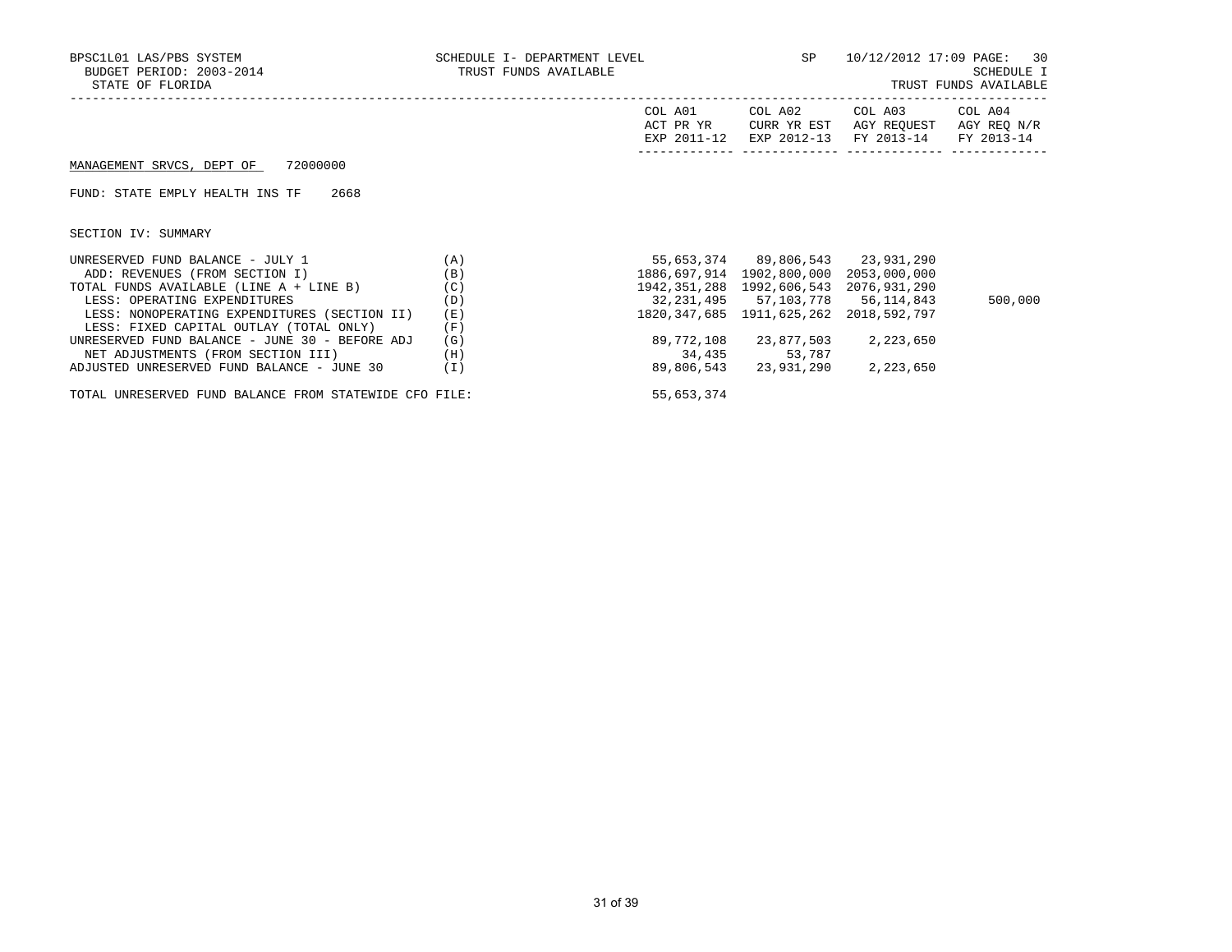| BPSC1L01 LAS/PBS SYSTEM<br>BUDGET PERIOD: 2003-2014<br>STATE OF FLORIDA                                                                                                                                                                                                                              |                                                               | SCHEDULE I- DEPARTMENT LEVEL<br>TRUST FUNDS AVAILABLE |  |                                                     |                                                                                                                                                                            | SP 10/12/2012 17:09 PAGE: 31<br>SCHEDULE I<br>TRUST FUNDS AVAILABLE |  |  |
|------------------------------------------------------------------------------------------------------------------------------------------------------------------------------------------------------------------------------------------------------------------------------------------------------|---------------------------------------------------------------|-------------------------------------------------------|--|-----------------------------------------------------|----------------------------------------------------------------------------------------------------------------------------------------------------------------------------|---------------------------------------------------------------------|--|--|
|                                                                                                                                                                                                                                                                                                      |                                                               |                                                       |  |                                                     |                                                                                                                                                                            | EXP 2011-12 EXP 2012-13 FY 2013-14 FY 2013-14                       |  |  |
| MANAGEMENT SRVCS, DEPT OF 72000000                                                                                                                                                                                                                                                                   |                                                               |                                                       |  |                                                     |                                                                                                                                                                            |                                                                     |  |  |
| FUND: STATE EMPLOYEES DIS INS TF 2671                                                                                                                                                                                                                                                                |                                                               |                                                       |  |                                                     |                                                                                                                                                                            |                                                                     |  |  |
| SECTION I: DETAIL OF REVENUES                                                                                                                                                                                                                                                                        | REVENUE CAP SVC AUTH MATCHING % CFDA<br>CODE                  | CHG % ST I/C LOC I/C NO.                              |  |                                                     |                                                                                                                                                                            |                                                                     |  |  |
| 01 CONTRIBUTIONS<br>05 REFUNDS                                                                                                                                                                                                                                                                       | 000600 NO 0.0 110.123 0.00 0.00<br>001800 NO 0.0 110.123 0.00 | 0.00                                                  |  | 7,242                                               | 528,889 517,155 517,155<br>54,179 55,000 55,000                                                                                                                            |                                                                     |  |  |
| TOTAL TO LINE B IN SECTION IV                                                                                                                                                                                                                                                                        |                                                               |                                                       |  |                                                     |                                                                                                                                                                            | 590,310 572,155 572,155                                             |  |  |
| SECTION II: DETAIL OF NONOPERATING EXPENDITURES                                                                                                                                                                                                                                                      |                                                               | OBJECT TRANSFER CFDA<br>CODE TO BE NO.                |  |                                                     |                                                                                                                                                                            |                                                                     |  |  |
| 01 REFUNDS<br>02 EMPLOYEE/EMPLOYER ADJUSTMENT<br>03 PAYMENT OF CLAIMS<br>04 TRANSFER TO 2021-ADMIN ASSESS FEE                                                                                                                                                                                        |                                                               | 860000<br>160000<br>860000<br>810000 72010100         |  | $\overline{2}$<br>$\begin{array}{c} 11 \end{array}$ | 410,938 410,938 410,938<br>1,764 1,430 1,430                                                                                                                               |                                                                     |  |  |
| TOTAL TO LINE E IN SECTION IV                                                                                                                                                                                                                                                                        |                                                               |                                                       |  |                                                     | 412,715 412,368 412,368                                                                                                                                                    |                                                                     |  |  |
| SECTION III: ADJUSTMENTS                                                                                                                                                                                                                                                                             |                                                               | OBJECT<br>CODE                                        |  |                                                     |                                                                                                                                                                            |                                                                     |  |  |
| TOTAL TO LINE H IN SECTION IV                                                                                                                                                                                                                                                                        |                                                               |                                                       |  |                                                     |                                                                                                                                                                            |                                                                     |  |  |
| SECTION IV: SUMMARY                                                                                                                                                                                                                                                                                  |                                                               |                                                       |  |                                                     |                                                                                                                                                                            |                                                                     |  |  |
| UNRESERVED FUND BALANCE - JULY 1<br>ADD: REVENUES (FROM SECTION I)<br>TOTAL FUNDS AVAILABLE (LINE A + LINE B)<br>LESS: OPERATING EXPENDITURES<br>LESS: NONOPERATING EXPENDITURES (SECTION II) (E)<br>LESS: FIXED CAPITAL OUTLAY (TOTAL ONLY)<br>UNRESERVED FUND BALANCE - JUNE $30$ - BEFORE ADJ (G) |                                                               | (A)<br>(B)<br>(C)<br>(D)<br>(F)                       |  | 412,715                                             | 2,306,577 2,483,145 2,608,814<br>590,310 572,155 572,155<br>2,896,887 3,055,300 3,180,969<br>1,027 34,118 34,353<br>$34,118$<br>$412,368$<br>2,483,145 2,608,814 2,734,248 | 34,353<br>412,368                                                   |  |  |
| NET ADJUSTMENTS (FROM SECTION III)<br>ADJUSTED UNRESERVED FUND BALANCE - JUNE 30                                                                                                                                                                                                                     |                                                               | (H)<br>(I)                                            |  |                                                     | 2,483,145 2,608,814 2,734,248                                                                                                                                              |                                                                     |  |  |
| TOTAL UNRESERVED FUND BALANCE FROM STATEWIDE CFO FILE:                                                                                                                                                                                                                                               |                                                               |                                                       |  | 2,306,577                                           |                                                                                                                                                                            |                                                                     |  |  |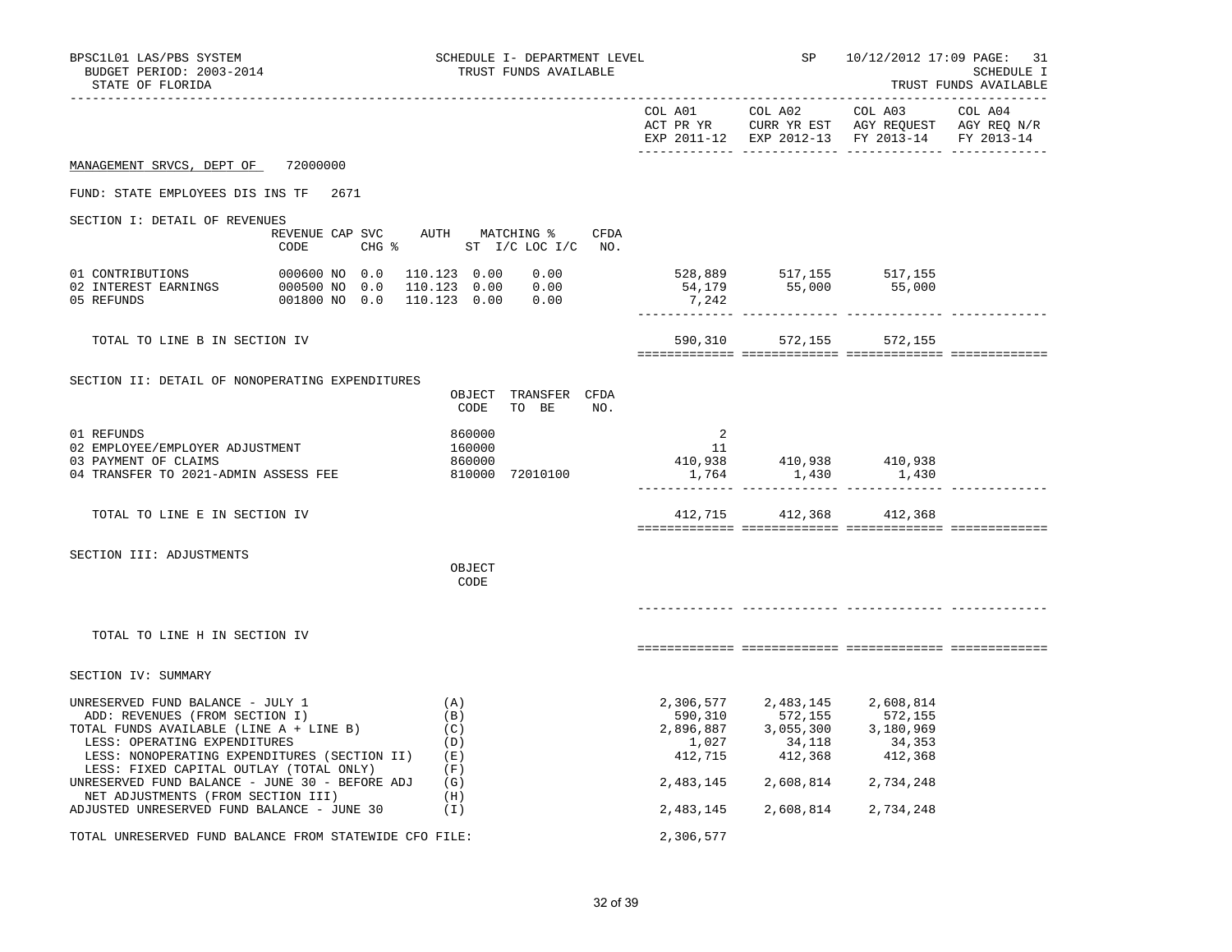| BPSC1L01 LAS/PBS SYSTEM<br>SCHEDULE I- DEPARTMENT LEVEL<br>BUDGET PERIOD: 2003-2014<br>TRUST FUNDS AVAILABLE<br>STATE OF FLORIDA                                                                                                                                                                                                                                                                                                          |                         |                                                                                                                                                                 | SP 10/12/2012 17:09 PAGE: 32<br>SCHEDULE I<br>TRUST FUNDS AVAILABLE |                                       |                                        |                                                                                                                           |         |
|-------------------------------------------------------------------------------------------------------------------------------------------------------------------------------------------------------------------------------------------------------------------------------------------------------------------------------------------------------------------------------------------------------------------------------------------|-------------------------|-----------------------------------------------------------------------------------------------------------------------------------------------------------------|---------------------------------------------------------------------|---------------------------------------|----------------------------------------|---------------------------------------------------------------------------------------------------------------------------|---------|
|                                                                                                                                                                                                                                                                                                                                                                                                                                           |                         |                                                                                                                                                                 |                                                                     |                                       |                                        | COL A01 COL A02 COL A03<br>ACT PR YR CURR YR EST AGY REQUEST AGY REQ N/R<br>EXP 2011-12 EXP 2012-13 FY 2013-14 FY 2013-14 | COL A04 |
| MANAGEMENT SRVCS, DEPT OF 72000000                                                                                                                                                                                                                                                                                                                                                                                                        |                         |                                                                                                                                                                 |                                                                     |                                       |                                        |                                                                                                                           |         |
| FUND: STATE PERSONNEL SYSTEM TF                                                                                                                                                                                                                                                                                                                                                                                                           | 2678                    |                                                                                                                                                                 |                                                                     |                                       |                                        |                                                                                                                           |         |
| SECTION I: DETAIL OF REVENUES                                                                                                                                                                                                                                                                                                                                                                                                             |                         |                                                                                                                                                                 |                                                                     |                                       |                                        |                                                                                                                           |         |
|                                                                                                                                                                                                                                                                                                                                                                                                                                           | REVENUE CAP SVC<br>CODE | AUTH MATCHING %<br>CHG % ST I/C LOC I/C NO.                                                                                                                     | CFDA                                                                |                                       |                                        |                                                                                                                           |         |
| 01 TRFS FROM AGENCIES/HR<br>02 INTEREST EARNINGS 000500 NO 8.0<br>04 TRFS FROM AGENCIES/HR  001500 NO 0.0<br>07 INTEREST EARNINGS 000500 NO 8.0<br>16 REFUNDS AND REIMBURSEME 001800 NO 0.0                                                                                                                                                                                                                                               | 001500 NO 0.0           | 110.125 0.00<br>0.00<br>110125 0.00<br>0.00<br>110.125  0.00  0.00<br>110.125  0.00  0.00<br>110.125  0.00  0.00                                                |                                                                     | 41,945,077<br>169,864<br>280,361      |                                        | 40,425,000 40,425,000<br>170,000 170,000                                                                                  |         |
| TOTAL TO LINE B IN SECTION IV                                                                                                                                                                                                                                                                                                                                                                                                             |                         |                                                                                                                                                                 |                                                                     |                                       | 42,395,302    40,595,000    40,595,000 |                                                                                                                           |         |
| SECTION II: DETAIL OF NONOPERATING EXPENDITURES<br>01 TRANSFER TO GR - 8% SVC CHARGE<br>01 TRANSFER TO 2021 - ADMIN ASSESS. FEE<br>02 TRANSFER IN FROM BE 72750400<br>02 TRANSFER TO 2021-ADMIN ASSESS FEE<br>03 REFUNDS<br>16 TRANSFER TO GR-8% SRVC CHRG<br>17 TRANSFER FROM BE 72750100<br>18 TRANSFER FROM BE 72750500<br>19 TRANSFER TO 2021 - ADMIN. ASSESS FEE<br>20 REDM INITIATIVE INTEREST INCOME<br>27 TRANSFER TO BE 72750400 |                         | OBJECT TRANSFER CFDA<br>CODE<br>TO BE<br>880000<br>810000<br>810000<br>810000<br>860000<br>72010100<br>880800<br>810000<br>810000<br>810000<br>810000<br>810000 | NO.                                                                 | 13,589<br>623, 198<br>$\sim$ 2        | 6,395,363–<br>150,000<br>6,395,363     | 310,634 363,442<br>$38, 236, 692 - 38, 353, 342 -$<br>13,600 13,600<br>38, 236, 692 38, 353, 342<br>310,634 363,442       |         |
| TOTAL TO LINE E IN SECTION IV                                                                                                                                                                                                                                                                                                                                                                                                             |                         |                                                                                                                                                                 |                                                                     |                                       | 636,789 784,868 740,484                |                                                                                                                           |         |
| SECTION III: ADJUSTMENTS                                                                                                                                                                                                                                                                                                                                                                                                                  |                         | OBJECT<br>CODE                                                                                                                                                  |                                                                     |                                       |                                        |                                                                                                                           |         |
| 01 CERT FORWARD A REVERSION<br>03 ROUNDING<br>05 CERT FORWARD REVERSIONS 9/30/2012<br>10 ACCOUNTS PAYABLE NOT CF @ 6/30/2011                                                                                                                                                                                                                                                                                                              |                         | 991000<br>991000<br>991000<br>991000                                                                                                                            |                                                                     | 884<br>$\overline{\mathbf{3}}$<br>518 | 551                                    |                                                                                                                           |         |
| TOTAL TO LINE H IN SECTION IV                                                                                                                                                                                                                                                                                                                                                                                                             |                         |                                                                                                                                                                 |                                                                     | 1,405                                 | 551                                    |                                                                                                                           |         |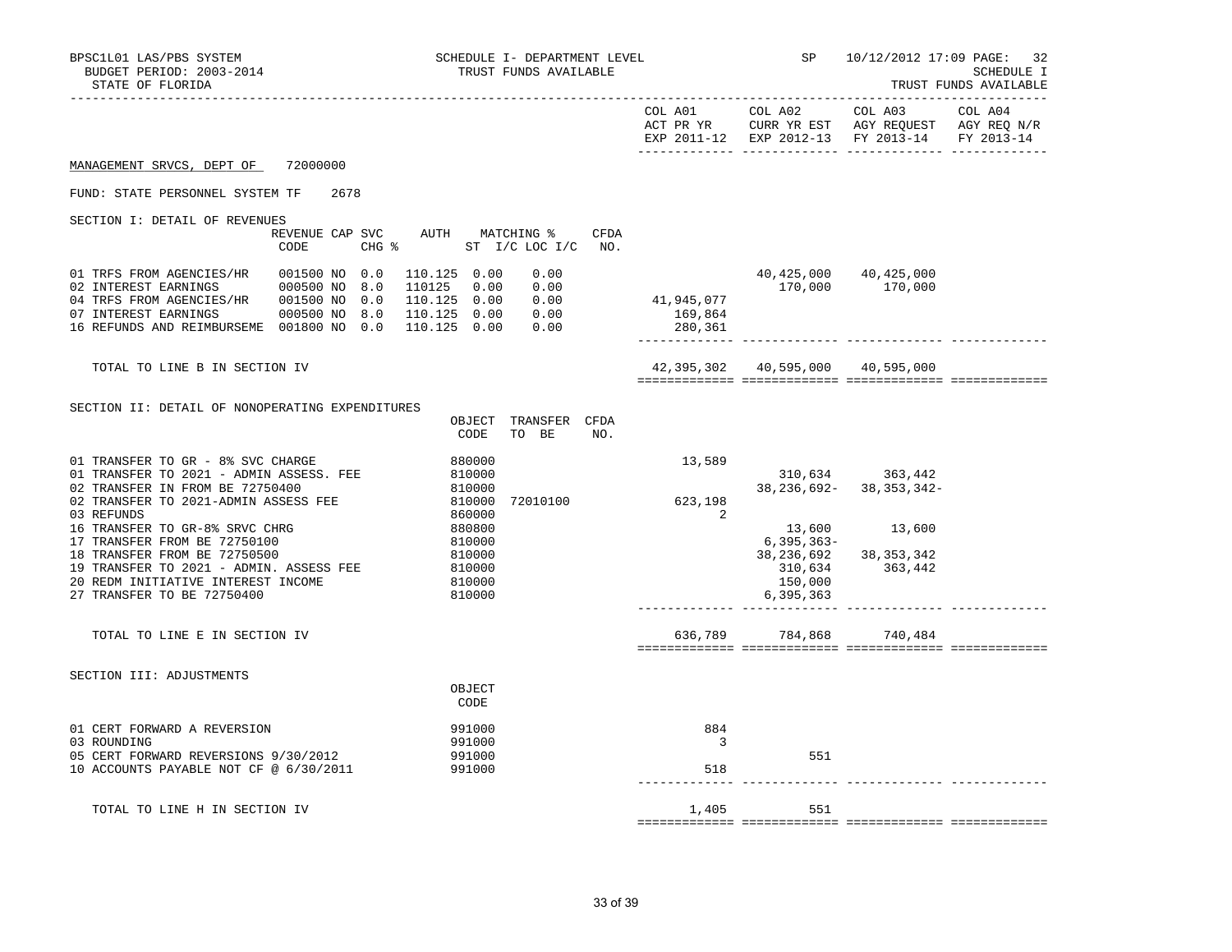| BPSC1L01 LAS/PBS SYSTEM<br>BUDGET PERIOD: 2003-2014<br>STATE OF FLORIDA | SCHEDULE I- DEPARTMENT LEVEL<br>TRUST FUNDS AVAILABLE |                                     | SP                                    | 10/12/2012 17:09 PAGE:                          | 33<br>SCHEDULE I<br>TRUST FUNDS AVAILABLE |
|-------------------------------------------------------------------------|-------------------------------------------------------|-------------------------------------|---------------------------------------|-------------------------------------------------|-------------------------------------------|
|                                                                         |                                                       | COL A01<br>ACT PR YR<br>EXP 2011-12 | COL A02<br>CURR YR EST<br>EXP 2012-13 | COL A03<br>AGY REOUEST<br>FY 2013-14 FY 2013-14 | COL A04<br>AGY REO N/R                    |
| 72000000<br>MANAGEMENT SRVCS, DEPT OF                                   |                                                       |                                     |                                       |                                                 |                                           |
| 2678<br>FUND: STATE PERSONNEL SYSTEM TF                                 |                                                       |                                     |                                       |                                                 |                                           |
| SECTION IV: SUMMARY                                                     |                                                       |                                     |                                       |                                                 |                                           |
| UNRESERVED FUND BALANCE - JULY 1                                        | (A)                                                   |                                     |                                       | 5,360,914 6,394,812 6,692,658                   |                                           |
| ADD: REVENUES (FROM SECTION I)                                          | (B)                                                   | 42,395,302                          | 40,595,000                            | 40,595,000                                      |                                           |
| TOTAL FUNDS AVAILABLE (LINE A + LINE B)                                 | (C)                                                   | 47,756,216                          | 46,989,812                            | 47,287,658                                      |                                           |
| LESS: OPERATING EXPENDITURES                                            | (D)                                                   | 40,726,020                          | 39,512,837                            | 39,615,789                                      | 500,000                                   |
| LESS: NONOPERATING EXPENDITURES (SECTION II)                            | (E)                                                   | 636,789                             | 784,868                               | 740,484                                         |                                           |
| LESS: FIXED CAPITAL OUTLAY (TOTAL ONLY)                                 | (F)                                                   |                                     |                                       |                                                 |                                           |
| UNRESERVED FUND BALANCE - JUNE 30 - BEFORE ADJ                          | (G)                                                   |                                     | 6,393,407 6,692,107                   | 6,931,385                                       |                                           |
| NET ADJUSTMENTS (FROM SECTION III)                                      | (H)                                                   | 1,405                               | 551                                   |                                                 |                                           |
| ADJUSTED UNRESERVED FUND BALANCE - JUNE 30                              | (I)                                                   |                                     | 6,394,812 6,692,658                   | 6,931,385                                       |                                           |

TOTAL UNRESERVED FUND BALANCE FROM STATEWIDE CFO FILE: 5,360,914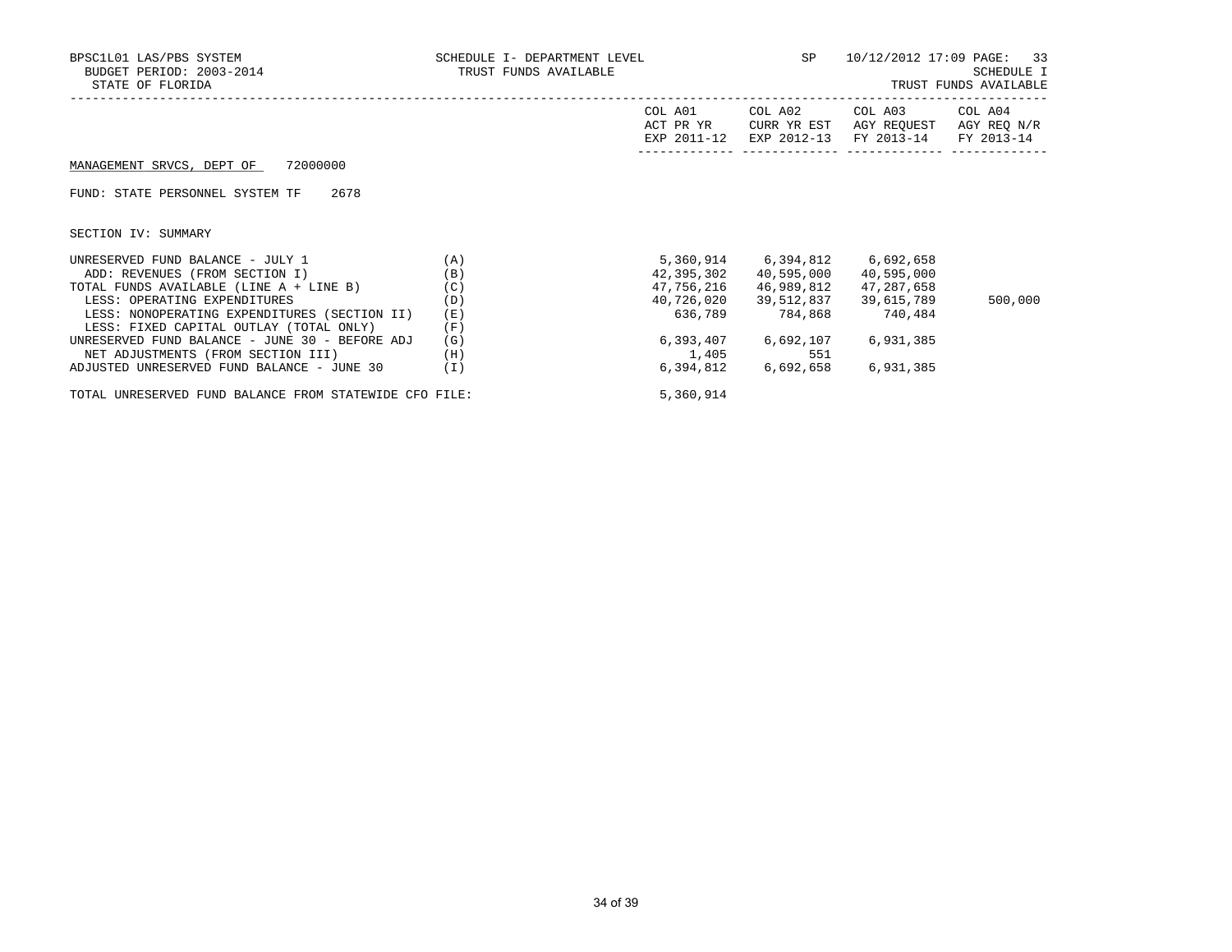| STATE OF FLORIDA                                                                                                                                                                                                                                                                                                                                                                                                                                                                                                                                                                                                                                                                                                                                                                                     | TRUST FUNDS AVAILABLE                                                                                                                                                                                              |                                                                                       |                                                                                                      |                       |
|------------------------------------------------------------------------------------------------------------------------------------------------------------------------------------------------------------------------------------------------------------------------------------------------------------------------------------------------------------------------------------------------------------------------------------------------------------------------------------------------------------------------------------------------------------------------------------------------------------------------------------------------------------------------------------------------------------------------------------------------------------------------------------------------------|--------------------------------------------------------------------------------------------------------------------------------------------------------------------------------------------------------------------|---------------------------------------------------------------------------------------|------------------------------------------------------------------------------------------------------|-----------------------|
|                                                                                                                                                                                                                                                                                                                                                                                                                                                                                                                                                                                                                                                                                                                                                                                                      | COL A01<br>ACT PR YR                                                                                                                                                                                               | COL A02                                                                               | COL A03<br>CURR YR EST AGY REQUEST AGY REQ N/R<br>EXP 2011-12 EXP 2012-13 FY 2013-14                 | COL A04<br>FY 2013-14 |
| 72000000<br>MANAGEMENT SRVCS, DEPT OF                                                                                                                                                                                                                                                                                                                                                                                                                                                                                                                                                                                                                                                                                                                                                                |                                                                                                                                                                                                                    |                                                                                       |                                                                                                      |                       |
| 2696<br>FUND: SUPERVISION TRUST FUND                                                                                                                                                                                                                                                                                                                                                                                                                                                                                                                                                                                                                                                                                                                                                                 |                                                                                                                                                                                                                    |                                                                                       |                                                                                                      |                       |
| SECTION I: DETAIL OF REVENUES<br>AUTH<br><b>CFDA</b><br>REVENUE CAP SVC<br>MATCHING %<br>CODE<br>CHG %<br>ST $I/C$ LOC $I/C$<br>NO.                                                                                                                                                                                                                                                                                                                                                                                                                                                                                                                                                                                                                                                                  |                                                                                                                                                                                                                    |                                                                                       |                                                                                                      |                       |
| 0.00<br>01 TRANSFER FROM SBA-O&M<br>004000 NO 0.0<br>255.503 0.00<br>255.503<br>0.00<br>02 TRANSFER FROM SBA-CAP D 004000 NO<br>0.0<br>0.00<br>255.503 0.00<br>0.00<br>04 INTEREST EARNINGS - O&M 000500 NO<br>8.0<br>05 UTILITY COLLECT/LANDSCA 001903 NO<br>0.0<br>255.503 0.00<br>0.00<br>07 REIMBURSEMENTS & REFUND 001800 NO<br>0.0<br>255.503 0.00<br>0.00<br>09 PAID PARKING FEES- EMP<br>001903 NO<br>8.0<br>255.503 0.00<br>0.00<br>10 MISC SERVICES-BUILD TEN 001903 NO<br>0.0<br>255.503 0.00<br>0.00<br>12 RENTAL RECEIPTS<br>004000 NO<br>0.0<br>255.503 0.00<br>0.00<br>13 PAID PARKING STATE AGEN 001903 NO<br>0.00<br>0.0<br>255.503 0.00<br>16 PAID PARKING - NONSTATE 001905 YES 8.0<br>255.503 0.00<br>0.00<br>30 TRANSFER FROM OTHER TF<br>004000 NO 0.0<br>255.503 0.00<br>0.00 | 51,576,865<br>16,011,747<br>578,609<br>44,013<br>276,647<br>606,160<br>1,820<br>$\begin{array}{ccc} 31\,, 050 & \quad & 31\,, 050 \\ 127\,, 744 & \quad & 127\,, 744 \\ 68\,, 240 & \quad & 68\,, 240 \end{array}$ | 49,567,123<br>8,147,965<br>511,858<br>44,013<br>606,160<br>1,820<br>31,050<br>250,000 | 50,712,748<br>8,047,781<br>469,777<br>44,013<br>606,160<br>1,820<br>31,050<br>$\frac{127}{68}$ , 240 |                       |
| TOTAL TO LINE B IN SECTION IV                                                                                                                                                                                                                                                                                                                                                                                                                                                                                                                                                                                                                                                                                                                                                                        |                                                                                                                                                                                                                    | 69, 322, 895 59, 355, 973 60, 109, 333                                                |                                                                                                      |                       |
| SECTION II: DETAIL OF NONOPERATING EXPENDITURES<br>OBJECT<br>TRANSFER CFDA<br>CODE<br>TO BE<br>NO.                                                                                                                                                                                                                                                                                                                                                                                                                                                                                                                                                                                                                                                                                                   |                                                                                                                                                                                                                    |                                                                                       |                                                                                                      |                       |
| 01 TRANSFER TO 2021-ADM ASSESS FEE<br>810000<br>72010100<br>03 TRANSFER TO GR - 8% SERVICE CHARGE<br>880000<br>04 REFUNDS<br>860000<br>23 INTEREST EARNING TO FUND 3% RETIREMENT<br>994000                                                                                                                                                                                                                                                                                                                                                                                                                                                                                                                                                                                                           | 79,762<br>500,000                                                                                                                                                                                                  | 2,148,971 1,961,966 2,295,500<br>101,839 94,901 91,534                                |                                                                                                      |                       |
| TOTAL TO LINE E IN SECTION IV                                                                                                                                                                                                                                                                                                                                                                                                                                                                                                                                                                                                                                                                                                                                                                        | 2,830,572                                                                                                                                                                                                          |                                                                                       | 2,056,867 2,387,034                                                                                  |                       |
| SECTION III: ADJUSTMENTS<br>OBJECT<br>CODE                                                                                                                                                                                                                                                                                                                                                                                                                                                                                                                                                                                                                                                                                                                                                           |                                                                                                                                                                                                                    |                                                                                       |                                                                                                      |                       |
| 01 CERT FORWARD REVERSIONS<br>991000<br>991000<br>02 ESTIMATED REVERSIONS UTILITIES<br>03 COMPENSATED LEAVE LIABILITY<br>991000<br>09 CERTIFIED FORWARD REVERSIONS @ 9/30/2012<br>991000<br>12 CF B PAID<br>991000<br>17 FCO EXPENDITURES IN TRIAL BALANCE<br>991000<br>18 FCO CERTIFIED FORWARD<br>991000<br>20 FCO BUDGET ON SCHED I<br>991000<br>21 INSTALLMENT PURCHASE CONTRACT IN BEG BAL<br>991000                                                                                                                                                                                                                                                                                                                                                                                            | 80,240<br>360,446<br>97,895-<br>$6,872,038-$<br>9,711,044-<br>8,300,903<br>662,623                                                                                                                                 | 119,463                                                                               | 4, 943, 416 4, 511, 249                                                                              |                       |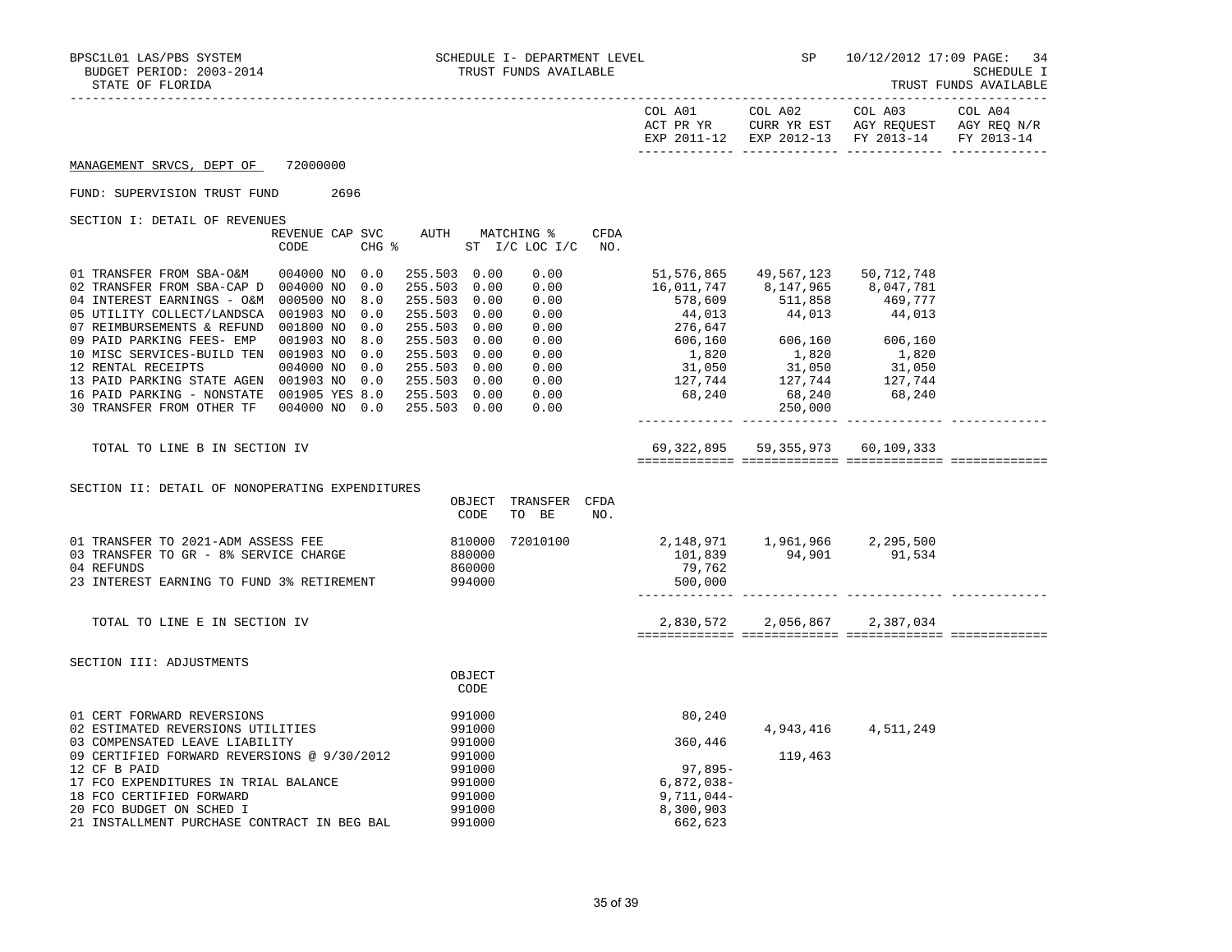| BPSC1L01 LAS/PBS SYSTEM<br>BUDGET PERIOD: 2003-2014<br>STATE OF FLORIDA                                                                                                                                                                                                                                                                                                                   | SCHEDULE I- DEPARTMENT LEVEL<br>TRUST FUNDS AVAILABLE |                                                                                                                                                                | SP                                                                                                                           | 35<br>10/12/2012 17:09 PAGE:<br>SCHEDULE I<br>TRUST FUNDS AVAILABLE                                                               |                        |
|-------------------------------------------------------------------------------------------------------------------------------------------------------------------------------------------------------------------------------------------------------------------------------------------------------------------------------------------------------------------------------------------|-------------------------------------------------------|----------------------------------------------------------------------------------------------------------------------------------------------------------------|------------------------------------------------------------------------------------------------------------------------------|-----------------------------------------------------------------------------------------------------------------------------------|------------------------|
|                                                                                                                                                                                                                                                                                                                                                                                           |                                                       |                                                                                                                                                                |                                                                                                                              | COL A01 COL A02 COL A03 COL A04<br>ACT PR YR CURR YR EST AGY REQUEST AGY REQ N/R<br>EXP 2011-12 EXP 2012-13 FY 2013-14 FY 2013-14 |                        |
| MANAGEMENT SRVCS, DEPT OF 72000000                                                                                                                                                                                                                                                                                                                                                        |                                                       |                                                                                                                                                                |                                                                                                                              |                                                                                                                                   |                        |
| FUND: SUPERVISION TRUST FUND 2696                                                                                                                                                                                                                                                                                                                                                         |                                                       |                                                                                                                                                                |                                                                                                                              |                                                                                                                                   |                        |
| SECTION III: ADJUSTMENTS                                                                                                                                                                                                                                                                                                                                                                  |                                                       |                                                                                                                                                                |                                                                                                                              |                                                                                                                                   |                        |
|                                                                                                                                                                                                                                                                                                                                                                                           | OBJECT<br>CODE                                        |                                                                                                                                                                |                                                                                                                              |                                                                                                                                   |                        |
| $22$ A/P NOT CF                                                                                                                                                                                                                                                                                                                                                                           | 991000                                                | 569                                                                                                                                                            |                                                                                                                              |                                                                                                                                   |                        |
| TOTAL TO LINE H IN SECTION IV                                                                                                                                                                                                                                                                                                                                                             |                                                       |                                                                                                                                                                | 7,276,196- 5,062,879 4,511,249                                                                                               |                                                                                                                                   |                        |
| SECTION IV: SUMMARY                                                                                                                                                                                                                                                                                                                                                                       |                                                       |                                                                                                                                                                |                                                                                                                              |                                                                                                                                   |                        |
| UNRESERVED FUND BALANCE - JULY 1<br>(A)<br>ADD: REVENUES (FROM SECTION I)<br>TOTAL FUNDS AVAILABLE (LINE A + LINE B)<br>LESS: OPERATING EXPENDITURES<br>LESS: NONOPERATING EXPENDITURES (SECTION II)<br>LESS: FIXED CAPITAL OUTLAY (TOTAL ONLY)<br>UNRESERVED FUND BALANCE - JUNE 30 - BEFORE ADJ<br>NET ADJUSTMENTS (FROM SECTION III) (H)<br>ADJUSTED UNRESERVED FUND BALANCE - JUNE 30 | (B)<br>(C)<br>(D)<br>(E)<br>(F)<br>(G)<br>(I)         | 69,322,895<br>83,387,776<br>2,830,572 2,056,867 2,387,034<br>8,300,906 8,147,965 5,547,781<br>22,362,748 7,823,847 4,093,581<br>7,276,196- 5,062,879 4,511,249 | 14,064,881  15,086,552  12,886,726<br>59,355,973<br>74,442,525<br>49,893,550 56,413,846<br>15,086,552  12,886,726  8,604,830 | 60,109,333<br>72,996,059<br>60,967,663                                                                                            | 5,777,836<br>5,547,781 |

TOTAL UNRESERVED FUND BALANCE FROM STATEWIDE CFO FILE: 14,064,881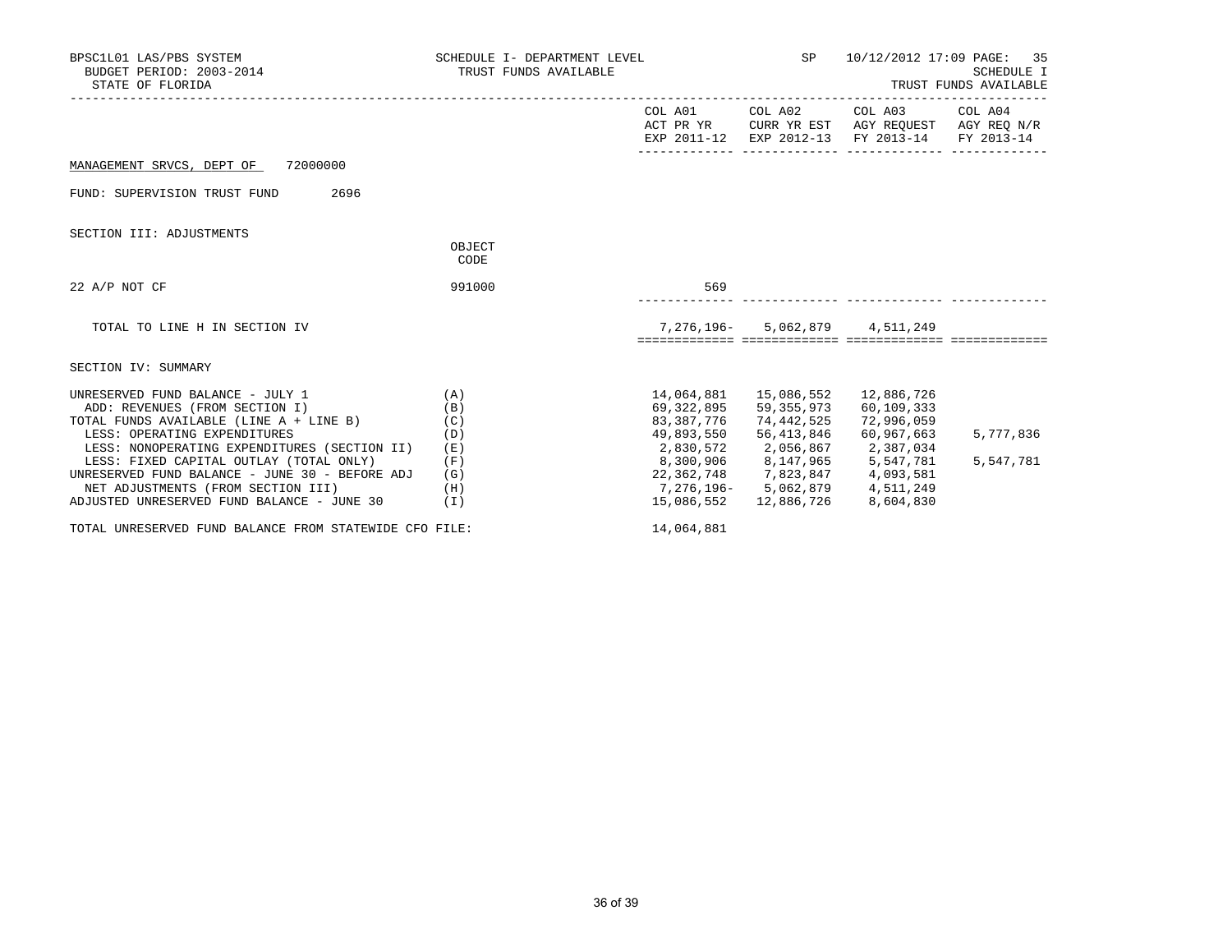| BPSC1L01 LAS/PBS SYSTEM<br>BUDGET PERIOD: 2003-2014<br>STATE OF FLORIDA                                                                                                                                                                                                        | SCHEDULE I- DEPARTMENT LEVEL<br>TRUST FUNDS AVAILABLE |                                                                  |                                  |         | 10/12/2012 17:09 PAGE: 36<br>SCHEDULE I<br>TRUST FUNDS AVAILABLE                                                    |  |
|--------------------------------------------------------------------------------------------------------------------------------------------------------------------------------------------------------------------------------------------------------------------------------|-------------------------------------------------------|------------------------------------------------------------------|----------------------------------|---------|---------------------------------------------------------------------------------------------------------------------|--|
|                                                                                                                                                                                                                                                                                |                                                       |                                                                  |                                  |         | ACT PR YR $\,$ CURR YR EST $\,$ AGY REQUEST $\,$ AGY REQ $\rm N/R$<br>EXP 2011-12 EXP 2012-13 FY 2013-14 FY 2013-14 |  |
| MANAGEMENT SRVCS, DEPT OF 72000000                                                                                                                                                                                                                                             |                                                       |                                                                  |                                  |         |                                                                                                                     |  |
| FUND: SURPLUS PROPERTY REVOLV TF 2699                                                                                                                                                                                                                                          |                                                       |                                                                  |                                  |         |                                                                                                                     |  |
| SECTION I: DETAIL OF REVENUES                                                                                                                                                                                                                                                  |                                                       |                                                                  |                                  |         |                                                                                                                     |  |
| CODE                                                                                                                                                                                                                                                                           |                                                       | REVENUE CAP SVC AUTH MATCHING % CFDA<br>CHG % ST I/C LOC I/C NO. |                                  |         |                                                                                                                     |  |
| 01 SERVICE CHARGES 002900 NO 0.0<br>02 US GOVT PUBLIC SALE REI 002900 NO 0.0 217.07 0.00 0.00<br>03 INTEREST EARNINGS 000500 NO 0.0 217.07 0.00 0.00                                                                                                                           |                                                       | 217.07  0.00  0.00                                               |                                  |         | 288,051 327,000 350,000<br>80,919 33,000 35,000<br>9,295 12,000 14,000                                              |  |
| TOTAL TO LINE B IN SECTION IV                                                                                                                                                                                                                                                  |                                                       |                                                                  |                                  |         | 378,265 372,000 399,000                                                                                             |  |
|                                                                                                                                                                                                                                                                                |                                                       |                                                                  |                                  |         |                                                                                                                     |  |
| SECTION II: DETAIL OF NONOPERATING EXPENDITURES                                                                                                                                                                                                                                |                                                       | OBJECT TRANSFER CFDA<br>TO BE NO.<br>CODE                        |                                  |         |                                                                                                                     |  |
| 01 TRANSFER TO 2021-ADMIN ASESS FEE<br>02 REFUNDS/REISSUES                                                                                                                                                                                                                     |                                                       | 810000 72010100<br>860000                                        | 28,031 28,517 33,365<br>2,735    |         |                                                                                                                     |  |
| TOTAL TO LINE E IN SECTION IV                                                                                                                                                                                                                                                  |                                                       |                                                                  |                                  |         | 30,766 28,517 33,365                                                                                                |  |
| SECTION III: ADJUSTMENTS                                                                                                                                                                                                                                                       |                                                       |                                                                  |                                  |         |                                                                                                                     |  |
|                                                                                                                                                                                                                                                                                |                                                       | OBJECT<br>CODE                                                   |                                  |         |                                                                                                                     |  |
| 02 COMPENSATED LEAVE LIABILITY<br>03 CERT FORWARD REVERSIONS<br>05 PY AP NOT CF DELETED<br>09 ROUNDING                                                                                                                                                                         |                                                       | 991000<br>991000<br>991000<br>991000                             | 6,640<br>1,593<br>3,758<br>$2 -$ |         |                                                                                                                     |  |
| TOTAL TO LINE H IN SECTION IV                                                                                                                                                                                                                                                  |                                                       |                                                                  | 11,989                           |         |                                                                                                                     |  |
| SECTION IV: SUMMARY                                                                                                                                                                                                                                                            |                                                       |                                                                  |                                  |         |                                                                                                                     |  |
| UNRESERVED FUND BALANCE - JULY 1<br>ADD: REVENUES (FROM SECTION I)<br>ADD: REVENUES (FROM SECTION I)<br>TOTAL FUNDS AVAILABLE (LINE A + LINE B)<br>LESS: OPERATING EXPENDITURES<br>LESS: NONOPERATING EXPENDITURES (SECTION II) (E)<br>LESS: FIXED CAPITAL OUTLAY (TOTAL ONLY) |                                                       | (A)<br>(B)<br>(C)<br>(D)<br>(F)                                  |                                  |         |                                                                                                                     |  |
| UNRESERVED FUND BALANCE - JUNE 30 - BEFORE ADJ<br>NET ADJUSTMENTS (FROM SECTION III)                                                                                                                                                                                           |                                                       | (G)<br>(H)                                                       | 517,691<br>11,989                |         | 568,743 627,433                                                                                                     |  |
| ADJUSTED UNRESERVED FUND BALANCE - JUNE 30                                                                                                                                                                                                                                     |                                                       | (I)                                                              | 529,680                          | 568,743 | 627,433                                                                                                             |  |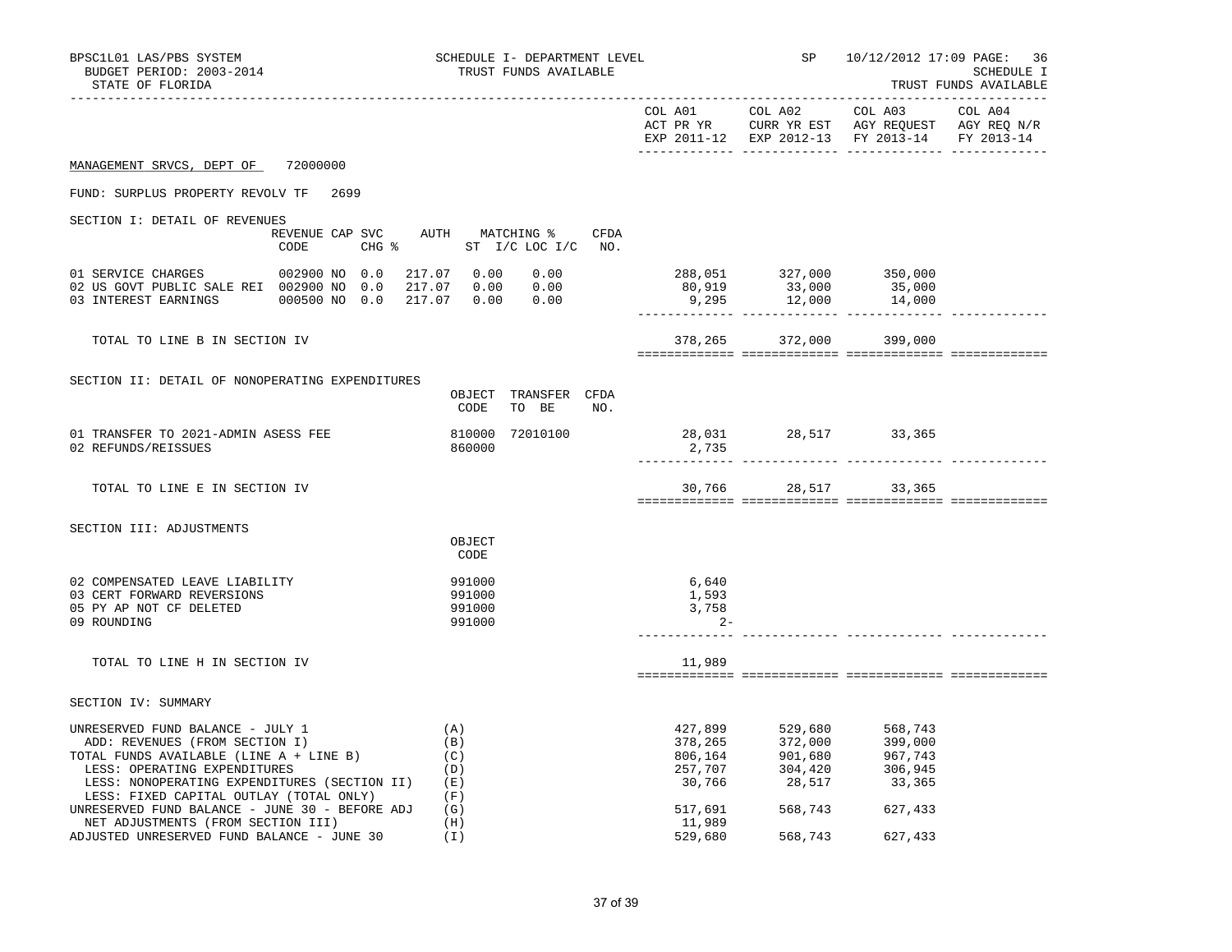| BPSC1L01 LAS/PBS SYSTEM<br>BUDGET PERIOD: 2003-2014<br>STATE OF FLORIDA | SCHEDULE I- DEPARTMENT LEVEL<br>TRUST FUNDS AVAILABLE | SP                                    | 10/12/2012 17:09 PAGE: 37<br>SCHEDULE I<br>TRUST FUNDS AVAILABLE |                                      |
|-------------------------------------------------------------------------|-------------------------------------------------------|---------------------------------------|------------------------------------------------------------------|--------------------------------------|
|                                                                         | COL A01<br>ACT PR YR<br>EXP 2011-12                   | COL A02<br>CURR YR EST<br>EXP 2012-13 | COL A03<br>AGY REOUEST<br>FY 2013-14                             | COL A04<br>AGY REO N/R<br>FY 2013-14 |
| 72000000<br>MANAGEMENT SRVCS, DEPT OF                                   |                                                       |                                       |                                                                  |                                      |
| 2699<br>FUND: SURPLUS PROPERTY REVOLV TF                                |                                                       |                                       |                                                                  |                                      |
| SECTION IV: SUMMARY                                                     |                                                       |                                       |                                                                  |                                      |

TOTAL UNRESERVED FUND BALANCE FROM STATEWIDE CFO FILE: 427,899